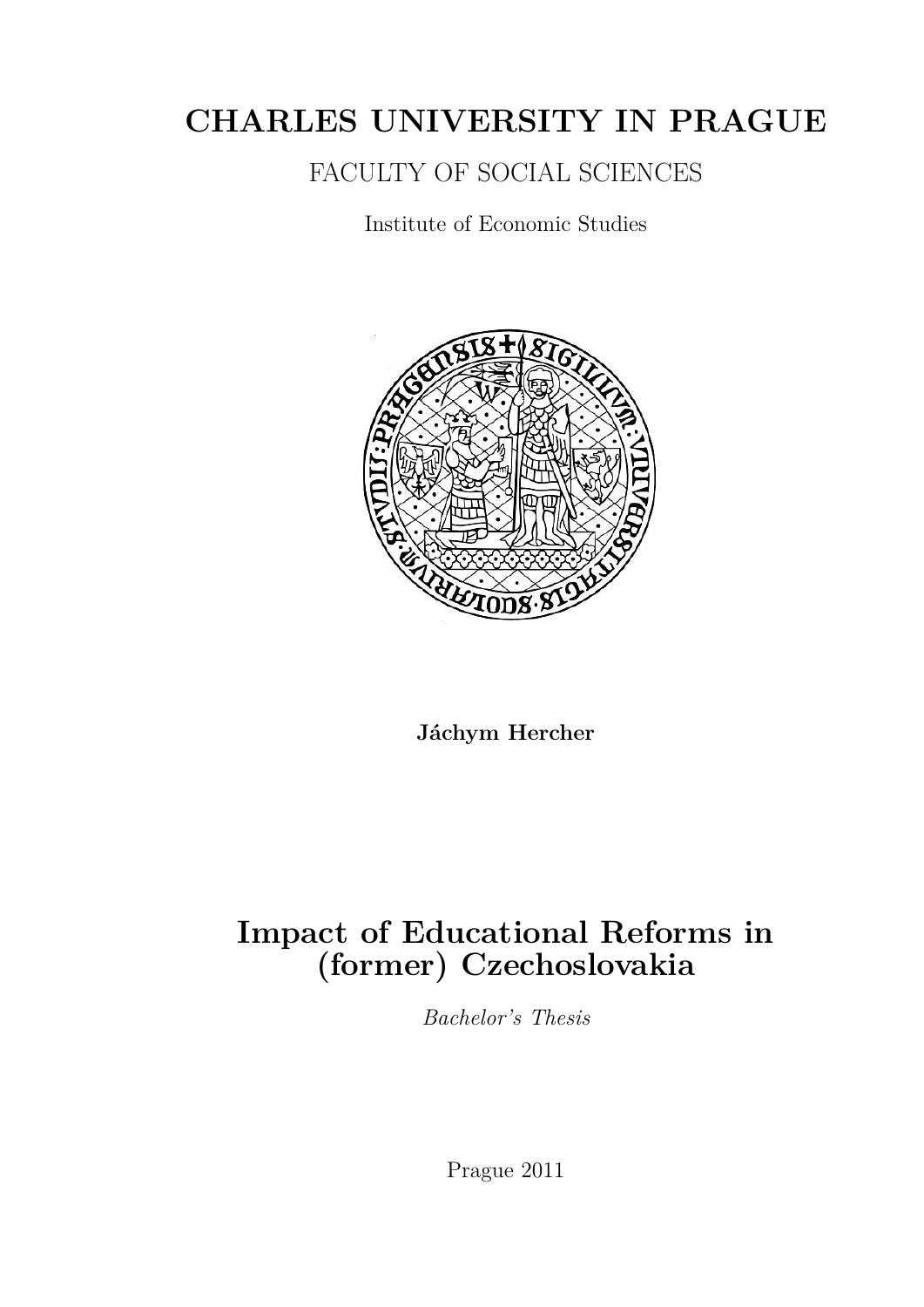Author: Jáchym Hercher Supervisor: Doc. Daniel Münich, Ph.D. Academic year: 2010/2011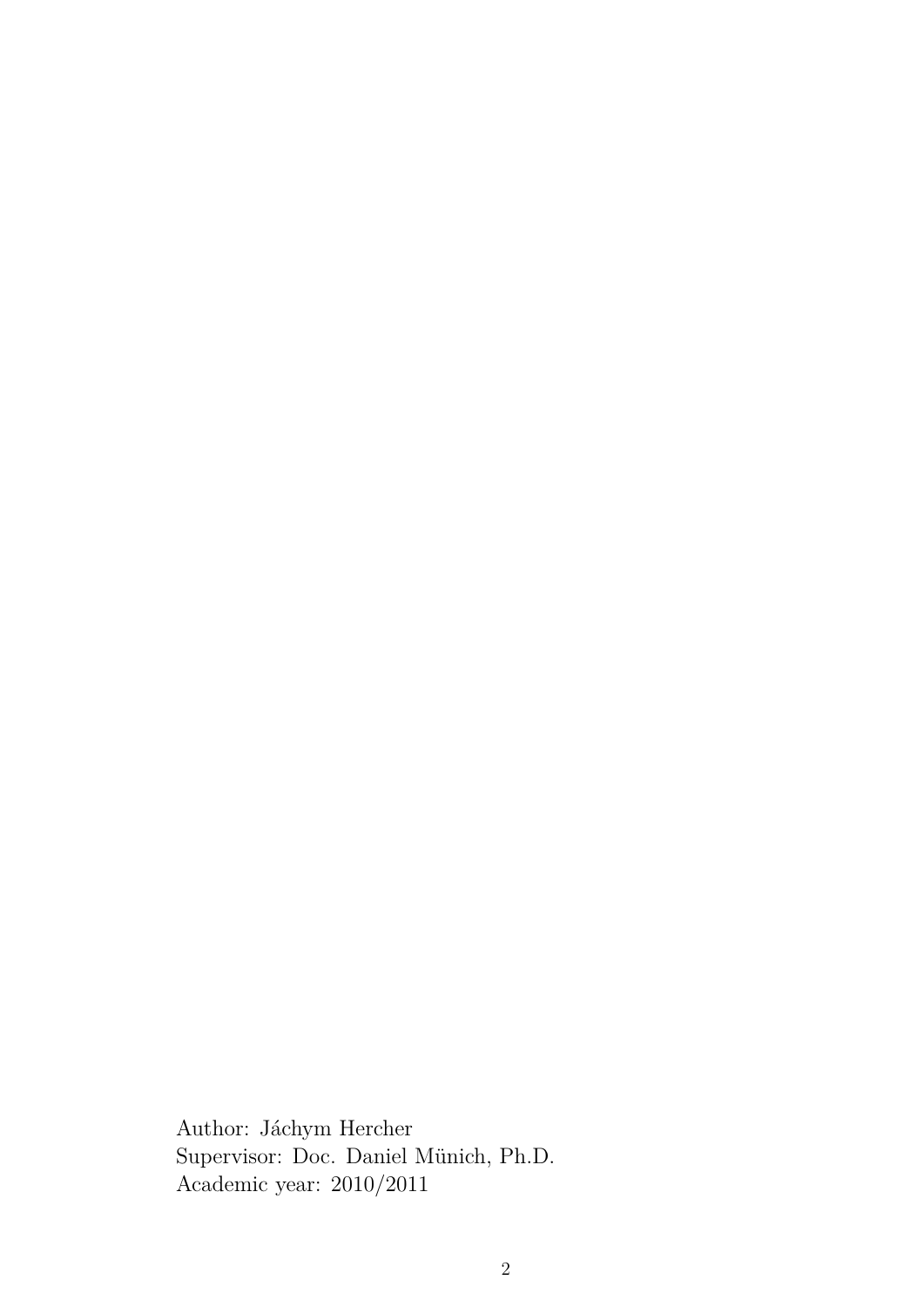Bibliografické údaje:

HERCHER, Jáchym. *Dopad školských reforem v (bývalém) Československu.* Praha, 2011. Bakalářská práce, Univerzita Karlova, Fakulta sociálních věd, Institut ekonomických studií. Vedoucí: Doc. Daniel Münich, Ph.D.

Název práce: Dopad školských reforem v (bývalém) Československu Autor: Jáchym Hercher Institut: Institut ekonomických studií Vedoucí práce: Doc. Daniel Münich, Ph.D. E-mail vedoucího: daniel.munich@cerge-ei.cz

#### Abstrakt:

Ve své práci jsem se zabýval dopadem školských reforem v Československu, respektive České republice, mezi léty 1948 a 1996, které zaváděly a rušily devátou třídu. Dopad reforem jsem zkoumal prostřednictvím srovnávání příjmů mezi těmi, kteří reformou zasaženi byli, a těmi, kteří nebyli. K tomu jsem použil regresní nespojitost, která vznikla uplatňováním nových zákonů, a Mincerovu funkci lidského kapitálu. Pracoval jsem s daty ze šetření Životní podmínky (EU-SILC) pro roky 2006 až 2009 a také prostřednictvím vzdáleného přístupu s Informačním systémem o průměrném výdělku (SES). V závislosti na použité metodě jsem nalezl nulové, či mírně kladné rozdíly ve výnosech z nejvyššího dokončeného stupně vzdělání mezi absolventy devítiletého a osmiletého zákaldního vzdělání. Další výsledky potvrzovaly klesající mezní užitek z dalšího roku vzdělání.

Klíčová slova: vzdělávácí reformy, Mincerova funkce, Česká republika, regresní nespojitost

Délka práce: 77 468 znaků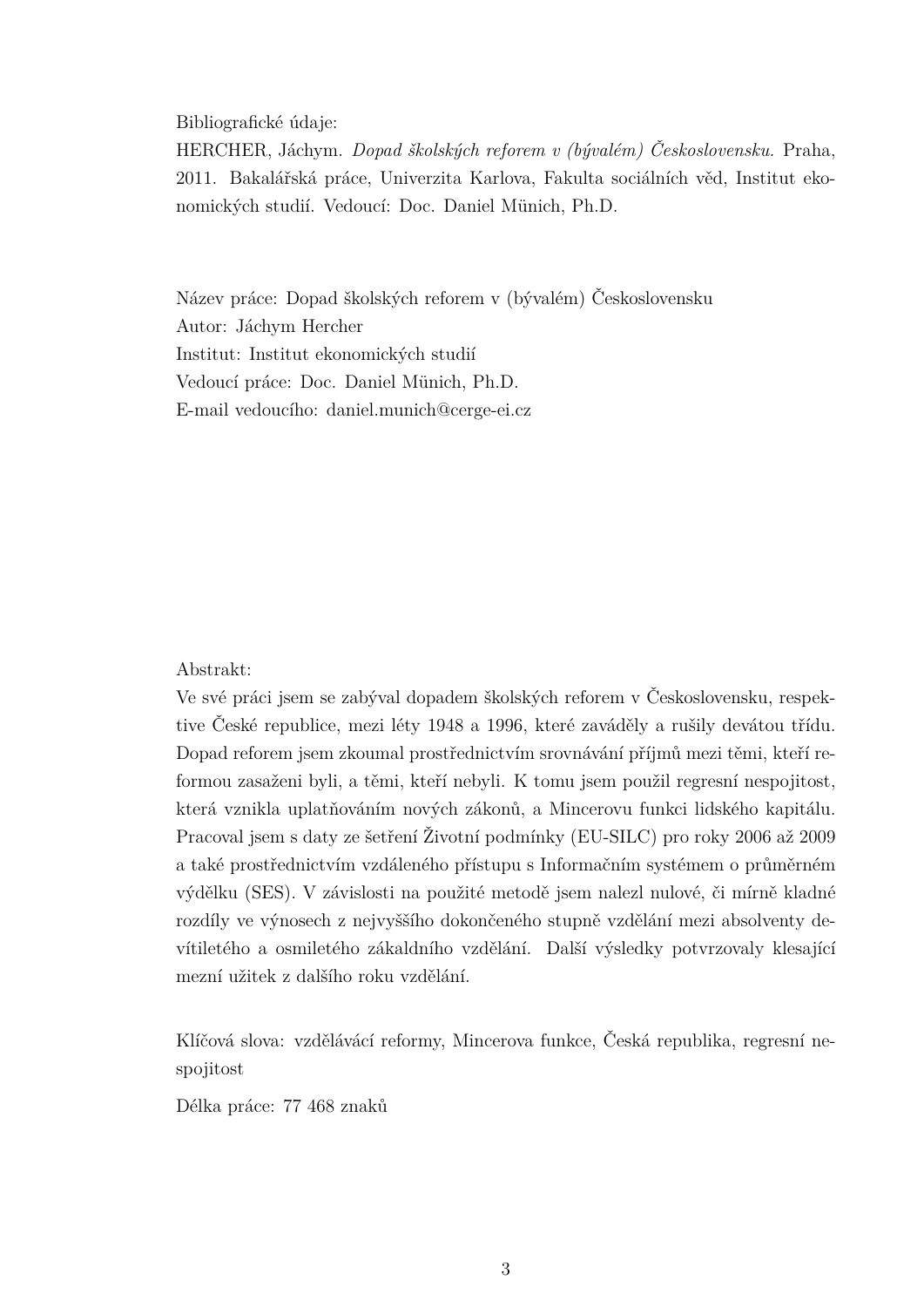Bibliographic entry:

HERCHER, Jáchym. *Impact of Educational Reforms in (former) Czechoslovakia.* Prague, 2011. Bachelor's thesis, Charles University, Faculty of Social Sciences, Institute of Economic Studies. Supervisor: Doc. Daniel Münich, Ph.D.

Title: Impact of Educational Reforms in (former) Czechoslovakia Author: Jáchym Hercher Department: Institute of Economic Studies Supervisor: Doc. Daniel Münich, Ph.D. Supervisor's email address: daniel.munich@cerge-ei.cz

#### Abstract:

In this thesis I examine the impact of educational reforms in the former Czechoslovakia and the Czech Republic, which took place between 1948 and 1996, and changed the length of primary and lower secondary education. I do this by quantifying the effect the reforms had on the incomes of individuals using a regression-discontinuity design and the Mincer human capital function. I used EU SILC (Statistics on Income and Living Conditions) data for 2006-2009, and via remote access also the Structure of Earning Survey. Depending on the method used, I found zero or small positive changes in the returns to the highest achieved certificate. Furthermore, I found evidence of diminishing returns to an extra year of education.

Keywords: educational reforms, Mincer function, Czech Republic, regression discontinuity, EU-SILC

Thesis length: 77,468 characters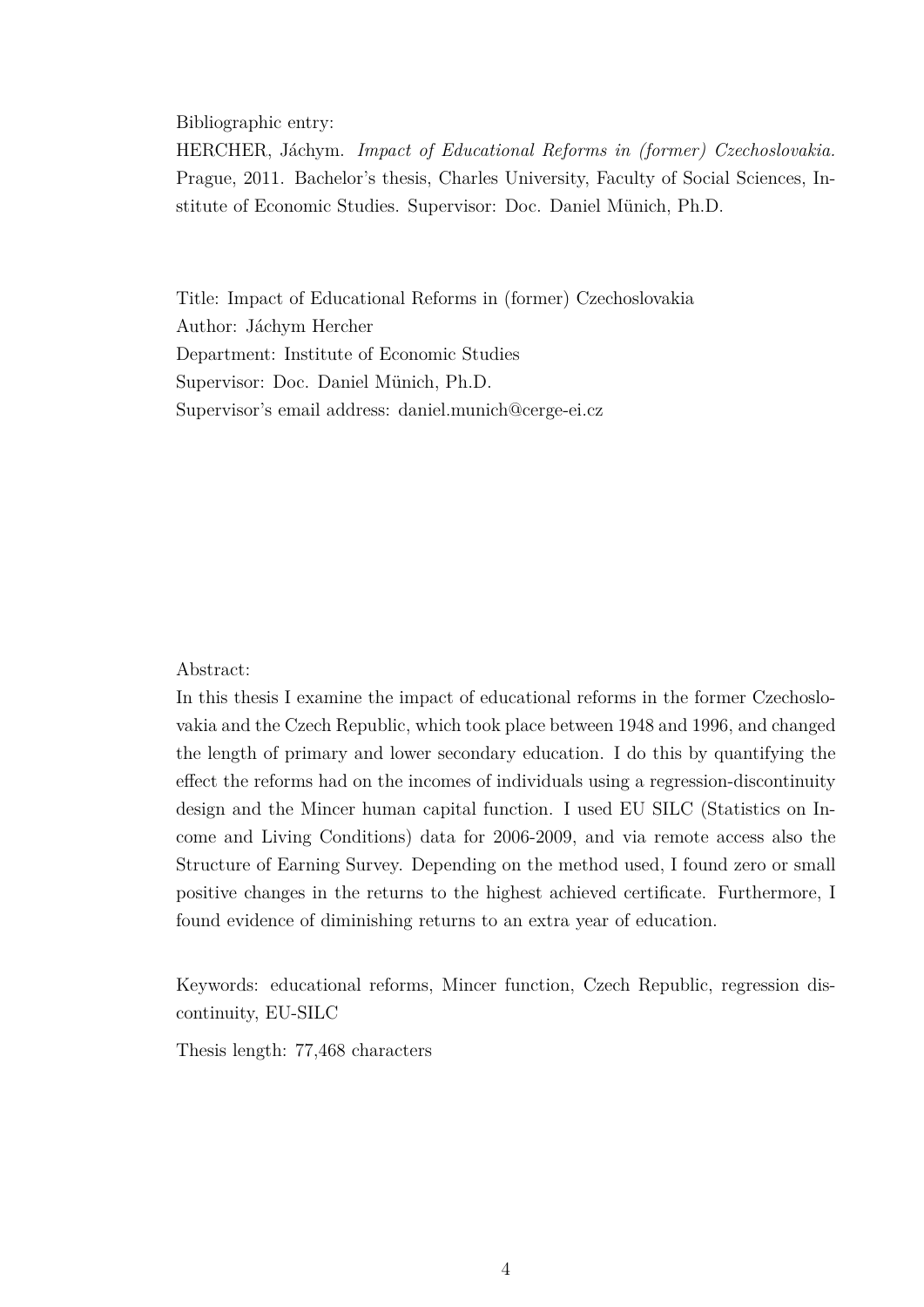#### Declaration:

I hereby declare I have elaborated the Bachelor's Thesis on my own, and I have used only listed sources and references. Furthemore, I have written this thesis only for the purpose of achieving the Bachelor's degree at IES FSV UK. I agree with the lending and publishing of my thesis.

In Prague,  $17^{th}$  May 2011 signature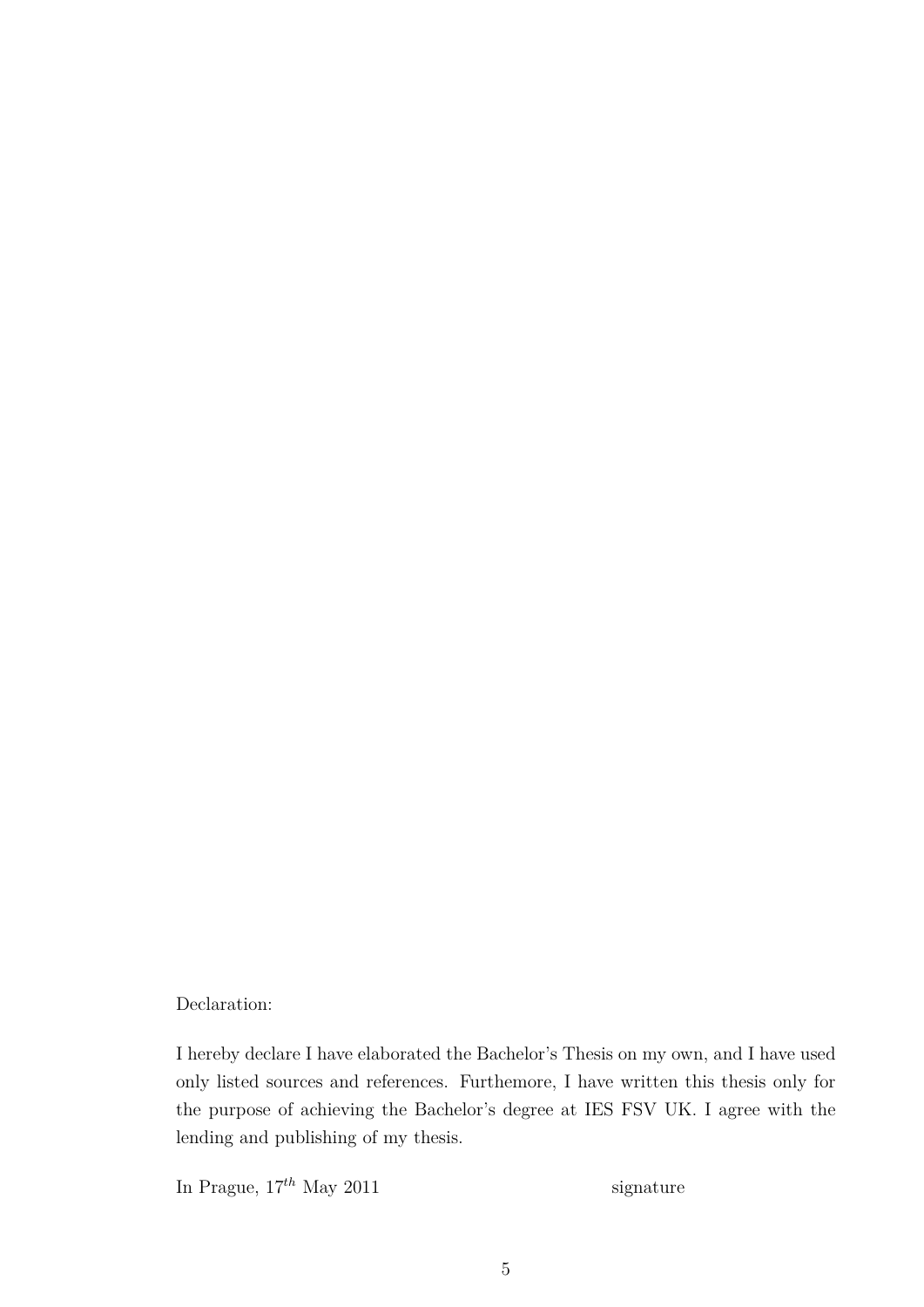I would like to thank Mr. Münich for supervising my thesis and for his comments. Furthermore, I would like to thank Jana Cahlíková for her frequent tips and help throughout my work, and Tomáš Křehlík and Oldřich Koza for their technical assistance and feedback.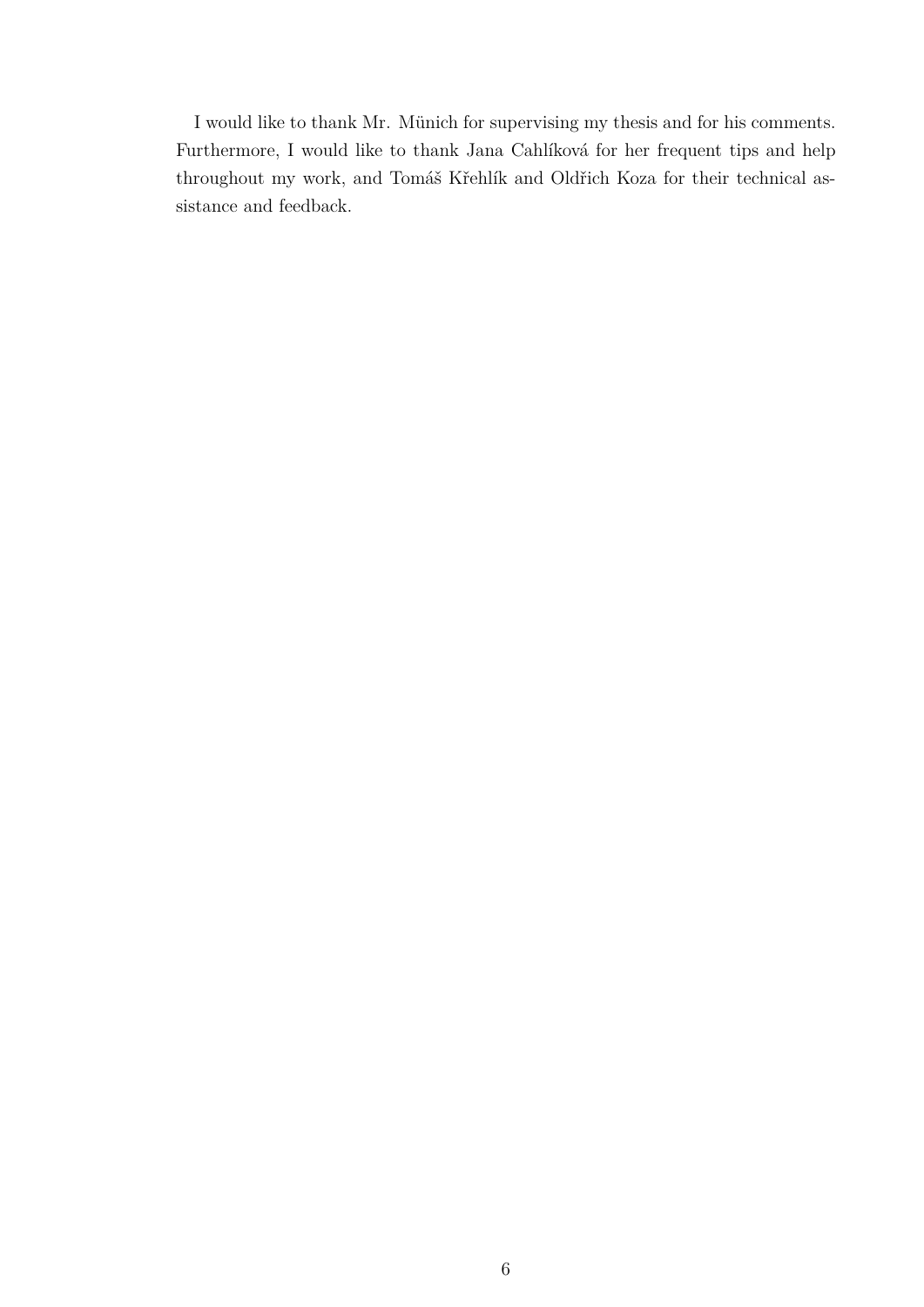# **Contents**

| Introduction<br>1       |                           |                                                                          |    |  |  |  |  |
|-------------------------|---------------------------|--------------------------------------------------------------------------|----|--|--|--|--|
| $\overline{2}$          |                           | <b>Returns to Education Literature</b>                                   | 11 |  |  |  |  |
|                         | 2.1                       |                                                                          | 11 |  |  |  |  |
|                         | 2.2                       | Past Studies                                                             | 13 |  |  |  |  |
| 3                       |                           | <b>Overview of Chosen Socialist Educational Reforms</b>                  | 16 |  |  |  |  |
| 4                       |                           | <b>Household Data</b>                                                    | 19 |  |  |  |  |
|                         | 4.1                       |                                                                          | 19 |  |  |  |  |
|                         | 4.2                       |                                                                          | 22 |  |  |  |  |
| 5                       | Methodology               |                                                                          |    |  |  |  |  |
|                         | 5.1                       |                                                                          | 24 |  |  |  |  |
|                         | 5.2                       | Regression discontinuity & The Mincer Function $\dots \dots \dots \dots$ | 25 |  |  |  |  |
|                         | 5.3                       |                                                                          | 26 |  |  |  |  |
|                         | 5.4                       |                                                                          | 29 |  |  |  |  |
|                         | 5.5                       |                                                                          | 31 |  |  |  |  |
|                         | 5.6                       | Regressing on Structure of Earning Survey data                           | 35 |  |  |  |  |
| 6                       | <b>Results</b>            |                                                                          | 38 |  |  |  |  |
| $\overline{\mathbf{r}}$ |                           | <b>Conclusion</b>                                                        | 43 |  |  |  |  |
| 8                       | <b>Bibliography</b><br>47 |                                                                          |    |  |  |  |  |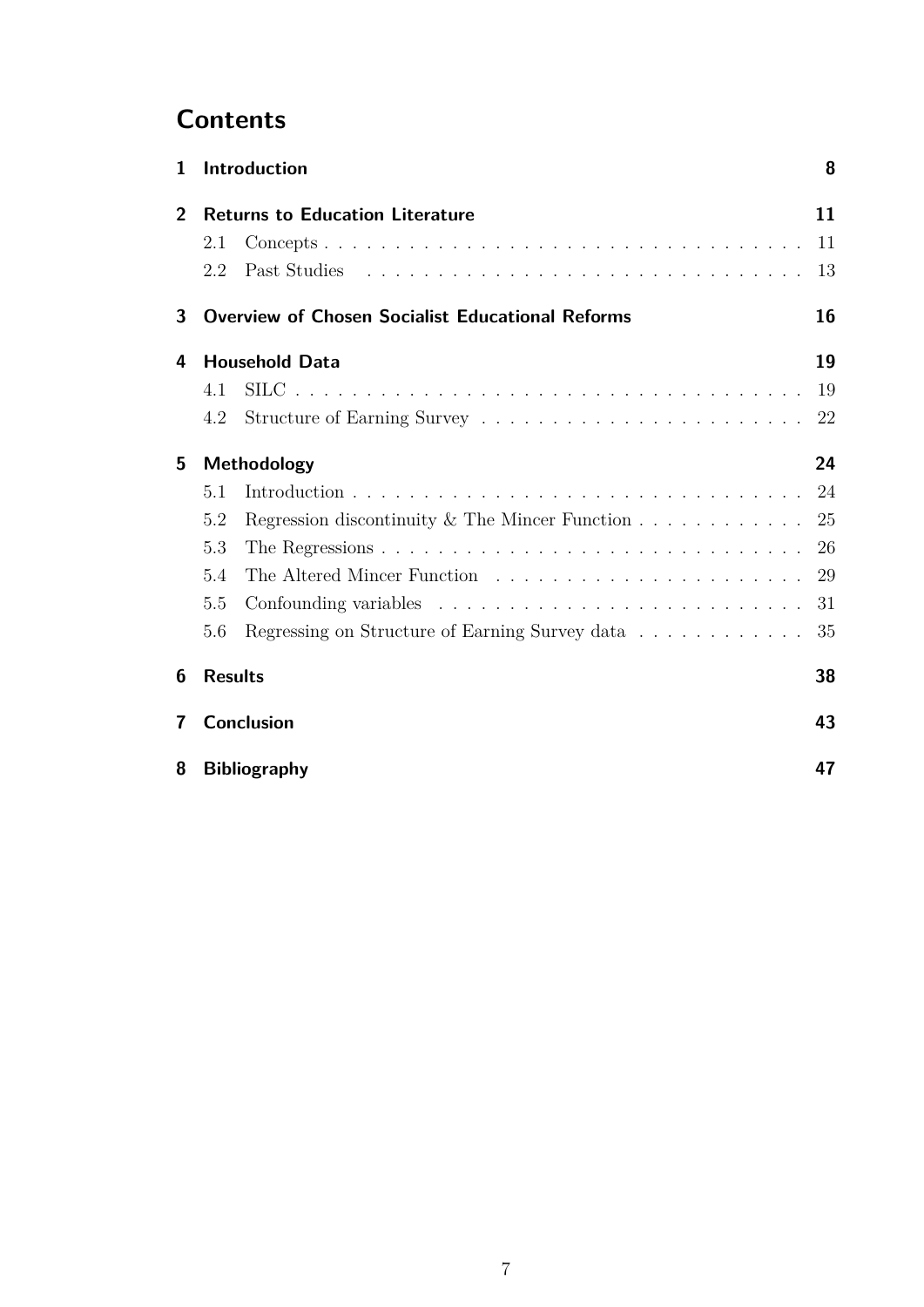## <span id="page-7-0"></span>**1 Introduction**

During the last one hundred years, the lands of the Czech crown have several times undergone significant political turmoil. The extent to which these periods have been analyzed differs, but for no area is there still a larger gap in the literature than for the socialist period between 1948 and 1989. This is a huge missed opportunity to learn from recent history. Furthermore, in analyzing this period it is hard to find a more overlooked field than the educational policy of the socialist governments, as can be illustrated by the following excerpt from the comprehensive Czech publication in the field of pedagogy, the Encyclopedia of Pedagogy:

"The current Czech educational historiography deals with the educational system before 1938 and earlier, but avoids evaluating education under the socialist rule. (...) The lack of an impartial scientific evaluation of the state and quality of the socialist education between 1948 and 1989 today often results (most significantly in the media) in only its black and white presentation." [\(Průcha,](#page-48-0) [2009\)](#page-48-0)

This is understandable. Yet, as the lessons that can be learned are potentially of huge value for current policy decisions, I think more attention is needed.

In my work, I would like to address this deficiency, and by examining the impact of reforms in educational policies evaluate, what inference we can make concerning present policies. The reforms in question are the changes in length of primary and secondary education from eight to nine years (and vice versa)<sup>[1](#page-7-1)</sup>, which occurred several times during the socialist period.

The reasons for choosing this question as the topic of my thesis are twofold. The first reason is that it is an evergreen topic in the Czech educational policy debate. It is in the back of people's mind, policy makers and the general public alike, and then surfaces every now and then in the media. Most recently it was proposed as an anti-crisis measure by one of the advisors to the Czech Minister of Education. From the media, it is easy to get the impression that the debate lacks a certain degree of empirical, or quantitative, background, and it seems that this is not just an impression. While this work does by no means offer a clear answer to the question of what impact the extra year of education had, it does try to provide some of the above mentioned background important for the debate.

The qualitative discussion on the length of education has a great number of aspects. For illustration and context, I shall mention a few. From the pedagogical

<span id="page-7-1"></span><sup>&</sup>lt;sup>1</sup>Because of terminological variability( $Pridcha$ , [1999,](#page-47-0) p. 67-68) it is useful to note that when referring to "primary and secondary education" in this text I mean primary and lower secondary education, i.e. the education taking part between the sixth and 14*th* or 15*th* year of age. According to the International Standard Classification of Education (ISCED) these are the levels ISCED 1 and ISCED 2A[\(Kalous,](#page-47-1) [2006,](#page-47-1) p. 18).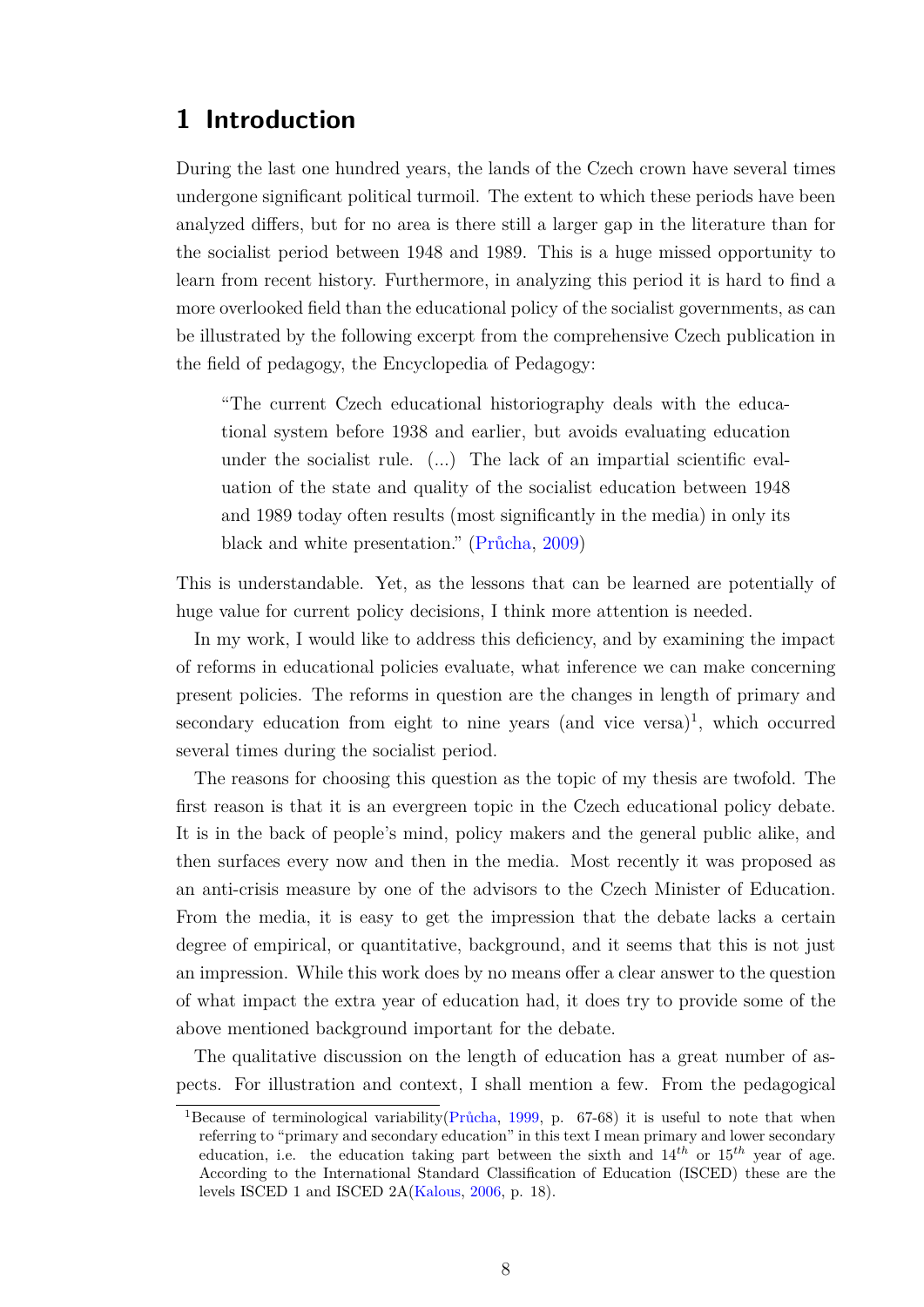point of view the main topic is the impact another year has on the child's development - knowledge-wise and in psychological terms. Part of the discussion in this context is also how old the child should be before it is able to decide on the future course of its life, including choice of high school. From the financial perspective, the question is how much money can be saved by shortening education. Very rough estimates in the media talk about a reduction in number of students at one moment by up to 1/14 which would mean annual savings of several billion korunas. This is the idea behind the reduced length of education as an anti-crisis measure. From the social perspective this question is related to the current trends of child misbehavior. The growing age in which children are in school (combined with the current popular yearly delay in entering school) also leads to the issues of legal sex for pupils in lower secondary schools and legal alcohol consumption and driving during high school. Possible implication for other areas of life of the society, such as the impact on fertility, are also intriguing.

It must be noted that the lack of empirical grounding which manifests itself in public debate, while partially present in the academic sphere, does definitely not hold there. It seems, that estimating the impact of returns to different lengths of education is a topic which is not being given too much attention in the science of pedagogy [\(Průcha,](#page-47-0) [1999,](#page-47-0) p. 72), but in the field of educational economics (to which this thesis belongs, dealing with the financial returns to education) there exists a body of research addressing it. This is the second reason I chose this topic.

Estimation of returns to education is a classical topic of educational economics. Methodologically, various approaches and datasets have been used to try to estimate it, and with my thesis I add another item to this collection. My approach falls into the methodological group of natural experiments. According to Leigh and Ryan [\(Leigh and Ryan,](#page-47-2) [2008\)](#page-47-2) we can further divide these approaches broadly into three categories. Either we use month of birth as an instrumental variable for education, utilizing its discontinuity on the basis of local legislation concerning mandatory schooling duration, or we make use of a change in educational laws which creates a discontinuity for the cohorts before and after the change, or we can have a sample consisting of identical twins. My work falls into the second category. By comparing data on cohorts, which were not hit by the reforms, and those which were hit, I can quantify the effects of the above mentioned reforms. The variable I evaluate was chosen because of its availability in the data, and the established relationship with expected general educational goals. Other possible promising approaches are mentioned in the [Conclusion.](#page-42-0)

It is not necessary to stress, that investments into education are a very important policy topic. The 2011 budget of the Ministry of Education, Youth and Sports of the Czech Republic represents (at approximately 127 billion Korunas) almost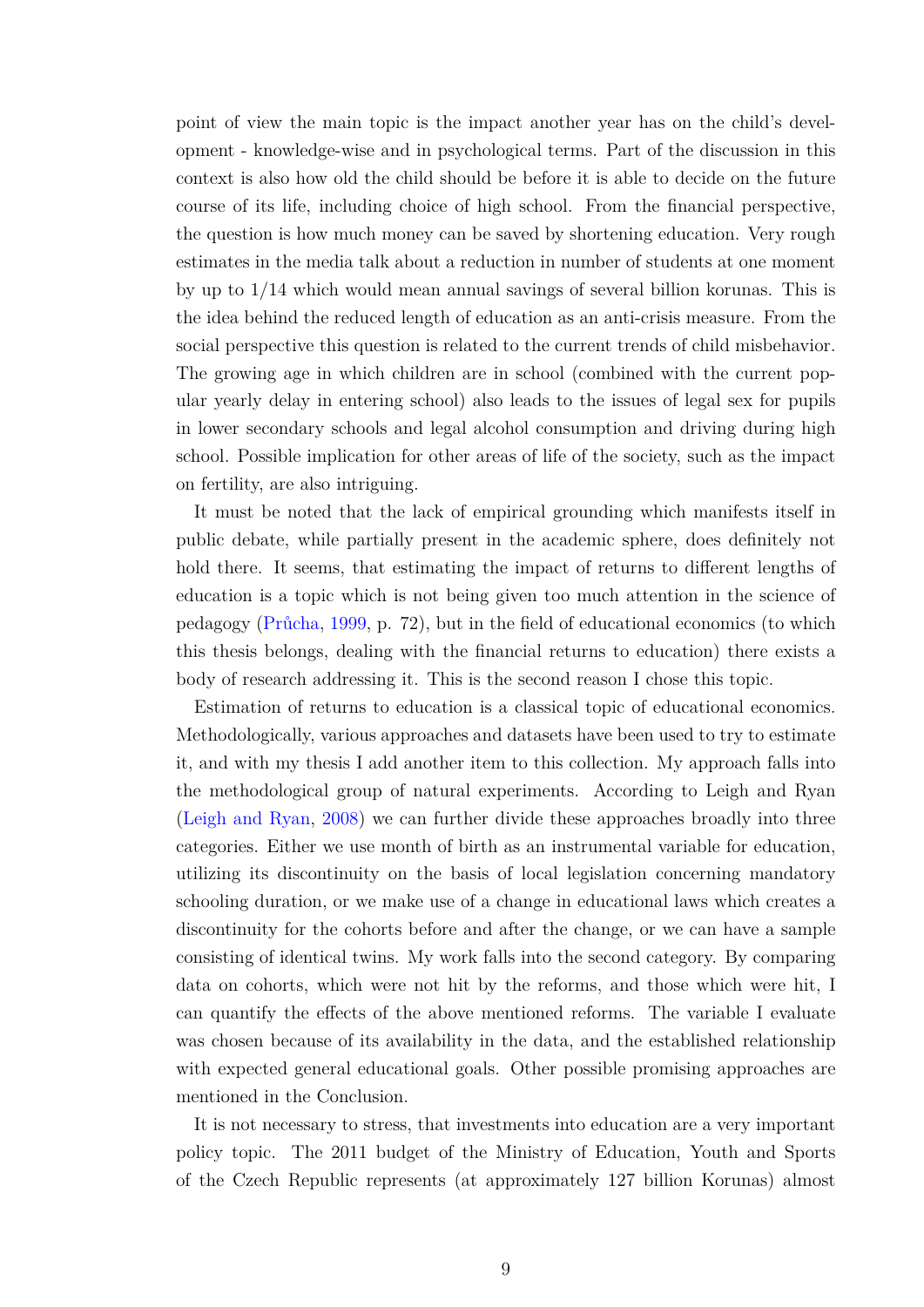eleven percent of the entire Czech state budget. Furthermore, based on the size of the Czech Republic and its lack of natural resources combined with its history of quality education it would seem that investing into human capital as our main asset is a natural course of action. Czech Republic as a "knowledge economy" is a frequent political catchphrase. However, attaining top educational results in international competition is getting more difficult by the day, the crisis of public funds in the developed world means that budgets are tight, and so knowing where the state gets the most "bang for the buck" from its investments into education is absolutely crucial.

It must also be noted that it is hard to be inspired by international examples, as the situation differs from country to country. The countries with eight years of primary and lower secondary education include Austria, Belgium, Hungary, and Italy, those with nine France, Ireland, Sweden, and Poland, and then there are also countries with ten years of education, for instance Germany and Denmark[\(Eurydice,](#page-46-1) [2010\)](#page-46-1).

The structure of the thesis is as follows: chapter two offers a brief introduction to the returns to education literature, as education economics is not a classical field of economics taught in mandatory courses, and thus prior knowledge of the field by all readers cannot be assumed, chapter three deals with the historical background concerning changes in educational laws, chapter four describes the datasets used (EU-SILC and Structure of Earning Survey), in chapter five the various regressions and methods used are explained, chapter six discussed the results and their implications, chapter seven concludes.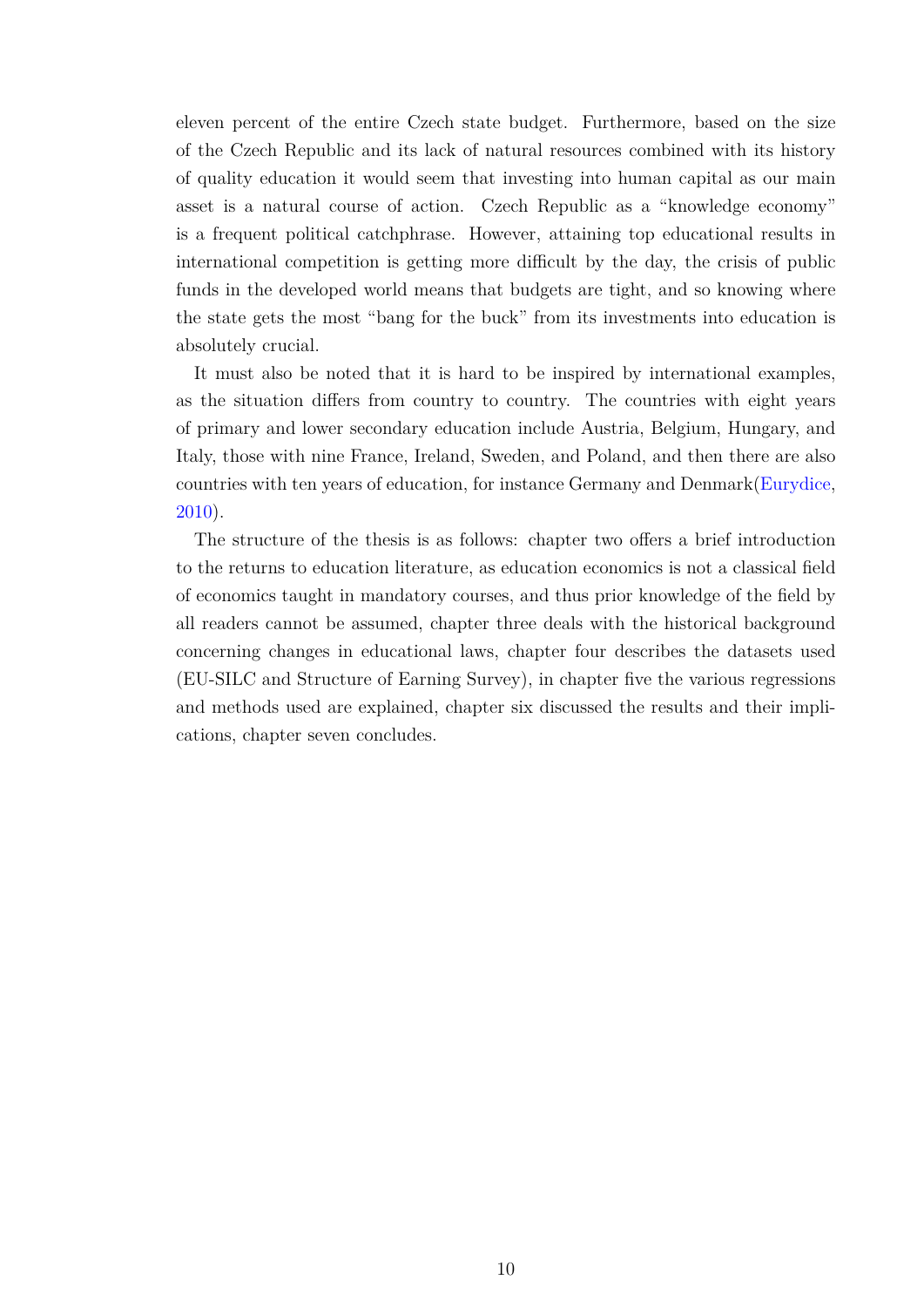### <span id="page-10-0"></span>**2 Returns to Education Literature**

### <span id="page-10-1"></span>**2.1 Concepts**

In my thesis I use several concepts well established in Educational Economics literature, in this section I would like to briefly introduce them. I draw from several Educational Economics schoolbooks, articles from the Economics of Education Review, and other papers, including the excellent literature overview concerning returns to education by [Psacharopoulos and Patrinos](#page-48-1) [\(2004\)](#page-48-1) for the World Bank, more specifically on his latest review paper written jointly with Patrino.

Firstly, it is important to set the economic context in which my research is taking place. When discussing the types of public investments into education, they can be divided into two broad categories: investments aiming at changing the quality of education, and those aiming at changing its quantity. According to [Fitzpatrick](#page-46-2) [et al.](#page-46-2) [\(2011\)](#page-46-2) more attention has historically been given in educational research to the qualitative aspects of investing into education (quality of teachers, size of class, etc.), than to the quantitative aspects (duration of school year, number of school years). However, in the same article they also state that this trend has been changing lately.

The educational economics concept at which I begin my analytical journey is the attempt to estimate the differences in returns to a year of education between cohorts with different lengths of primary and secondary school using the Mincer function, the exact form of which is described later in the chapter [Methodology.](#page-23-0) It is a well established function often used for estimating the returns to education, most often used on cross-sectional data. It is based on the papers Human Capital: A Theoretical and Empirical Analysis by Gary Stanley Becker from 1964, who introduced the concept of internal rate of return to education, and Schooling, Experience and Earnings by Jacob Mincer from 1974 [\(Hanushek,](#page-46-3) [2006,](#page-46-3) p.311). The following excerpt from the Handbook of the Economics of Education gives a good idea of its usage:

[The Mincer] model is widely used as a vehicle for estimating "returns" to schooling quality, for measuring the impact of work experience on male–female wage gaps, and as a basis for economic studies of returns to education in developing countries. It has been estimated using data from a variety of countries and time periods. Recent studies in growth economics use the Mincer model to analyze the relationship between growth and average schooling levels across countries. [\(Hanushek,](#page-46-3) [2006,](#page-46-3) p. 311)

It is important to note that since its creation, drawbacks of the Mincer function have appeared, as discussed extensively in the above mentioned Handbook. However,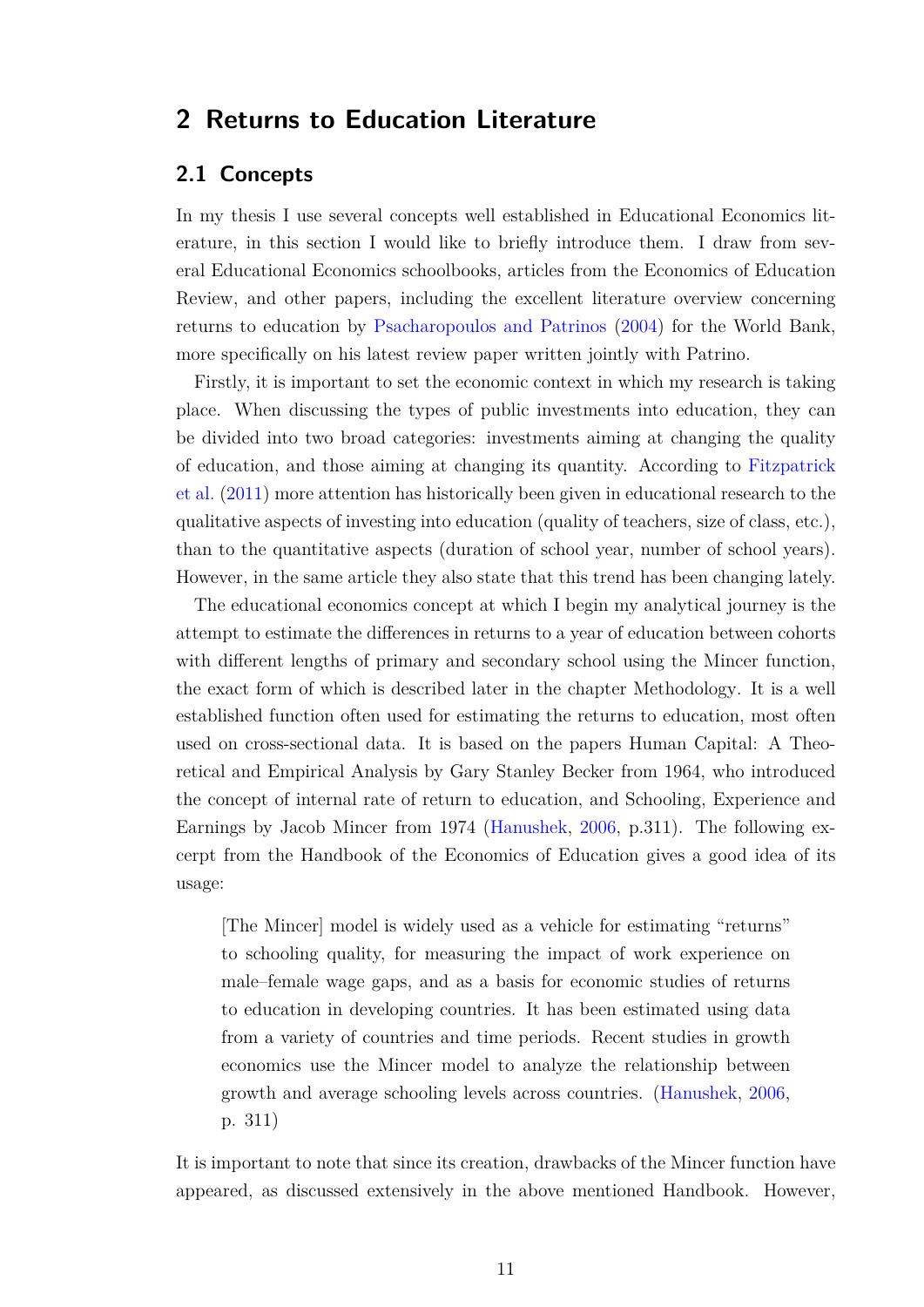these problems are related to the interpretation of the coefficient in the Mincer equation as rate of return to investment into education [\(Hanushek,](#page-46-3) [2006,](#page-46-3) p. 350). As my goal is not to asses the specific financial returns to an investment in the examined periods, but to describe the direction in which these returns shift if we change the length of education, I have a simpler task. I do not have to deal with the topics of hard to measure psychic costs of schooling, impact of taxes, length of life, etc., but rather I compare the differences in the "returns" for individual ways in which primary and secondary education can be organized, and for this the Mincer function is sufficient. Its limitations are not relevant to my thesis. With the danger of oversimplification I could say that I use the returns to education as an "index" of the results that the setting of the educational system has on its pupil, which is consistent with the interpretation of the returns as the "growth rate of market earnings with years of schooling" [\(Hanushek,](#page-46-3) [2006,](#page-46-3) p. 311).

Concerning the general trends, which apply for the rate of return, Psacharopoulos states in his overview that "the pattern of falling returns to education by level of economic development and level of education are maintained"*,* and he also computes that the average rate of return for another year of completed education is approximately 10% for the world, 7.5% for OECD [\(Psacharopoulos and Patrinos,](#page-48-1) [2004\)](#page-48-1). For the Czech Republic in 1996 the return for an extra year was 5.8% for males and growing rapidly, according to [Munich et al.](#page-47-3) [\(2005\)](#page-47-3). It is also useful to look at the returns per level of education, specifically the equivalent to the Czech "základní škola", which is primary and lower secondary education. The total (social and private) returns for primary and secondary education are 45.5% and 30.1% for the World and 21.9% and 20.7% for OECD, respectively. My goal however, is to look for changes in the returns to education rather than in their absolute values.

As a side note, it would be also possible to criticize the measurement of the returns on education by stating that education during socialism has had no effect on earnings during capitalism because of different skills needed in each period. However, in [Filer](#page-46-4) [et al.](#page-46-4) [\(1999\)](#page-46-4)we read, that

"Studies (summarized in [Švejnar, J., "Labor markets in the transitional central and east European economies", Handbook of Labor Economics, Volume 3, Part 2, 1999, Pages 2809-2857, North Holland, Amsterdam] ) investigating changes in the value of education as communist countries converted into market economies have typically found increases, especially among men."

which does not agree with this hypothesis.

Another interpretation of the outcome of my work is to shed more light on the so called "sheepskin effect" hypothesis, as discussed for instance by Hungerford and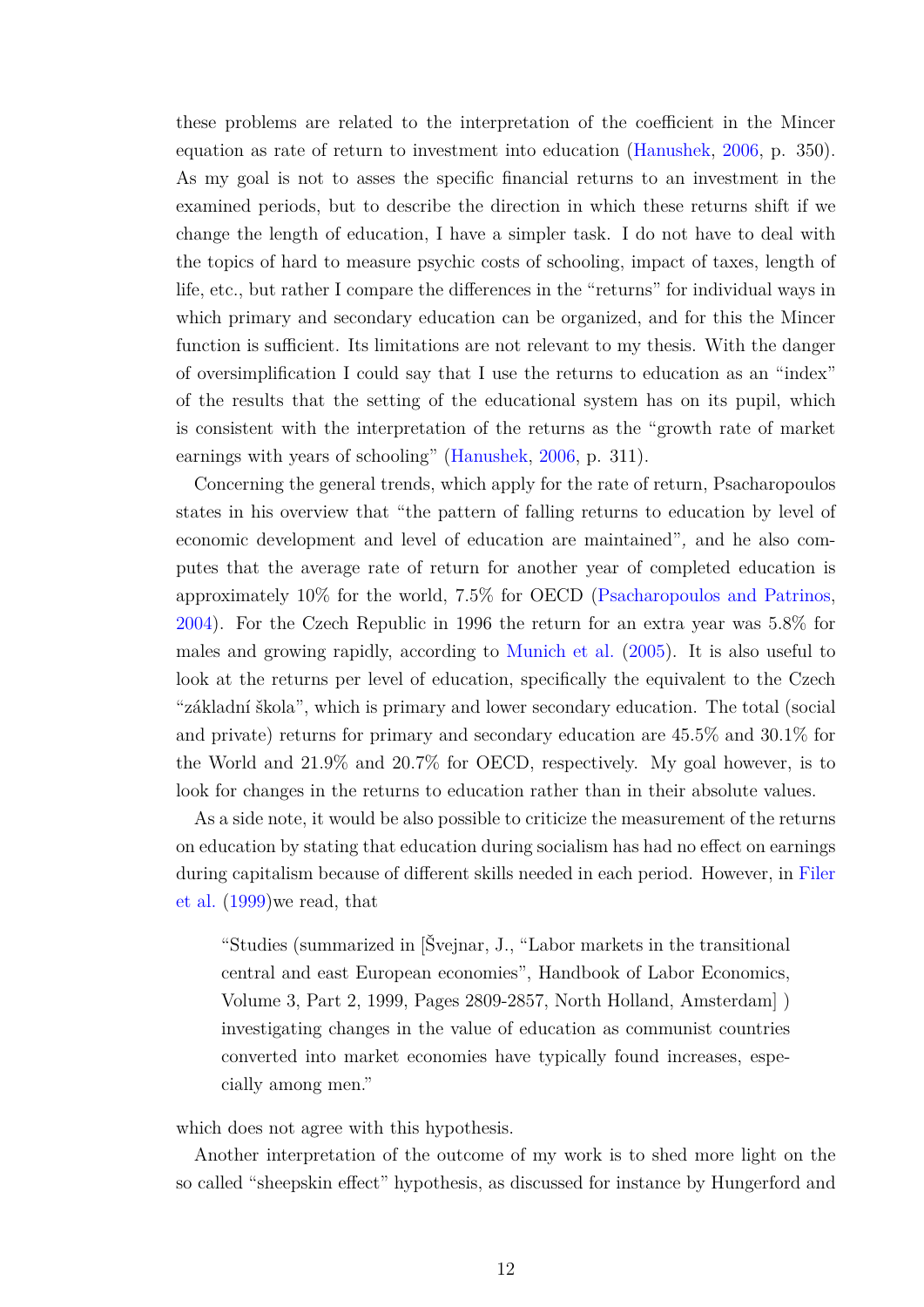Solon. To use their phrasing, this hypothesis states that "wages will rise faster with extra years of education when the extra year also conveys a certificate" [\(Hunger](#page-47-4)[ford and Solon,](#page-47-4) [1987\)](#page-47-4). (The fact that an elementary school certificate is a normal certificate can be found for instance in [Card](#page-46-5) [\(1999\)](#page-46-5))

The testing of this hypothesis is a part of the discussion between the screening and human capital theories, which disagree on what is the underlying reason for returns to education. Screening theory, based on asymmetric information, states that the extra return to education may not necessarily be from the change in the pupil's skills, but because of the screening function of education. The title is a symbol of someone inherently capable, and so leads to higher income in later years, but the person's capability itself may have not changed.

In our case, because the title that basic school conveys does not change with the changes in law, we are able to discern whether the predictions of the screening theory of education (its the certificate that matters, no extra returns to education from an extra year of schooling) are right, or if the human capital theory is right (extra year of schooling enhances the pupil's abilities, and thus increases the returns to education). A further asset of the method used in this thesis is that it overcomes limitation in interpretation that often occur in other designs, as explained in Hungerford and Solon, which are caused by comparing dropouts and successful students, who may have different inherent traits. Thus, while comparing dropouts and graduates limits the interpretation of the sheepskin effect as supporting the screening theory, in my work this is possible.

An interesting aspect of the screening vs. human capital theories is whether it matters, and if yes, for whom. From the individual's point of view it does not clearly, if you manage to get a higher education, you tend to make more money, no matter the reason. However, from the societal welfare point of view the answer is much less clear. As the question is put in [Johnes](#page-47-5) [\(2004\)](#page-47-5) "If [schooling's] only purpose is to sort prospective workers, then questions arise as to the appropriateness of investing in the expansion and/or qualitative upgrading of schooling: does it really need three years of undergraduate education to sort young adults effectively?"

### <span id="page-12-0"></span>**2.2 Past Studies**

Now I would like to comment on two approaches used in factual researches dealing with the amount of time spent by students in school, and the impact this has on their achievement, give several examples, and compare their results. Generally, because of higher incidence, it is more common that differences in the amount of time spent in school within a single year between different groups of students are examined. For instance [Fitzpatrick et al.](#page-46-2) [\(2011\)](#page-46-2) is based on a different length of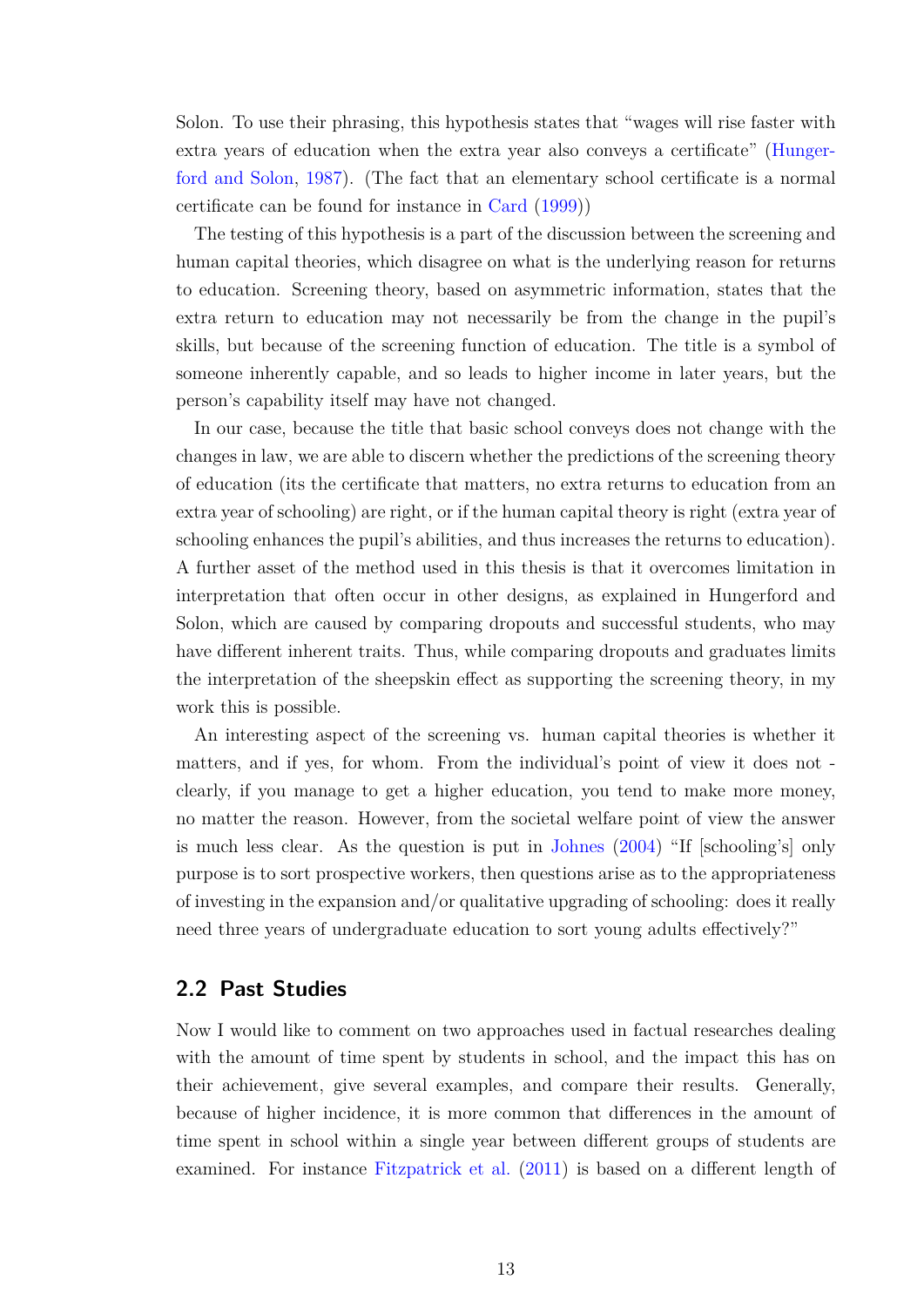periods between taking the same tests among kindergarten children, [Marcotte](#page-47-6) [\(2007\)](#page-47-6) uses the differences in the number of schooldays among individual schools caused by snow calamities, and assess their impact throughout primary and lower secondary school, [Pischke](#page-47-7) [\(2003\)](#page-47-7) estimates the results of changing lengths of school year during 1966 and 1997 in Western Germany, etc. These studies uniformly report positive impact of a higher amount of educational time on educational achievement.

However, their topic is different from my thesis, and that is so for several reasons: obviously the difference in magnitude (and resulting topics such as what is the role of curricula, what is the role of the disturbed structure of education during a usual school year), less obviously the changing returns to education with time. It is usually assumed that the returns to education are homogenous throughout the educational process (in cases where years of education are used), or at least implicitly per year spent at the same educational institution (when they are represented by qualitative variables).

This is a very simplifying assumption, and lifting it means that we are suddenly severely limited in extrapolating the results from an "extra day" to an "extra year". Lifting this assumption makes sense however, because, taking into account the curriculum, there is no reason why returns to learning to read or sum in the first grade should be equal to learning to solve quadratic equations). This notion is also supported in [Marcotte](#page-47-6) [\(2007\)](#page-47-6), where one of the results is that "the performance of students in lower grades was more affected by snowfall than students in higher grades". These types of studies do not directly answer my question, and it is necessary to look at studies which are closer in nature.

The following studies have addressed the question of the impact of an extra year of education. The first intriguing study is [Oosterbeek and Webbink](#page-47-8) [\(2007a\)](#page-47-8), which examines the impact of a change in educational laws in the Netherlands in 1975, which lengthened a portion of the basic vocational education from three to four years, and had an impact on the 15 and 16 year olds. The main difference from my thesis is that they do not estimate an extra year of education for whole cohorts, but only for a part of the group that went to vocational schools (which is a more partial information, but also allows for comparison between groups from the same cohorts). They do not find any statistically significant improvement in average wage as a result of the change. Another used approach is the combination of examining mandatory education and some sort of discontinuity. [Angrist and Krueger](#page-46-6) [\(1990\)](#page-46-6) utilize a discontinuity caused by the quarter of birth in the United States, *[Aakvik](#page-46-7) [et al.](#page-46-7) [\(2003\)](#page-46-7)* uses a change in mandatory education laws in Norway, and so does [Oreopoulos](#page-47-9) [\(2003\)](#page-47-9)*,* this time in Britain and Ireland.

All three of these studies find a substantial positive result of the lengthening of mandatory education*,* and so I would not be afraid to conclude that the benefit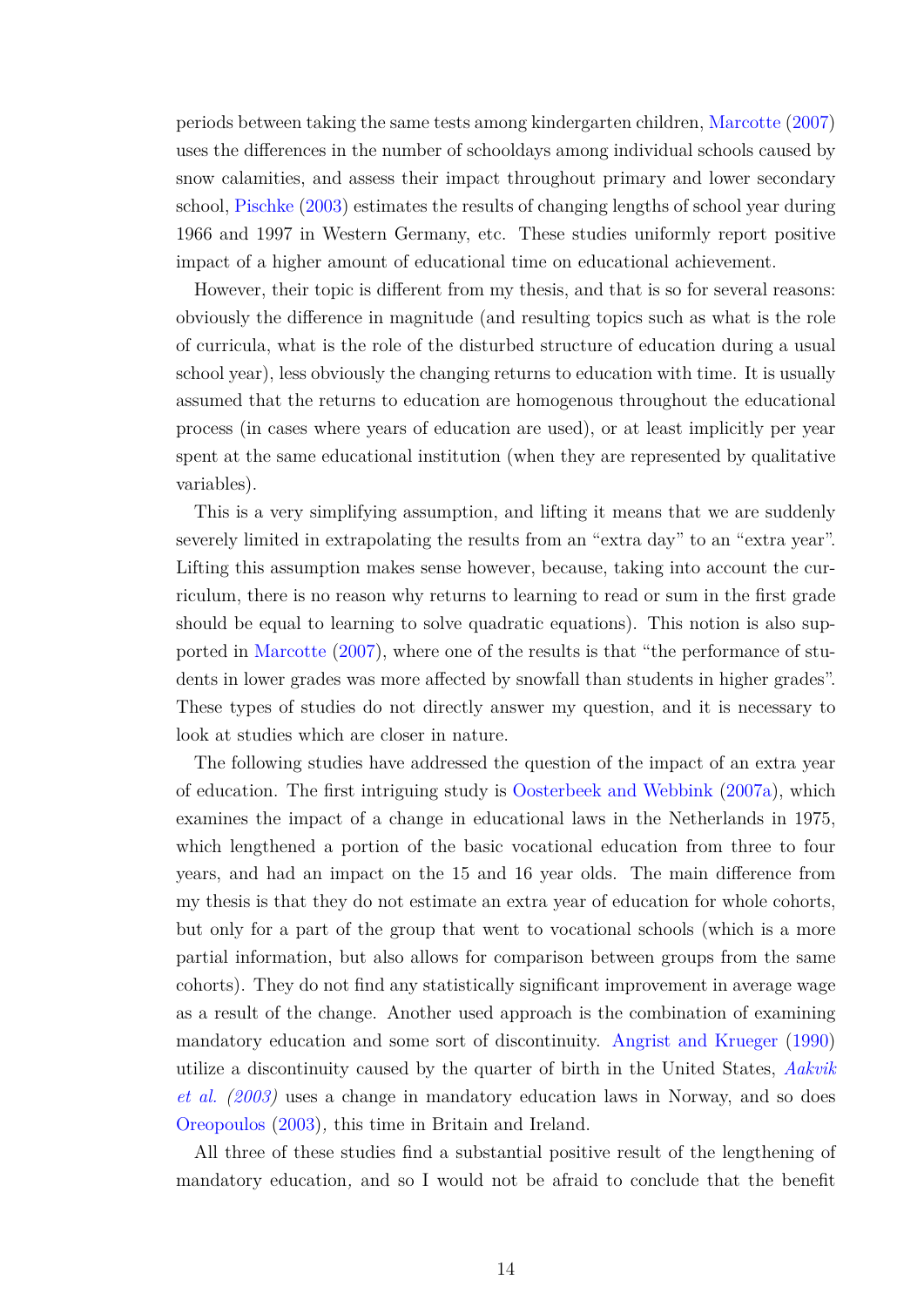of longer education for those who would have left school was it not for the law, is well established. The contribution of my study is that I deal with the effect that the changes have on the entire cohort. This is related on one hand to the issue of heterogeneity of returns to schooling between individuals in the sample, but on the other hand also means that my conclusions are of significantly higher policy relevance.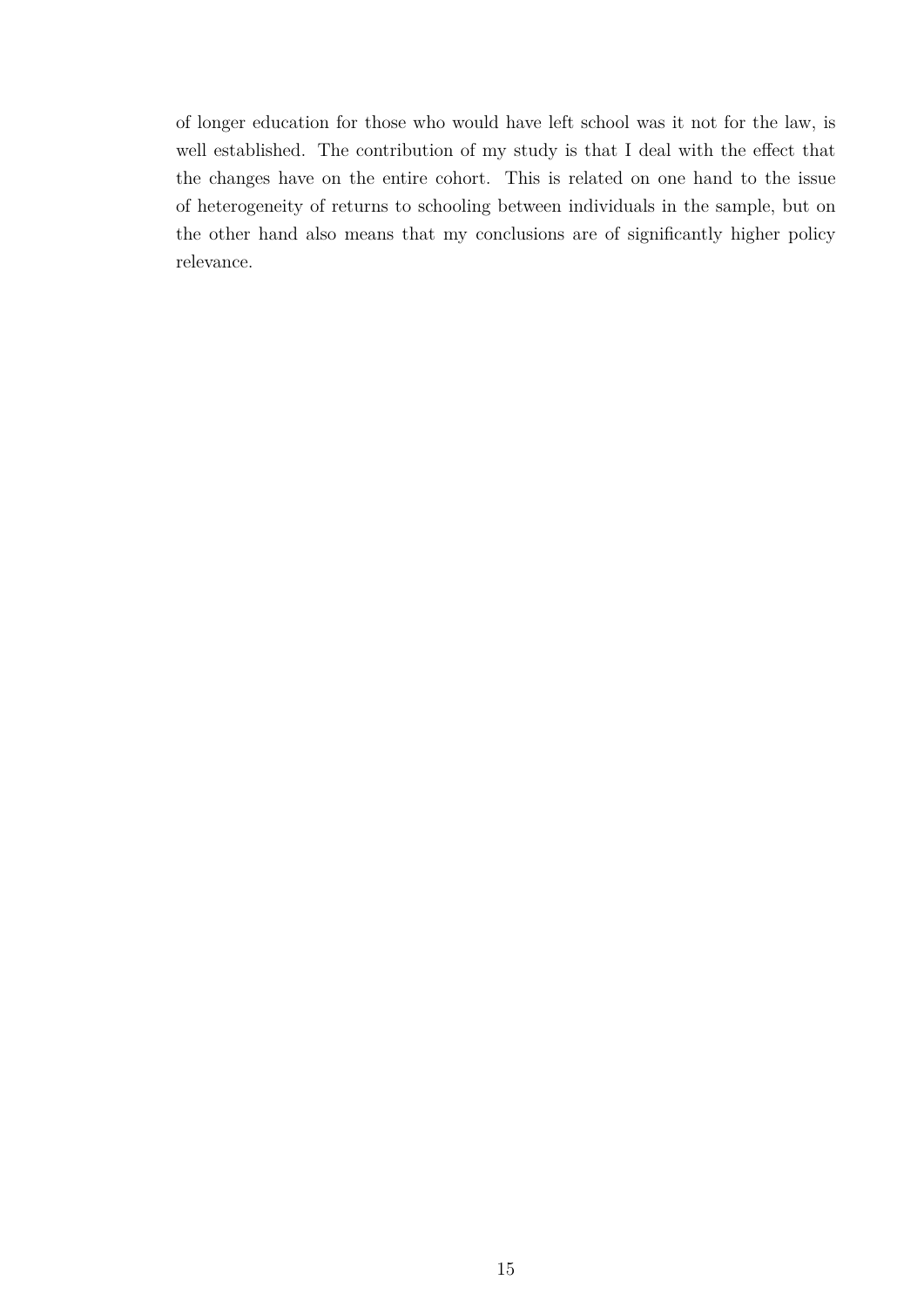### <span id="page-15-0"></span>**3 Overview of Chosen Socialist Educational Reforms**

Educational reform in the former Czechoslovakia took place in the form of "educational laws" ("školský zákon") which altered the institutional framework of the Czech educational systems. The reformatory laws dealing with the length of school enrollment took place in 1948, 1953, 1960, 1984, and, again after the Velvet Revolution, in 1996. Furthermore, I will briefly discuss the reform of 1968, which ended the six day school week. Two comments must be made concerning these reforms in general.

Firstly (and regrettably) these laws dealt with the whole educational system, and so the identification of the most important factor which resulted in the perceived change is hindered. However, it can be expected that while many changes were "subtle" and time was required for their implementation to take place after their formal acceptance, the binary nature of the length of education means that the impact was immediate. This is one of the assumptions on which I base that the change in primary and secondary school enrollment was the main driving factor in the reforms. The only other factor of similar binary nature was the change in length of general compulsory education, which, as in most countries [Průcha](#page-47-0) [\(1999,](#page-47-0) p. 67-68), was tied to the length of primary and secondary education, as shown in the table [Time Periods and Basic / Mandatory Education.](#page-16-0)

Secondly, the laws themselves were not always executed at once over the whole Czechoslovakia or Czech Republic. In some cases the schools could close the extra class already before the law came into effect. The extent to which the socialist bureaucracy complied is illustrated by table [Number of Pupils in Ninth Grade around](#page-17-0) [the Cutoff Years.](#page-17-0) This means that my study is not free of noise in the data, making quantitative analysis more difficult*.* However, that is the burden of a social scientist, and the degree of the noise can be estimated from the changes in numbers of students in the ninth grade. Furthermore, this means that if we are able to discern an effect on the current standing of the cohorts even though the reforms are somewhat diluted, our conclusion is not endangered. If we are not able to find an effect, further discussion is necessary.

The laws in question were the following

- Law no. 95/1948 of the Code, implemented nine year primary and secondary education.
- Law no. 31/1953 of the Code, implemented eight year primary and secondary education.
- Law no. 186 / 1960 of the Code, implemented nine year primary and secondary education.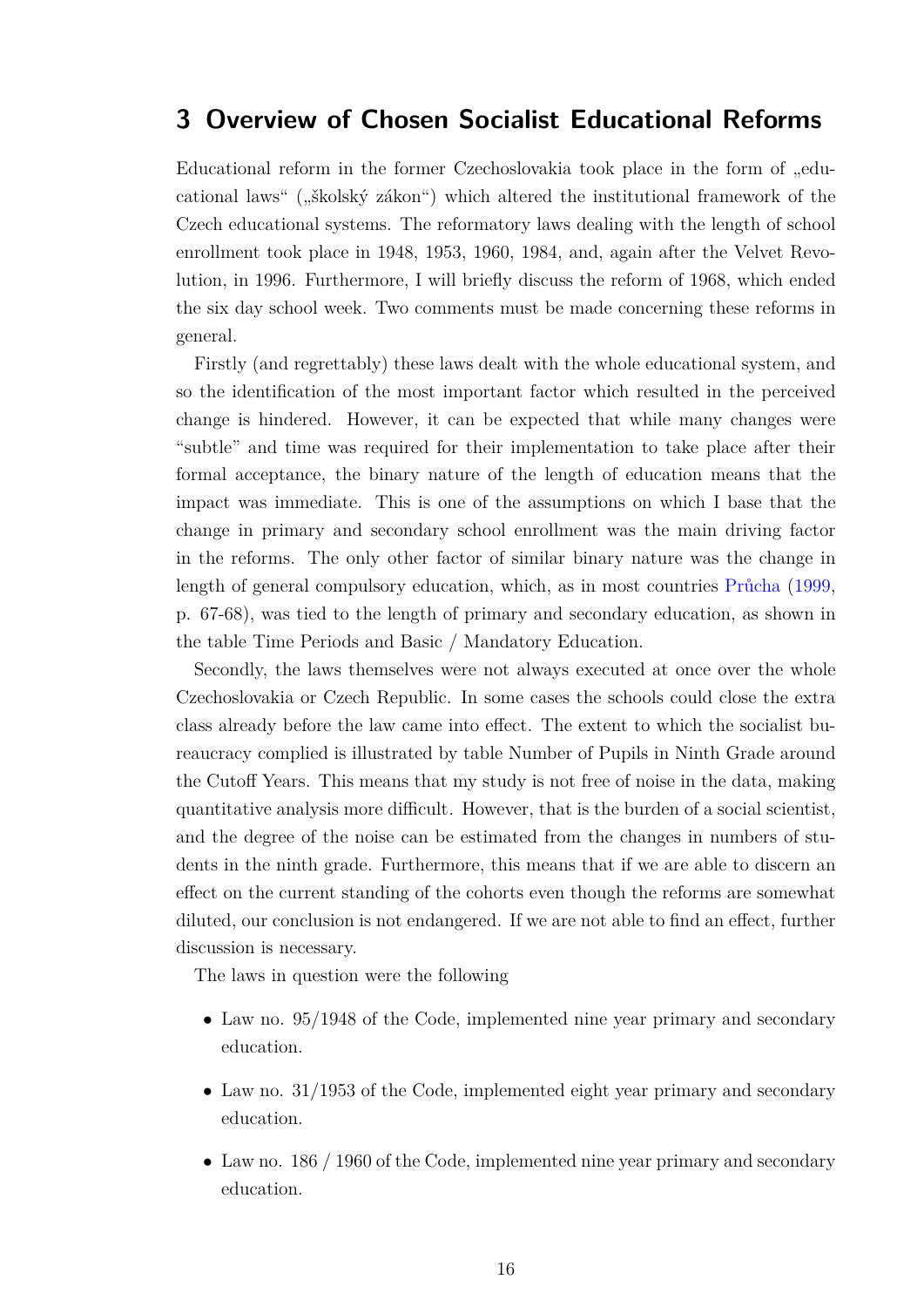- Law no. 29/1984 of the Code, implemented eight year primary and secondary education.
- Law no. 258/1996 of the Code, implemented nine year primary and secondary education.

The following table summarizes these laws and compares them to the length of mandatory education:

| Period                                                                                     | -1948 |  | 1948-1953 1953-1960 1960-1984 1 <b>984-1990</b> | 1990-1996 | 1996- |
|--------------------------------------------------------------------------------------------|-------|--|-------------------------------------------------|-----------|-------|
| Years to complete<br>primary and<br>secondary education<br>Years of mandatory<br>education | 8     |  | 10                                              |           |       |
|                                                                                            |       |  |                                                 |           |       |

<span id="page-16-0"></span>Table 1: Time Periods and Basic / Mandatory Education

As we can see, because primary and secondary education was considered as the mandatory level, the development of the mandatory number of years closely follows - except for one period - the development in the first table. This means that any effect we discern "per cohort" consists of both of these effects. However, when we compare the magnitude of each (by comparing the number of people who finish their education just after completing lower secondary education and the rest of the population) we see that the effect of an extra year of education is much larger. To be specific, in the SILC data, an extra year of education influences more than 99.5% of the population, while the change in mandatory education at most 15% (the number of people in the sample who have completed lower secondary education as their highest level). Based on this I assume that the effect I measure was caused more by a global change in the length of primary and secondary education than in its mandatory length. Nevertheless, these numbers do not allow us to definitely identify the cause of the effect, and this must be kept in mind when interpreting the results.

I think it is a good idea to document the extent to which the change was immediate and significant. I do this by examining the data from the Statistical Yearbook of Czechoslovakia and the Statistical Yearbook of the Czech Republic<sup>[2](#page-16-1)</sup> for the respective years, skipping the first two changes in the law in 1948 and 1953, because between 1949 and 1956 the Statistical Yearbooks were not published. The table shows the number of pupils who went to ninth grade in a given year (1996 stands for the school year 1996/1997). In years when the ninth grade was implemented

<span id="page-16-1"></span><sup>2</sup>Specifically, the Statistical Yearbook of Czechoslovakia for 1960, 1963**,** 1965, 1981, 1984, 1987, 1990 and the Statistical Yearbook of the Czech Republic for 1996, 2000, 2001.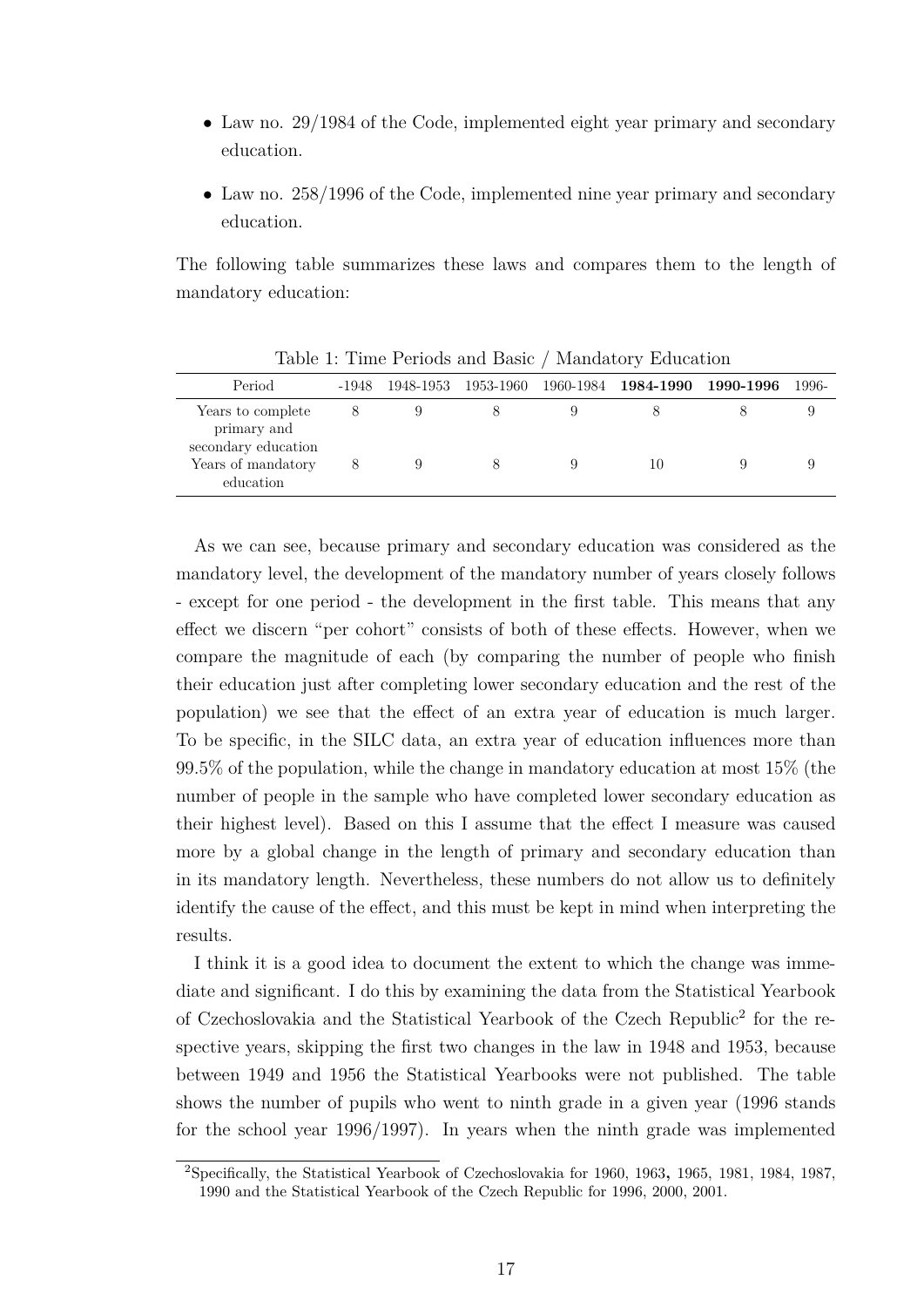(1960, 1996) we expect to see a sharp increase, and on the other hand, when the ninth grade was scrapped we would expect a rapid fall. We can see that the growth is immediate and sharp, the fall is visible also, but a little more gradual - thus we know that the implementation of the change was also more gradual. However, it still a very significant number.

| Year                            | 1956     | 1957   | 1958     | 1959   | 1960    | 1961             | 1962     | 1963    | 1964     |
|---------------------------------|----------|--------|----------|--------|---------|------------------|----------|---------|----------|
| Number of pupils in ninth grade | $\theta$ |        | $\theta$ | 40.408 | 113.380 | 205.868          | 208.849  | 202.398 | 185.158  |
| Year                            | 1980     | 1981   | 1982     | 1983   | 1984    | 1985             | 1986     | 1987    | 1988     |
| Number of pupils in ninth grade | 101,469  | 64,043 | 22.581   | 5.016  | 0       | $\left( \right)$ | $\theta$ |         | $^{(1)}$ |
| Year                            | 1992     | 1993   | 1994     | 1995   | 1996    | 1997             | 1998     | 1999    | 2000     |
| Number of pupils in ninth grade | 30,570   | 20.270 | 10.183   | 5.811  | 112,689 | 108.641          | 109.662  | 108.797 | 108.507  |

<span id="page-17-0"></span>Table 2: Number of Pupils in Ninth Grade around the Cutoff Years

I think it is also worth mentioning that originally I planned to examined the impact of the reduction in number of schooldays on the returns to a year of education. As discussed in [Returns to Education Literature](#page-10-0) there is a significant body of literature indicating that the effect would be possible to find and significantly positive. However, the change in the length of the school week did not take place at once. As it was a part of the endeavor for a shorter school year, it came in waves, as the political situation changed in favor of it. Firstly, starting in 1964 every fourth Saturday was without school, then from 1966 every second one, and finally from 1968 it was abolished altogether. The possibility of finding any effect as a result of this gradual implementation is then totally undermined by the events of 1968, which caused serious change all over the society, and much less importantly the discretionary implementation in individual regions. For these reasons I omitted the analysis of this educational reform.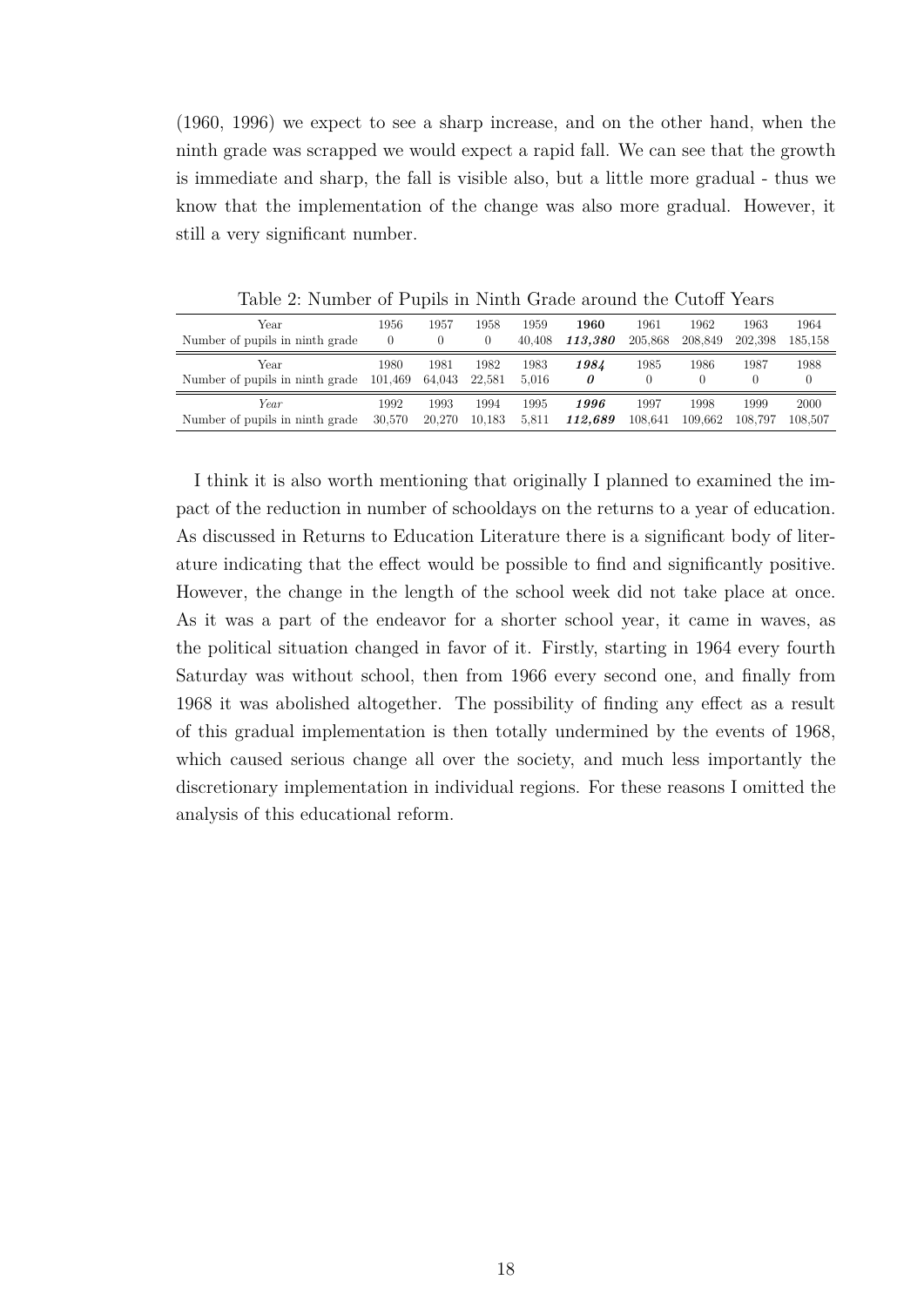## <span id="page-18-0"></span>**4 Household Data**

### <span id="page-18-1"></span>**4.1 SILC**

The main dataset I shall work with is the Czech EU-SILC (Statistics on Income and Living Conditions) from 2006 to 2009 (before 2006 individual income, my explanatory variable, was not reported). SILC is collected by Eurostat via the Czech Statistical Office, and provides reliable data on household and individual income in the Czech Republic. From these datasets I take those respondents, who were not affected by the change in policy by a maximum of three years, and compare them to the first three cohorts which were affected.

As is stated in the respective laws, mandatory enrollment takes place in the September of the first school year after the child has attained six years of age, and is followed by eight or nine years of education. Thus, for example when assessing the impact of the 1953 policy, I compare the cohorts born between the beginning of September 1935 and the end of August 1938, which experienced nine years of primary and lower secondary education, with the cohorts born between the beginning of September 1938 and the end of August 1941, which experienced nine years of primary and lower secondary education. As we can see, the middle of this group, those born in September 1938, were those who were first to experience only eight years of primary and secondary education. (Being born in September 1938, they went to first grade on 1 September 1945, finished eighth grade in June 1953 and did not go into ninth grade, because the law was already in effect. Those born just a month earlier were not affected.)<sup>[3](#page-18-2)</sup>

However, the SILC dataset does not provide the date of birth of its respondents, but only their age. Since the SILC data collection, as stated in the documentation, takes place approximately on the 1 May of each year, we must furthermore leave out from our data those who are of age, not allowing us to recognize whether they were affected by the change. For example, a person whose reported age on 1 May 2009 is  $70<sup>4</sup>$  $70<sup>4</sup>$  $70<sup>4</sup>$  was born between 2 May 1938 and 1 May 1939, thus we cannot determine whether or not he was affected. To overcome this, we leave out the middle year in each case.

The cohorts we are interested in and amount of corresponding data provided are summed up in tables [Relevant Cohorts and Ages](#page-19-0) and *[Sample Size.](#page-19-1)*

<span id="page-18-2"></span><sup>&</sup>lt;sup>3</sup>An objection brought up (and refuted i[nMarcotte](#page-47-6)  $(2007)$ ) in cases of mildly similar studies which make use of monthly cutoff points for entering first grade is that parents may be taking this into account when deciding when to have a child. This problem may be ignored in my study as the time horizon makes any prediction impossible.

<span id="page-18-3"></span><sup>&</sup>lt;sup>4</sup>When referring to a certain age in the data throughout the text, I calculate it in relation to the SILC 2009 dataset, i.e. data collected around 1<sup>st</sup> of May 2009. When working with older datasets I adjusted the ages accordingly, see below.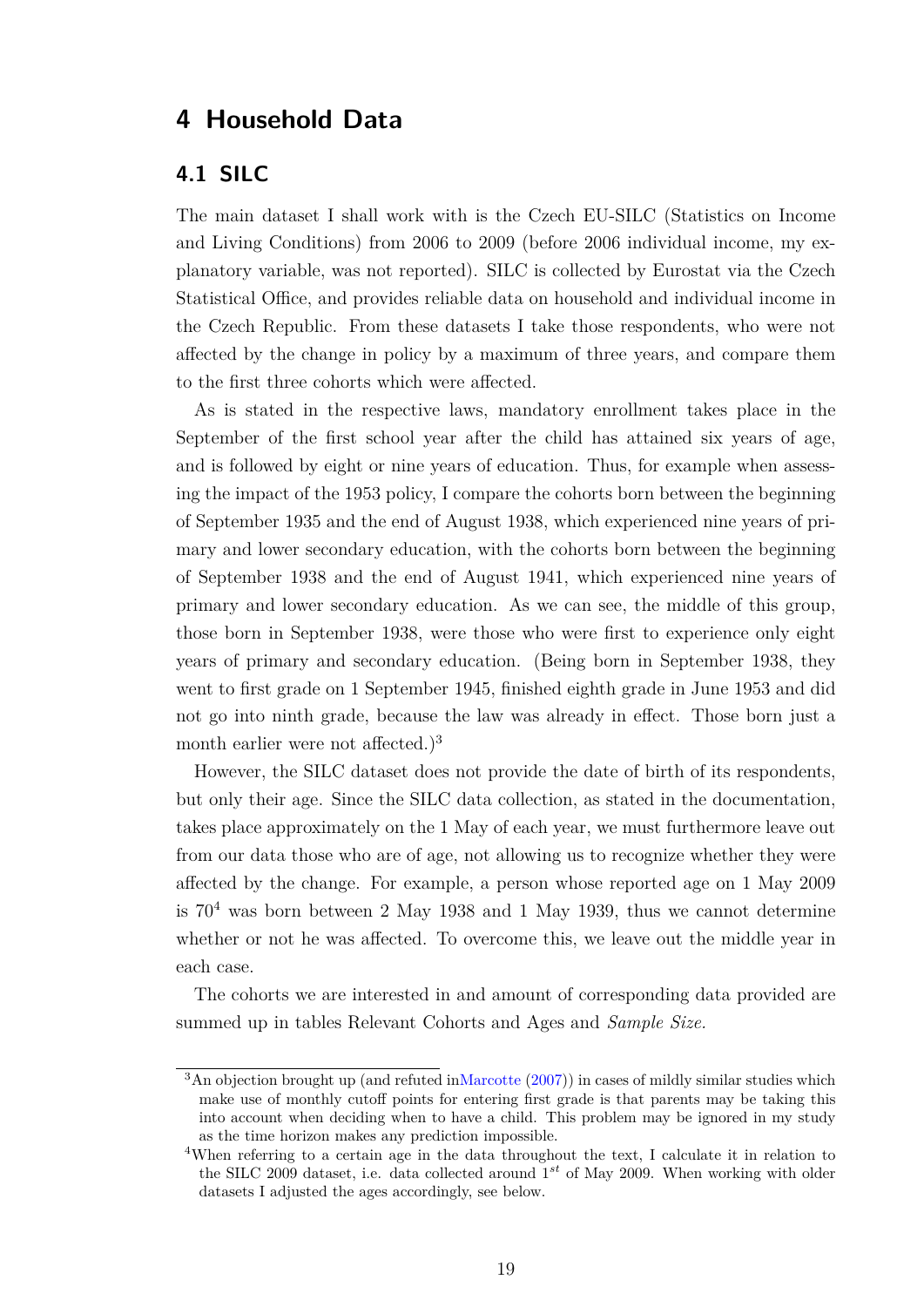| Date when law<br>came into effect      | Pre-change cohorts                                                                                                                              | Post-change cohort                                                                                                        | Relevant age,<br><b>SILC 2009</b>               | Excluded<br>age              |
|----------------------------------------|-------------------------------------------------------------------------------------------------------------------------------------------------|---------------------------------------------------------------------------------------------------------------------------|-------------------------------------------------|------------------------------|
| 1.9.1948<br>7. 5. 1953<br>28. 12. 1960 | Sep. 1930 - Aug. 1933<br>Sep. 1935 - Aug. 1938<br>Sep. 1943 - Aug. 1946<br>1. 9. 1984 Sep. 1966 - Aug. 1969<br>1. 9. 1996 Sep. 1978 - Aug. 1981 | Sep. 1933 - Aug. 1936<br>Sep. 1938 - Aug. 1941<br>Sep. 1946 - Aug. 1949<br>Sep. 1969 - Aug. 1972<br>Sep. 1981 - Aug. 1984 | 78-72<br>73-67<br>65-59<br>$42 - 36$<br>$30-24$ | 75<br>70<br>-62<br>-39<br>27 |

<span id="page-19-0"></span>Table 3: Relevant Cohorts and Ages

The size of the data useful for regressions is the following:

<span id="page-19-1"></span>Table 4: Sample Size

| Age\ SILC Year                                                                |  |       | 2009 2008 2007 2006 Total size by cohort |
|-------------------------------------------------------------------------------|--|-------|------------------------------------------|
| 78-72 in 2009, excluding 75 1,216 1,401 1,181                                 |  | - 851 | 4,649                                    |
| 73-67 in 2009, excluding $70$ 1,435 1,718 1,392 1,052                         |  |       | 5,597                                    |
| 65-59 in 2009, excluding 62 2,157 2,437 1,935 1,470                           |  |       | 7,999                                    |
| 42-36 in 2009, excluding $39 \quad 1,802 \quad 1,965 \quad 1,729 \quad 1,270$ |  |       | 6,766                                    |
| 30-24 in 2009, excluding $27 \quad 1,628 \quad 1,979 \quad 1,778 \quad 1,368$ |  |       | 6,753                                    |

When choosing the dependent variable from the SILC dataset I chose the individual's income. It must be noted that for a policy-relevant topic this is of course a strongly reductionist approach. It would be very easy, and true, to object that I ignore many results of education, in this context many parts of human capital, both by choosing only this one variable, and by the pure fact that a large portion of the outcomes of education are inherently unmeasurable. I fully acknowledge that. My thesis is a partial view of the topic, which must necessarily be reductionist, if it is to be empirical, and thus complement the otherwise prevailing qualitative approach to the topic. I will not dive into the discussion of what are the relationships between an empirical approach, a qualitative approach, the controversial noun "objectivity", and policy relevance, as that is discussed elsewhere. This is to establish, that the offered viewpoint is only partial.

The table [5](#page-20-0) is a list of chosen variables I took from the SILC dataset and the ones I generated in the process of preparing the data for the regressions together with their descriptions. From now on and throughout the thesis, I will use the *Names* of the variables used in this table when I need to refer to them.

Information about what was done with the data can be found in detail in the .do list of commands, which is available on request. Here I will try to briefly sum it up. The mechanical data changes included renaming the variables, removing observations lacking *Income*, removing observations of individuals of other than Czech and Slovak nationality, generating dummy variables from qualitative variables, and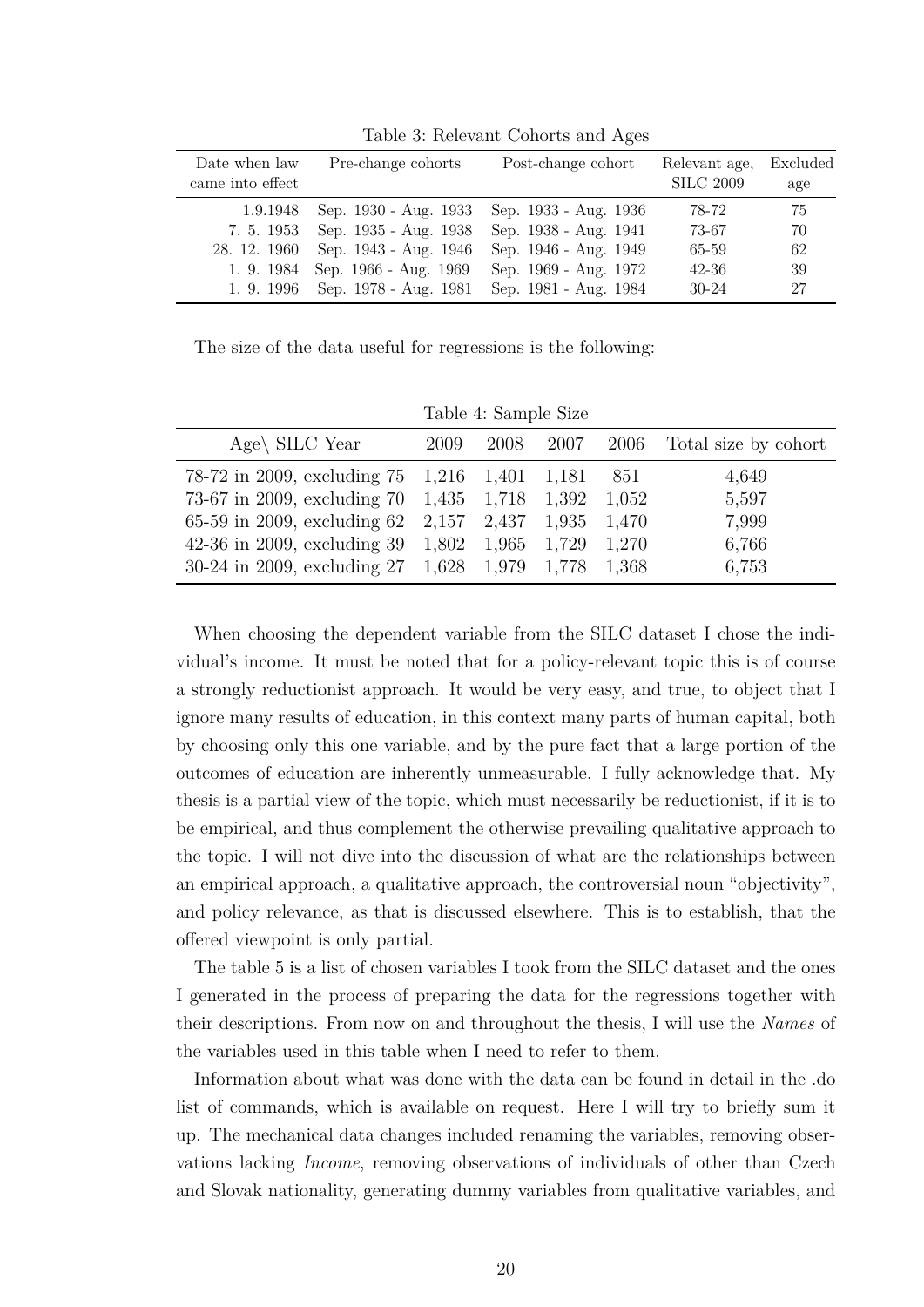| Variables                          | Description                                                                                                                                                                                                                                                                       |
|------------------------------------|-----------------------------------------------------------------------------------------------------------------------------------------------------------------------------------------------------------------------------------------------------------------------------------|
| <i>Income</i><br>$(c$ prijmy)      | The net income per year in korunas                                                                                                                                                                                                                                                |
| Education<br>(vzd)                 | The highest attained educational certificate. Starts at<br>0 (unfinished elementary school) and ends at 9<br>(Ph.D.). When relevant in the regressions i removed<br>less than $0.5\%$ of the observations which were those<br>who did not complete even lower secondary education |
| Educ Yrs<br>(VZDROKY)              | The number of years an individual spent in school. An<br>imputed variable, see discussion in text                                                                                                                                                                                 |
| Workedweekly<br>(odprac)           | Number of working hours per week                                                                                                                                                                                                                                                  |
| Workedyrs<br>$(odprac_{let})$      | Number of years employed. The variable X in the<br>Mincer function                                                                                                                                                                                                                |
| Sex<br>(pol)                       | $Sex (1 = male)$                                                                                                                                                                                                                                                                  |
| <i>MStatus</i><br>$(\text{stav})$  | Marital status (single, married, divorced, widowed)                                                                                                                                                                                                                               |
| A ge Original<br>$(\text{vek})$    | Age                                                                                                                                                                                                                                                                               |
| Age<br>(VEK_ALT)                   | Age of respondent in 2009                                                                                                                                                                                                                                                         |
| LnIncome<br>(LNCPRIJMY)            | The logarithm of annual net income. (For a discussion<br>why to use the log see Card $(1999)$ ) Used as variable<br>lnY in the Mincer function                                                                                                                                    |
| LnHourly Income<br>(LNCPRIJMYHOUR) | $\equiv \ln(c$ <i>prijmy/odprac</i> ). The logarithm of the ratio of<br>annual wage and number of worked hours per week.<br>Thanks to the same number of workweeks across<br>professions it functions similarly to "hourly wage"                                                  |
| Workedyrs2<br>(ODPRAC_LET_SQR)     | $\equiv$ (odprac_let) <sup>2</sup>                                                                                                                                                                                                                                                |
| Collected<br>(POZOROVANI)          | The year of data collection                                                                                                                                                                                                                                                       |
| Prague<br>(PRAGUE)                 | Resident in Prague, a dummy variable                                                                                                                                                                                                                                              |
| Case<br>(PRIPAD)                   | To which discontinuity the observation is related and<br>whether it preceded it or came after it. Starts at 1,<br>which are those between 24 and 26 of age, and ends at<br>10 which are those between 76 and 78.<br>For further information see table Age, Treatment and<br>Case  |

<span id="page-20-0"></span>Table 5: List of SILC Variables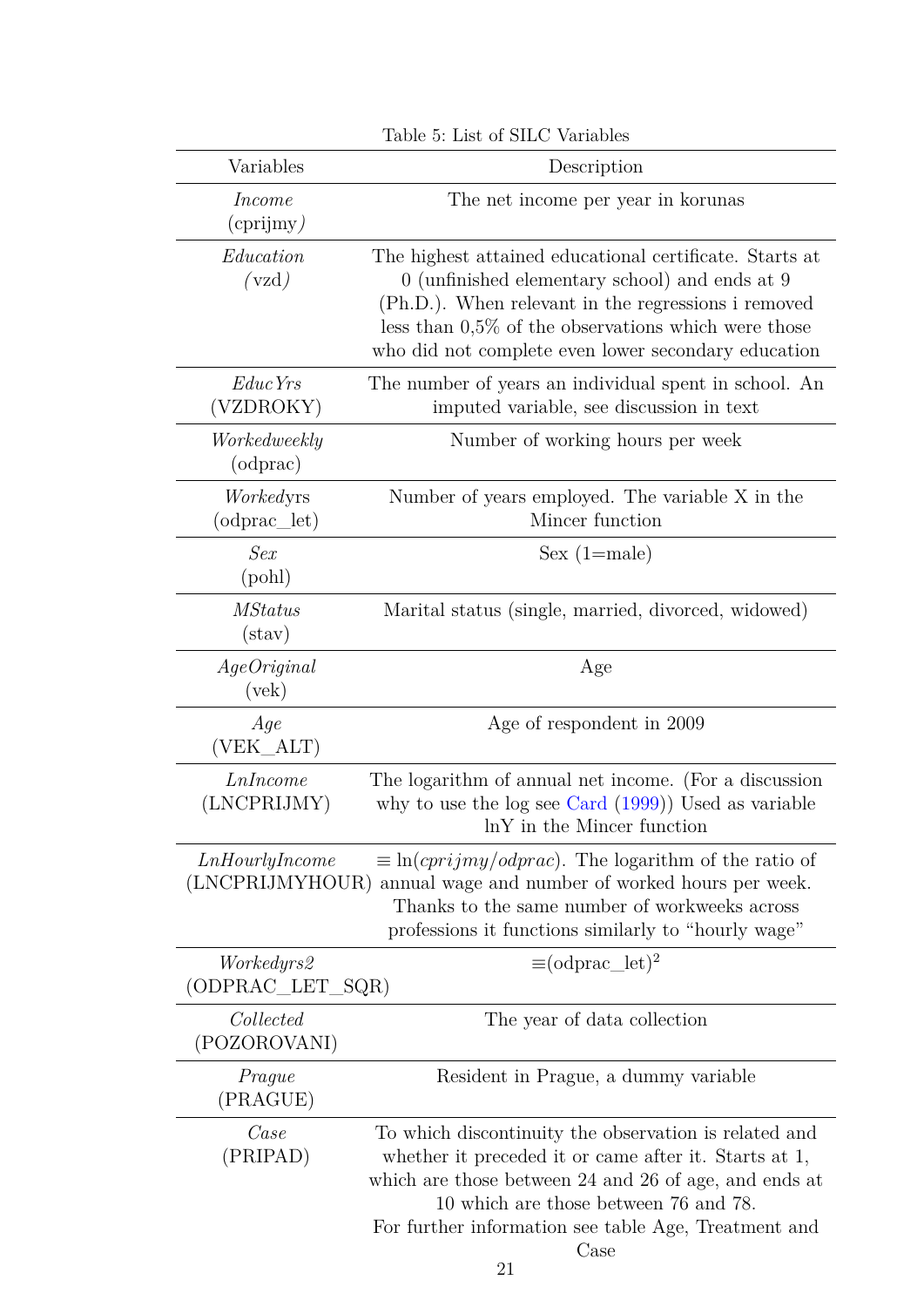separating the observations into individual groups (*Case*). However, then there are two modifications of the data, which were more major and which require deeper explanation.

The first problem is that for calculating the returns to a year of education it was necessary to recode the variable *Education* from "highest attained certificate" to "number of schooling years", so that it could then be used as the first variable of the classical Mincer equation. This is very problematic, but it can be defended on three levels. First of all, the irregularities that this step causes can be expected to be symmetrically split between the cohorts before and after the change, not biasing the "per cohort" data in any direction. Furthermore, the magnitude of these irregularities should not be too great. According to the EU Youth Report [\(2009\)](#page-46-8) the Czech Republic has a dramatically low number of dropouts, and even though data is lacking, it seems that this is for historical reasons - the trend of very low dropout rate was similar in the past. From this we can assume that the number of students repeating years of education was low, and thus the fluctuations in this low number might not have had a drastic effect on the data*.* Third, the *Education* variable is reasonably well defined: it has 10 different levels of education most of which can be assigned a definite number of years. However, the largest exception to this, category three - lower vocational education, where it is unsure whether the length of study is two or three years - includes the largest number of observations, around 40 percent of them.

Second serious step I took was that I put together data from different SILC data collections. In the process I created the variable *age* which shows the age of the individual in year 2009. This step seems benign, but it does add an certain amount of uncertainty. However, as is shown in section [5,](#page-23-0) the effect of this step is largely predictable and does not seriously influence the educational estimates.

### <span id="page-21-0"></span>**4.2 Structure of Earning Survey**

Structure of Earnings Survey (SES) is a large data source that I have used to replicate and complement the regressions tested on SILC. The Czech version of SES is collected quarterly for the Czech Ministry of Labor and Social Affairs by TREX-IMA, and contains data from businesses and the government on employee pay. For my research it is useful that the data includes average hourly pay, and a number of hours worked per quarter, the combination of which I use as the dependent variable. As I did not have direct access to the data<sup>[5](#page-21-1)</sup> the regressions run will be practically the same as for the SILC dataset. However, the size of the same dataset is significantly higher, which allows for more precise estimates. On the other hand, the number of

<span id="page-21-1"></span><sup>5</sup>Remote access to a 1% sample of the 2005 Structure of Earning Survey (the Information system on average earnings) was provided by Stepan Jurajda.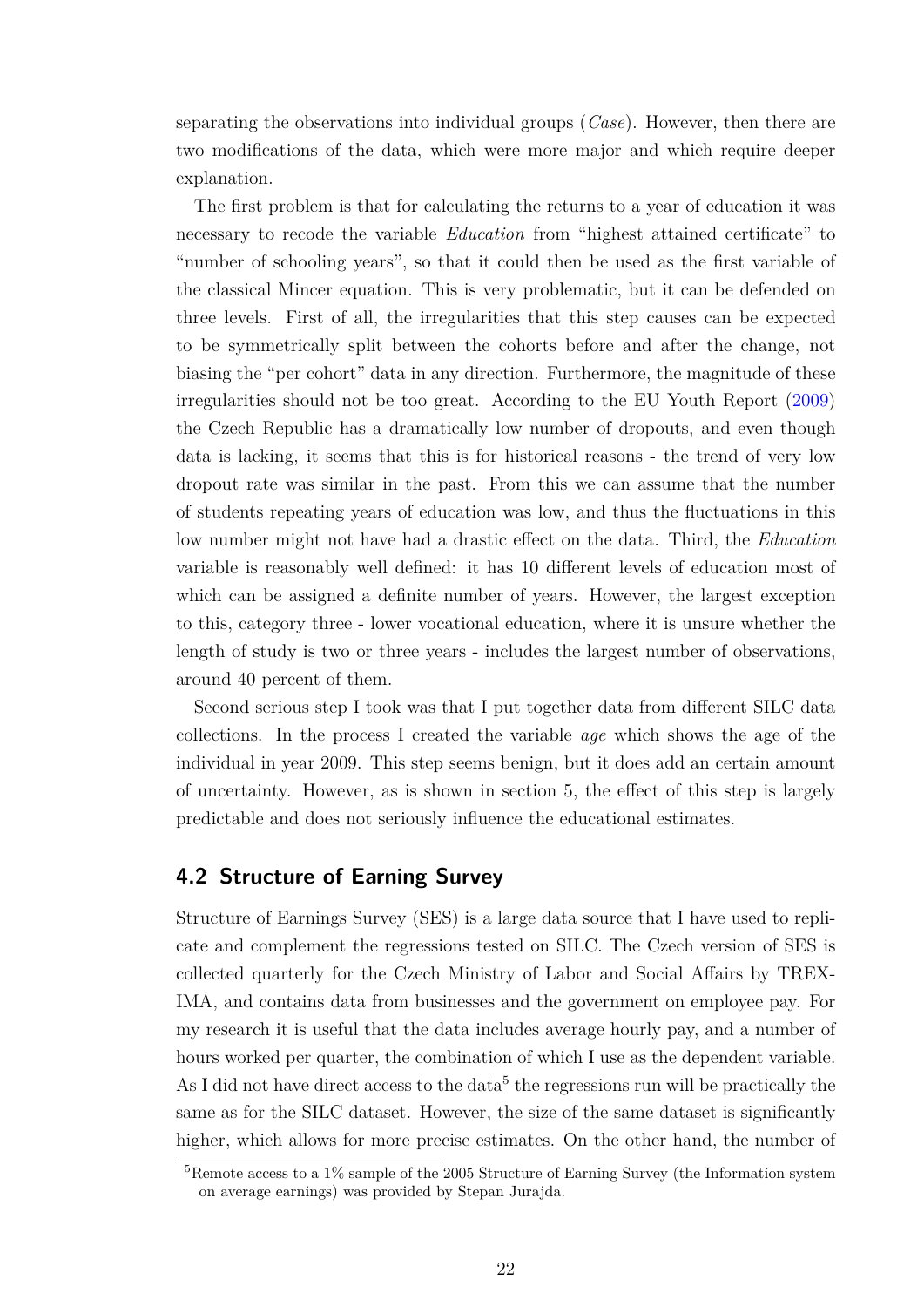<span id="page-22-0"></span>

|           | Table 6: List of SES Variables        |
|-----------|---------------------------------------|
| Variables | Description                           |
| hwaqe     | average hourly wage                   |
| wagequart | average quarterly wage (              |
| aqe       | Age                                   |
| aqe2      | $\equiv$ age <sup>2</sup>             |
| Education | Vector of dummies for highest         |
|           | attained education, starts at primary |
|           | end at Ph.D. level.                   |
| educyrs   | Number of schooling years, imputed    |

years of work experience is unavailable, so only age was used. The dataset used was from 2005.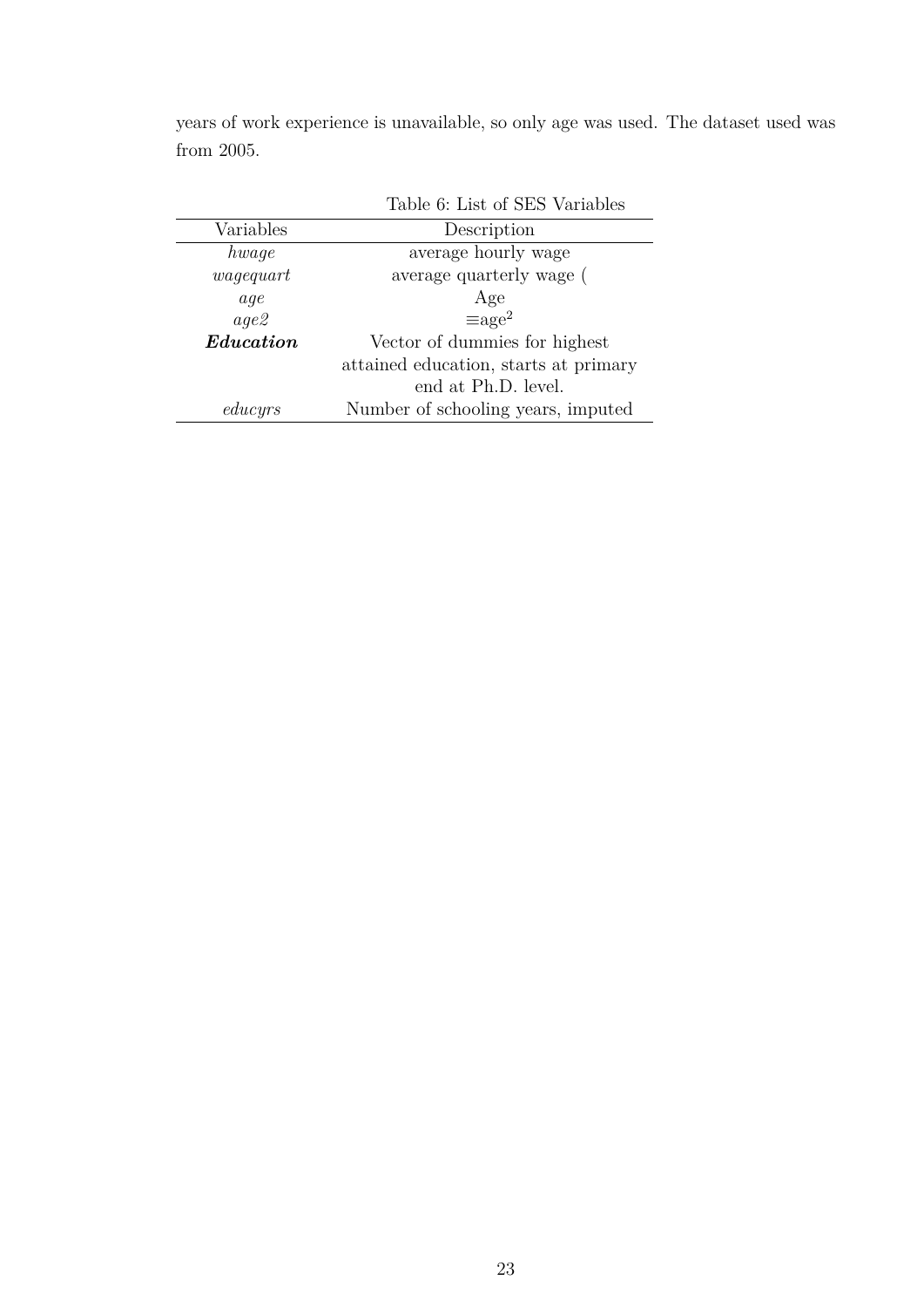## <span id="page-23-0"></span>**5 Methodology**

### <span id="page-23-1"></span>**5.1 Introduction**

As has been explained in the section [Overview of Chosen Socialist Educational](#page-15-0) [Reforms,](#page-15-0) we have several independent cases of prolonging and shortening education. When trying to asses these, I would like to deal with each of them separately, which means that I would be dealing with five independent cases. However, the situation is not so simple. In *Case 1&2* the individuals are still too young for proper income data to be available. In case *Case 5&6* the income data is not reliable, because the retirement age comes into effect precisely at that time (differently for different individuals depending on their number of children, information which is sadly not included in the individual SILC dataset). And finally, in *Case 7&8* and *Case 9&10* the incomes are the pensions, so the differences are significantly smaller than in the previous cases. It is true that pensions are income dependent, albeit weakly, so the change should in theory be detectable, but finding them among the various noise in the model makes the task quite hard. Furthermore, the case *Case 9&10* deals with individuals who "were" in primary and lower secondary school during (and shortly after) World War II. Because of the chaos [\(Kalous,](#page-47-1) [2006,](#page-47-1) p. 18), which was commonplace at the time in Czech schools, comparisons from that period are very hard to make. As we see, our main case is primarily the *Case 3&4* and secondarily *Case 7&8*, i.e. the cohorts of those who were around 39 and those around 70 ( $\pm 3$ ) years) in 2009.

I will test two hypotheses, a stronger one and a weaker one, both concerning the impact of policy changes on the returns to education. The stronger one is that "Overall returns to an elementary school certificate do not change with a change of length of basic school education", the weaker one, "Returns to an extra year of education grow after shortening basic school education."

Unsurprisingly, the weaker hypothesis is implied by the stronger one. The aim of the weaker hypotheses is to find out whether an additional year of schooling has added less to the individual's income than the previous years, and the aim of the stronger one is to find out, if it had any effect at all, or if only the certificate matters. The weaker hypothesis is more important for public investment decisions, the stronger hypothesis is a variant of the above mentioned "sheepskin effect", where we find out the importance of a certificate in the returns to education.

However, there is still an interpretational problem with these hypotheses. This is because I am actually testing simultaneously two unknown characteristics: the sheepskin effect and the human capital impact of an extra year of education. Thus, in the extreme case, if I find no beneficial effect of an extra year of education, I do not know whether this is because the ninth year of education has no impact, or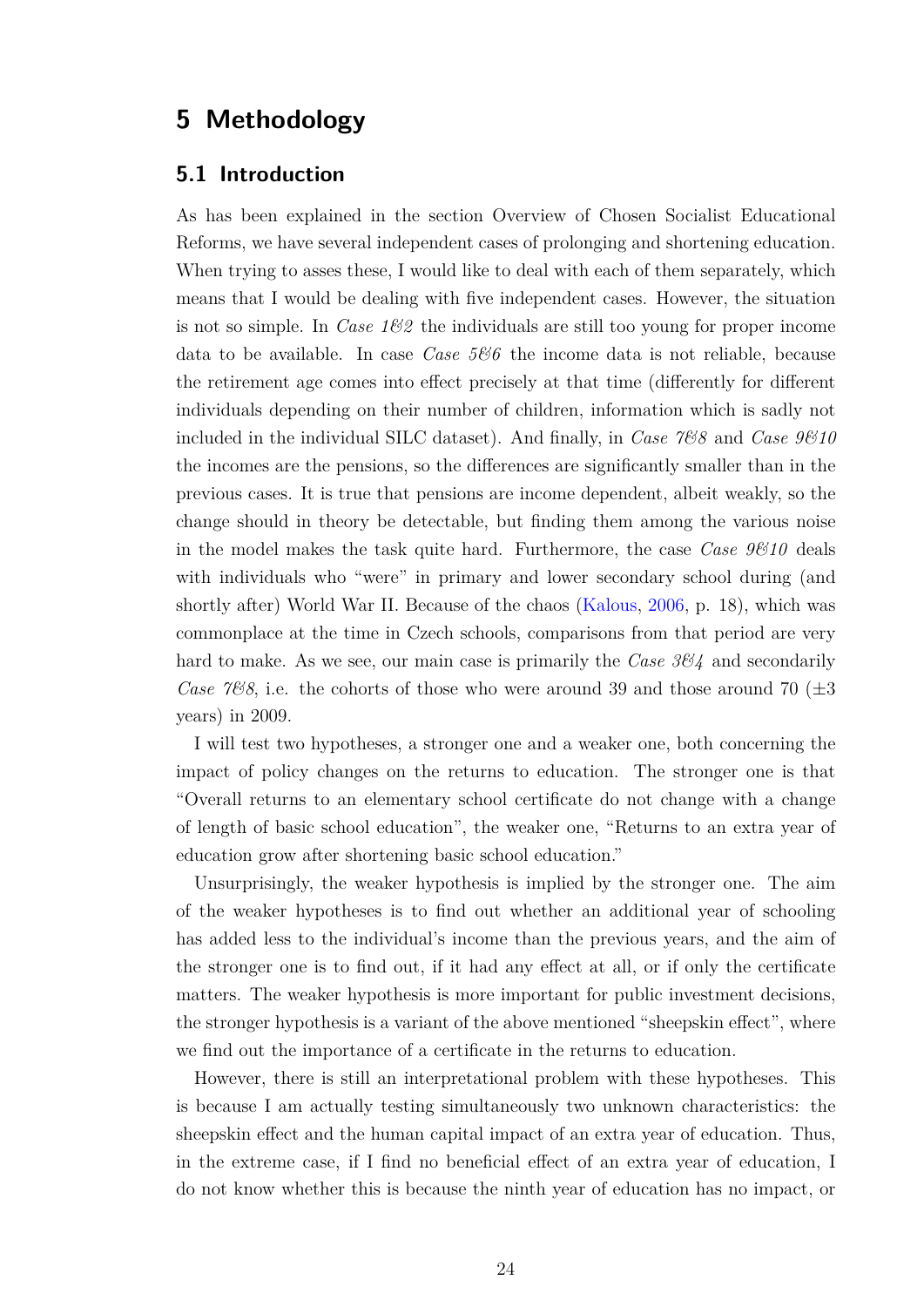whether because in general no years of education have impact, as it is the certificate that matters. This is further discussed in the section [Results.](#page-37-0)

#### <span id="page-24-0"></span>**5.2 Regression discontinuity & The Mincer Function**

I shall use a sharp regression discontinuity design to compare the individual traits of the cohorts with and without the ninth grade. The basis for this method is taken from [Imbens and Lemieux](#page-47-10) [\(2008\)](#page-47-10). As argued in the study, for the approach to be applicable, it must be possible to describe all individual data available in the form  $(Y_i, W_i, X_i, Z_i)$  where  $Y_i$  is a certain outcome,  $W_i$  is a binary variable showing whether a treatment was administered, and  $X_i$ ,  $Z_i$  are pretreatment variables. While  $Z_i$  is a matrix of covariates,  $X_i$  is a number. The crucial role here is played by the variable  $X_i$ , the values of which determine  $W_i$ .

This notation holds for my data. The values  $Y_i$  are the regression dependent variables, i.e. *Income*, the variable  $W_i$  shows whether or not the individual received a treatment in the form of a 9 *th* grade of education. The determining variable *X<sup>i</sup>* is the age of the person (as the administration of the treatment is age dependent) and  $Z_i$  represents the remaining available data. The principle of the regression discontinuity design lies in our expectation of a smooth relationships between *X<sup>i</sup>* and  $Y_i$ . I examine, if this smooth relationships holds even in cases where there might be a reason for it to not do so, i.e. I compare the relationships around the ages where cutoff points occurred - theoretically 27, 39, 62, 70 and 75. Out of these, we are interested mainly in those around 39 and those around 70. The historical relationship between  $X_i$  and  $W_i$ , (including *Case*), is summed up in table [Age,](#page-24-1) [Treatment and Case.](#page-24-1)

|               |   | $X_i$ <24,26> <28,30> <36,38> <40,42> <59,61> |    |
|---------------|---|-----------------------------------------------|----|
| $W_i$<br>Case |   | 3                                             | h, |
|               |   | $X_i$ <63,65> <67,69> <71,73> <72,74> <76,78> |    |
| $W_i$<br>Case | 6 |                                               |    |

<span id="page-24-1"></span>Table 7: Age, Treatment and Case

As the regression on which we measure the discontinuity we will use the human capital earning function based on Mincer, introduced in the section [Returns to](#page-10-0) [Education Literature](#page-10-0) and as taken from [Ferrer and Riddell](#page-46-9) [\(2001\)](#page-46-9):

<span id="page-24-2"></span>
$$
\log y = \alpha + \beta S + \gamma X + \delta X^2 + \theta Z + \varepsilon \tag{5.1}
$$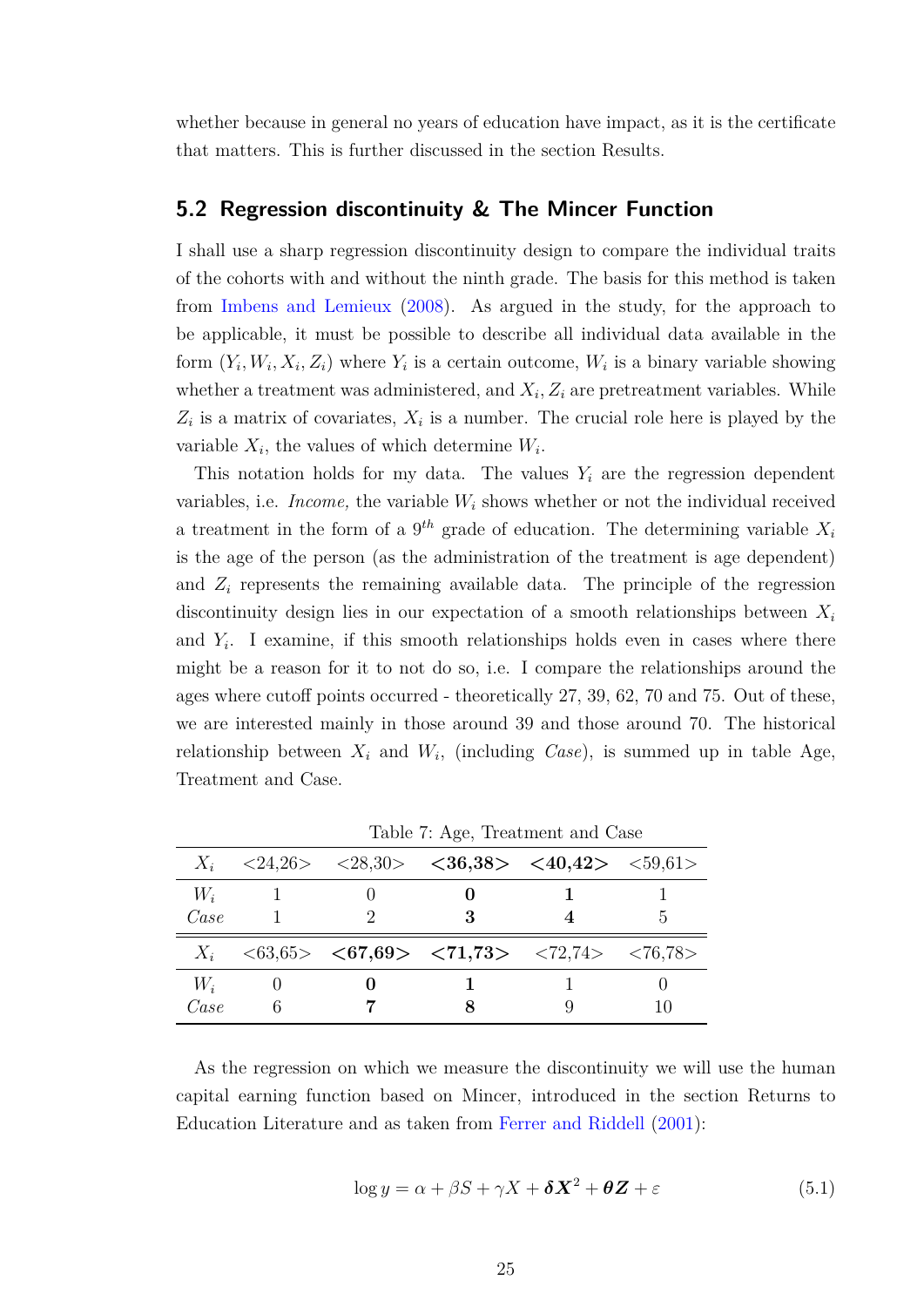where  $y_i$  is an individuals income,  $S_i$  is the number of years of completed education,  $X_i$  is the number of years an individual has worked since completing his education (which is a proxy for experience), **Z** is a vector of other possibly related variables (for instance sex or marital status),  $\theta$  is a vector of parameters for individual variables from  $\mathbf{Z}, \varepsilon_i$  is the residual and  $\alpha, ..., \delta$  are the appropriate coefficients in the regressions (out of these the coefficient  $\beta$  we call "the returns to education").

As the income variable, we have the opportunity to choose between the ratio of the net income per year and the number of workhours per week, or net income per year*.* While net income per year grows with both the average wage (per hour) and the workload, the ratio controls for the different amount of time spent at work (the number of working weeks per year is the same for nearly every profession). It has been established, that higher average income per hour represents more than 2/3 [Card](#page-46-5) [\(1999\)](#page-46-5) of the returns to education (see the same source for further discussion). Thus, the ratio of annual income and workweeks would theoretically be a better dependent variable.

However, in SILC there is a large amount of missing observations for the number of workhours per week (the *Workedweekly* variable), and so I will rather use just the net income. A good point is also brought up in [Ashenfelter and Ham](#page-46-10) [\(1979\)](#page-46-10) that the extra time spent working thanks to higher education may either be caused by a higher inclination to work caused by higher education (a growth in voluntary amount of employment), or by being less in danger of not being able to find a job (a reduction in involuntary unemployment).

As I will return to it later, I also mention the extended Mincer function which includes the effect of receiving a certificate. It is in the form of

<span id="page-25-1"></span>
$$
\log y = \alpha + \beta S + \gamma X + \delta X^2 + \theta Z + \zeta C + \varepsilon,\tag{5.2}
$$

[Ferrer and Riddell](#page-46-9) [\(2001\)](#page-46-9) identical to [\(5.1\)](#page-24-2), except for the vector **C** representing dummy variables for individual earned credentials and the vector *ζ* representing parameters the for the individual certificates. We will return to this second function shortly. Now let us proceed to the regressions themselves. We shall start with the SILC dataset, then replicate all the steps for the SES dataset.

#### <span id="page-25-0"></span>**5.3 The Regressions**

Firstly we examine the standing of the weaker proposed hypothesis. Because we are interested in the returns to an extra year of grade school education while the elementary school certificate remains present with all individuals, we will use equa-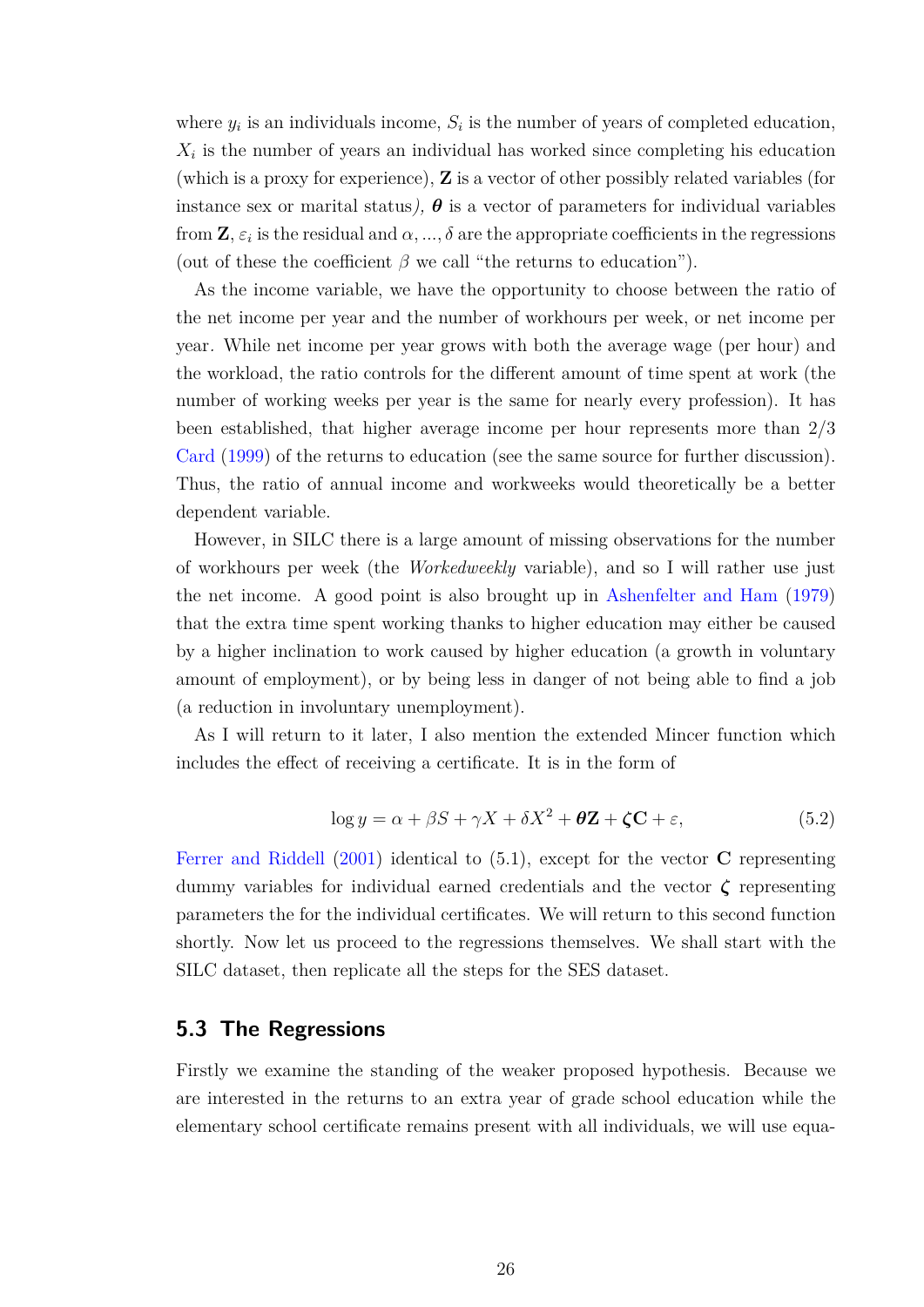tion [\(5.1\)](#page-24-2) [6](#page-26-0) . As the vector **Z** I introduced a set of dummy variables: *Sex*, *MStatus*, *Prague* (life in Prague is associated with significantly higher income), and a vector of dummies for years of SILC origin *Collected*. We compare these dummies to the estimated value of the intercept  $\alpha$  which stands for the returns of a single male not living in Prague on whom data was collected in 2009.

We start with running a usual OLS regression in the form [5.3](#page-26-1) for three cohorts before and after the cut-off point

<span id="page-26-1"></span>log Income = 
$$
\alpha + \beta
$$
EducYrs +  $\gamma$ Workedyrs  
+  $\delta$ Workedyrs2 +  $\theta_1$ Sex+ $\theta_2$ MStatus  
+  $\theta_3$ Collected +  $\theta_4$ Prague +  $\varepsilon$ . (5.3)

and we specify the model by removing the least significant variables as long as this raises the Adjusted R-square, while staying in the form of the model proposed by the Mincer equation. This leads to very slightly different models for both cases. However, after testing for the assumptions of the OLS model<sup>[7](#page-26-2)</sup>, I discovered that the residual homoskedasticity does not hold, that the residuals are not from the normal distribution, and that the data is on the verge of being multicollinear. For this reason I applied the robust regression<sup>[8](#page-26-3)</sup>, which is less dependent on met assumptions, in the form  $(5.3)$ , and again specified the model, this time using R-square  $9$ . Even though the coefficients themselves vary between the OLS and robust estimates, the trend is the same in both cases, which is a good sign [\(Kennedy,](#page-47-11) [2001\)](#page-47-11).

To be able to compare the results before and after the cut-off, I now multiply the data from before the cut-off point with the dummy *Eighth* and the data after with a dummy variable *Ninth*. These dummies represent the sides of the cutoff point which had the respective length of education. (Throughout the text, I will denote other variables multiplied by these dummies by an *E* or an *N* at their end, for instance *EducYrsE* for a variable denoting the total number of schooling years of those who did not have a ninth grade.)

I then ran an OLS regression, and after testing for the assumptions and finding

<span id="page-26-0"></span><sup>&</sup>lt;sup>6</sup> According to [Card](#page-46-5) [\(1999\)](#page-46-5) it is also possible to use the cubic and quartic transformations of the "experience" proxy. I tried it and the corresponding coefficients were not significant at the one percent level, so I use only the quadratic transformation.

<span id="page-26-2"></span><sup>&</sup>lt;sup>7</sup>I test for heteroskedasticity using the Breusch-Pagan, Cook-Weiseberg, and White's tests, for normality using the Shapiro-Wilk, Shapiro-Francia, and Skewness-Curtosis tests, and for multicollinearity using the Variance Inflation Factors.

<span id="page-26-3"></span><sup>&</sup>lt;sup>8</sup>The violation of the assumption of homoskedasticity in classical OLS means that the vector of estimates is not Best (it does not have the lowest possible variance), non-normal distribution of residuals means we cannot use t-tests and F-tests reliably, and multicollinearity also causes high variance. [\(Kennedy,](#page-47-11) [2001\)](#page-47-11)

<span id="page-26-4"></span><sup>&</sup>lt;sup>9</sup>A "measure of fit" for robust regression is not a default part of Stata, so we use the rregfit plug-in by Ender and Chen, UCLA. I specify models according to these criteria also in future regressions, with no significant differences.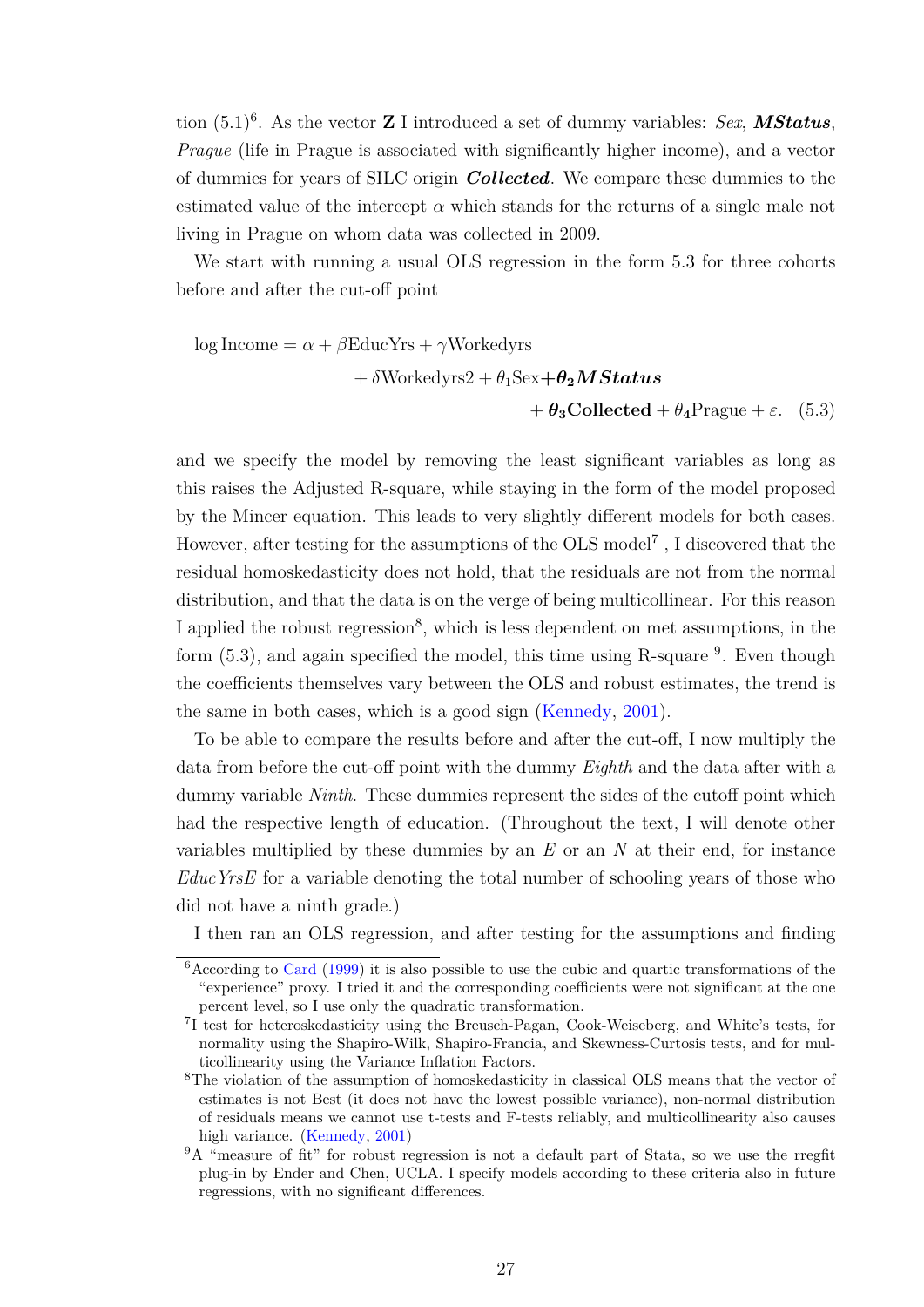out that the OLS conditions are not met, I ran also the robust regression. The results I got were very different from those of the OLS regression. For cohorts around 39, I cannot reject the hypothesis of equality of returns to education at a 30% level of significance between both sides of the cutoff point (with a p-value of 0.322). For those around 70, the coefficients are less than half those of OLS, but they are significantly different at the 1% level, and they are lower in case of a presence of the ninth grade (estimate of 0.019 with a standard error of 0.001 and an estimate 0.024 with a standard error of 0.001 for those with and without a ninth grade, respectively). The R-squared of the regressions was between 0.3 and 0.4 in both cases, the standard in similar studies. As in one case the returns did not grow with the shortening of education, and in the second they did not, our results are inconclusive. The results for 39 disagree with the weaker proposed hypothesis, while those for case 70 agree with it. Further examination is needed.

Before I continue, I must mention another important result from these regressions. The dummies *Collected* are always significant and they have a negative coefficient - the earlier the observations of income, the higher the magnitude of the effect. This is unsurprising, if for no other reason than for annual inflation. To make sure that the year of observations has no effect, I run the regressions also for each year independently. These regressions, made on a lower number of observations and with a lower coefficient of determination, show the same trends as the previous regressions, and so I will not discuss them further. This softens one of the concerns I had about the usage of data that I mentioned before.

Next I shall do the same regressions as before, but this time I will not look for the significance of the change in law using the change in the returns to education coefficient, but I will test for the significance of the *Ninth* dummy variable itself. It would be tempting to compare the coefficient of *Ninth* to the *EducYrs* coefficient and expect them to be similar, as both provide an extra year of education. However, both of these variables are also very different in nature. As the years of education were imputed without differentiation, the coefficient for *EducYrs* represents an extra year of "any" education. On the other hand, the coefficient for *Ninth* represents an extra year of lower secondary education (because it is a separate dummy), but it will also capture any other effects which happened over the same time period. The regression will have the form [\(5.4\)](#page-27-0)

log Income =  $\alpha + \beta$ EducYrs + *γ*Workedyrs

 $+ \delta$ Workedyrs2 +  $\theta_1$ Sex $+ \theta_2$ *MStatus* 

<span id="page-27-0"></span>+  $\theta_3$ **Collected** +  $\theta_4$ Prague +  $\lambda$ Ninth +  $\varepsilon$ . (5.4)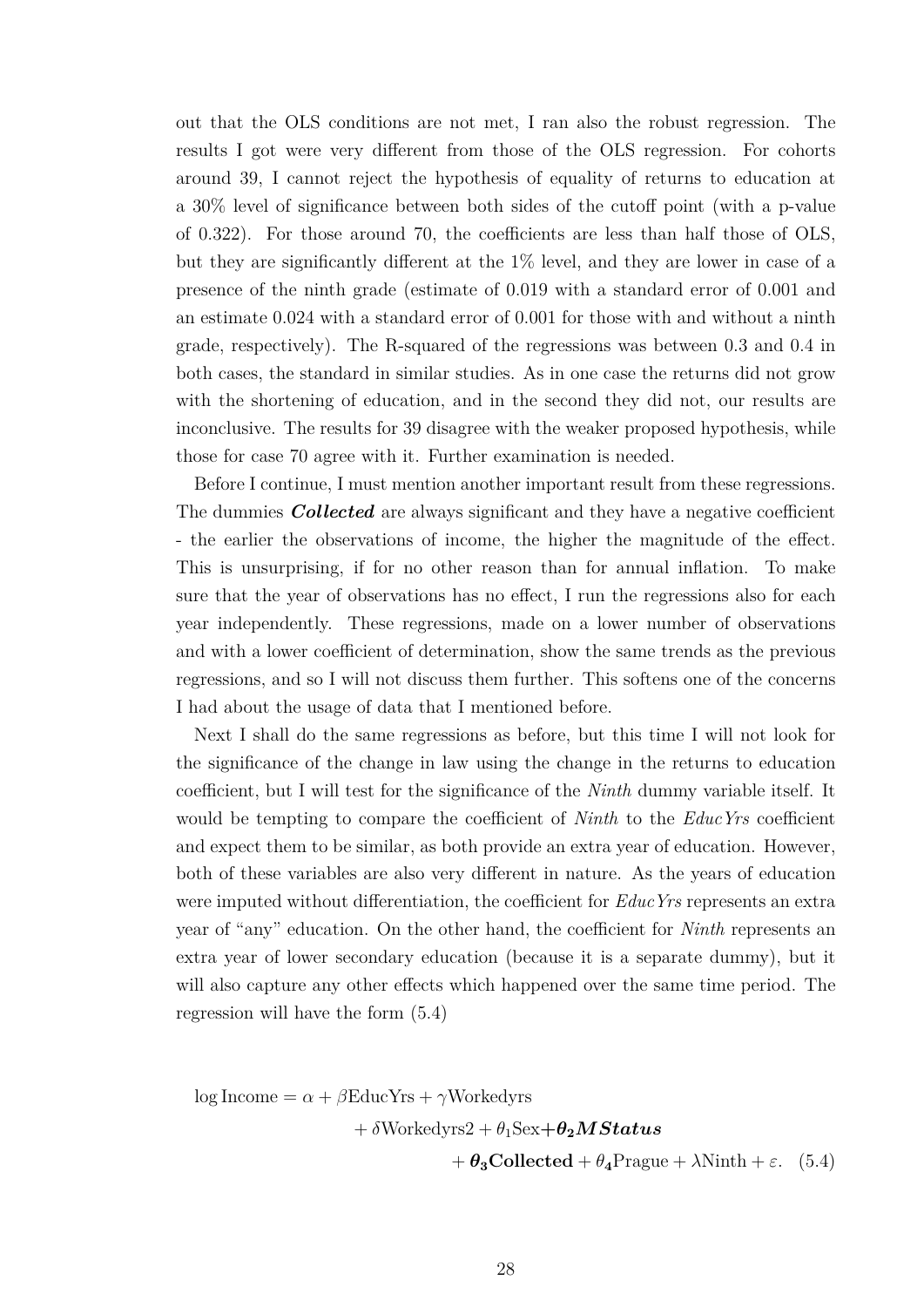After running the regressions I got results which were in trend similar to the those before. The coefficient  $\lambda$  is not too significant (p-value of 0.0613) for 39, and it is significant for 70 (p-value close to zero), and in both cases it is negative  $(\lambda_{39} =$  $-0.021$  and  $\lambda_{70} = -0.024$  with standard errors 0.011 and 0.004, respectively).<sup>[10](#page-28-1)</sup> From these results, it seems that an extra year of education had a negative impact on the earnings of the individuals.

The negative results of the dummy variable *Ninth* are somewhat puzzling. If the extra grade had no effect, I would expect it not to be significant, if it had a positive impact, the message would be clear - more school means higher returns. However, the fact that an extra year reduces the amount of money an individual makes is surprising. We could interpret the results as meaning that the pupil loses some of his or her skills because of an extra year in school during which not much happens, but this does not seem likely.

The result is even more non-intuitive taking in account I have data on experience, which means I can discard the explanation that an extra year of education is equivalent to a year less of experience. I could also try to explain the effect by saying that my model underestimated the role of career growth. However, because both the reforms for those around 39 and around 70 meant that the ninth grade was canceled, it also means that those who did have it are older, and in the case of those around 39 they should have higher income. The fact that the coefficient is negative is again contrary to this interpretation.

As these results do not seem reasonable, they are quite hard to interpret. It is possible that the effect I tried to find is too small to be found by this model, or it is possibly outweighed by other factors for which the model does not account (or both). This in effect means that the assumption of the regression discontinuity design (cohorts before and after almost identical) does not hold. It seems that something is amiss. To find out what, I alter my model, and try examining the problem from a different perspective.

### <span id="page-28-0"></span>**5.4 The Altered Mincer Function**

The following method is loosely based on the extended Mincer equation [\(5.2\)](#page-25-1). This time, I use dummy variables to estimate the coefficients independently for each level of highest attained education (*Educ*), and ignore the number of years that an individual has spent in school. Firstly, I use the same dummy variable *Ninth* as before, the significance of which determines the impact of another year of education

<span id="page-28-1"></span><sup>&</sup>lt;sup>10</sup>To estimate the effect of dummy variables we must use the formula  $\hat{g} = \exp \eta - 1$ , where  $\hat{g}$  is the estimated growth of loged income, as explained for instance in [Baltagi](#page-46-11) [\(2008\)](#page-46-11), but for negative values this does not, understandably, change the estimated effect's sign. Nor is this relevant when comparing the values of the dummy variables.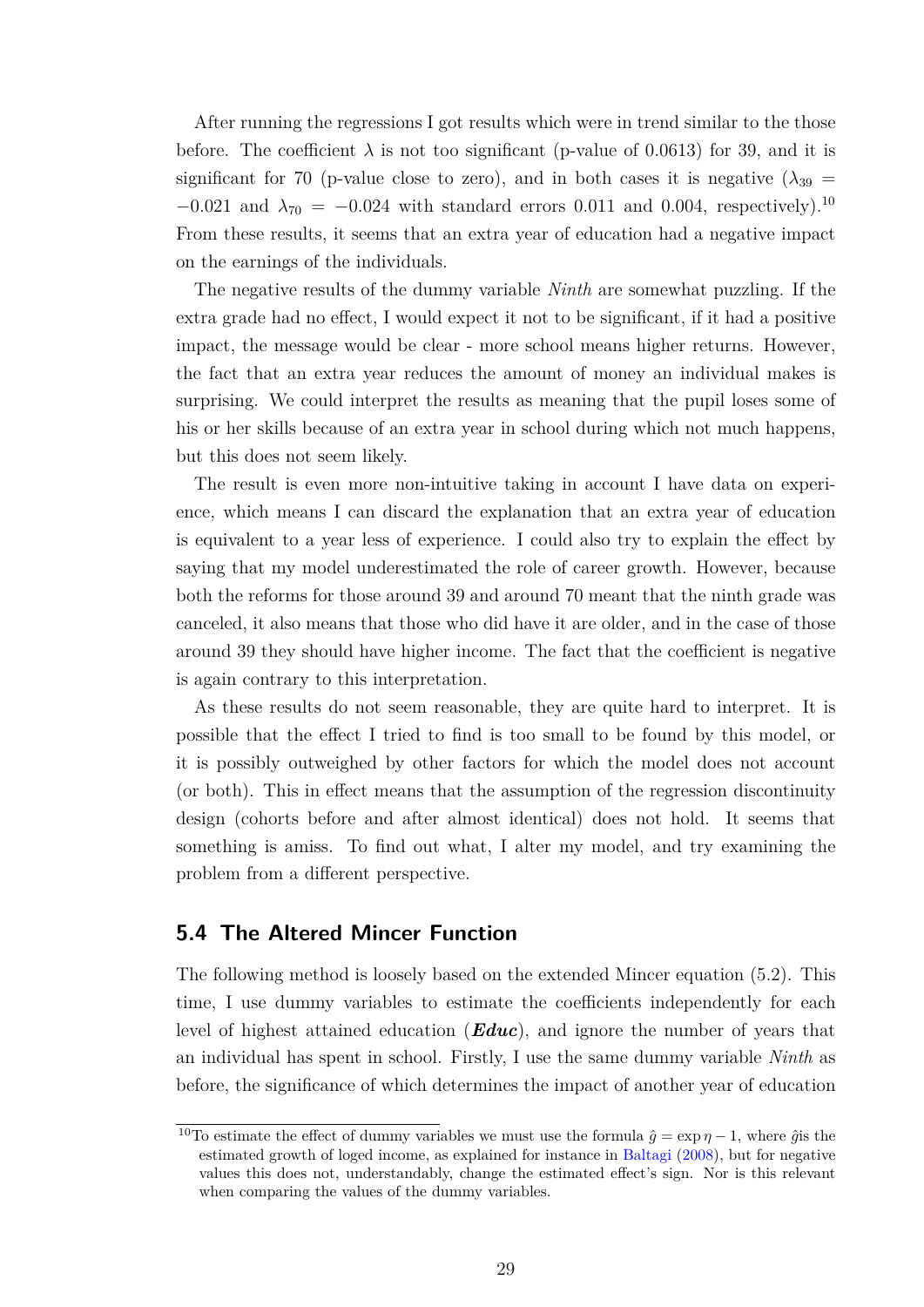on the individual. Then I will compare the coefficients for the certificate in cases when an individual had a ninth grade and did not have a ninth grade. Both of these approaches are analogous to the ones from the previous section, their difference is in the way education is represented. The regression is in the form [\(5.5\)](#page-29-0)

<span id="page-29-0"></span>
$$
\ln \text{Income} = \alpha + \gamma \text{WorkedYrs} + \delta \text{WorkedYrs2} + \theta_1 \text{Sex} + \theta_2 \text{MStatus} + \theta_3 \text{Collected} + \theta_4 \text{PRAGUE} + \zeta \text{Educ} + \lambda \text{Ninth} + \varepsilon. \quad (5.5)
$$

where the coefficient  $\alpha$  represents the estimated returns for a single male, who does not live in Prague, who underwent eight year primary and secondary education, and who took part in the SILC 2009 data collection, and the various dummies represent the deviation from this setting. Since the conditions for an OLS regression are again not met, I used the robust regression<sup>[11](#page-29-1)</sup>, and got the following results for *Case 39* and *Case 70*, which are similar to the previous model. That the dummy *Ninth* is not zero cannot be rejected at the one percent level (but it can be rejected at the five percent level with a p-value of 0.044) in case of those around 39, but in the case of the cohorts around 70m *Ninth* is significant (p-value close to zero) and negative  $(\lambda = -0.023)$ . I also tested whether the *Ninth* coefficient is significantly different if we include the interaction effects, and in both cases it is negative and significant.

Now we can compare the results of returns to education for each level of education attained. Here we use dummy variables with interaction effects, as noted for instance in [Kennedy](#page-47-11) [\(2001\)](#page-47-11). This means I multiplied all the other variables with the *Ninth* and *Eighth* dummy variables to get, for instance, *EducationN* for having both *Ninth* and a certain level of education. The regression had the form  $(5.6)$ 

<span id="page-29-2"></span>
$$
\ln \text{Income} = \alpha + \gamma_n \text{WorkedYrsN} + \gamma_e \text{WorkedYrsE} + \delta_n \text{WorkedYrs2N}
$$

$$
+ \delta_e \text{WorkedYrs2E} + \theta_{1n} \text{SexN} + \theta_{1e} \text{SexE} + \theta_{2n} \text{MStatusN}
$$

$$
+ \theta_{2e} \text{MStatusE} + \theta_{3n} \text{CollectedN} + \theta_{3e} \text{CollectedE} + \theta_{4n} \text{PRAGUEN}
$$

$$
+ \theta_{4e} \text{PRAGUEE} + \zeta_n \text{EducationN} + \zeta_e \text{EducationE} + \varepsilon. \quad (5.6)
$$

I then tested whether there are significant differences between the *EducationN and EducationE* coefficients. In general, the differences were not significant. For those around 39, we cannot reject the hypothesis of coefficient equality at the 5% level of significance in all cases, for those around 70 in all but two, and in the two we cannot reject one at the  $1\%$  level of significance (p-value = 0.031) in one case, in

<span id="page-29-1"></span><sup>11</sup>Because the OLS conditions are never met for this model, from now on I shall always use the robust regression.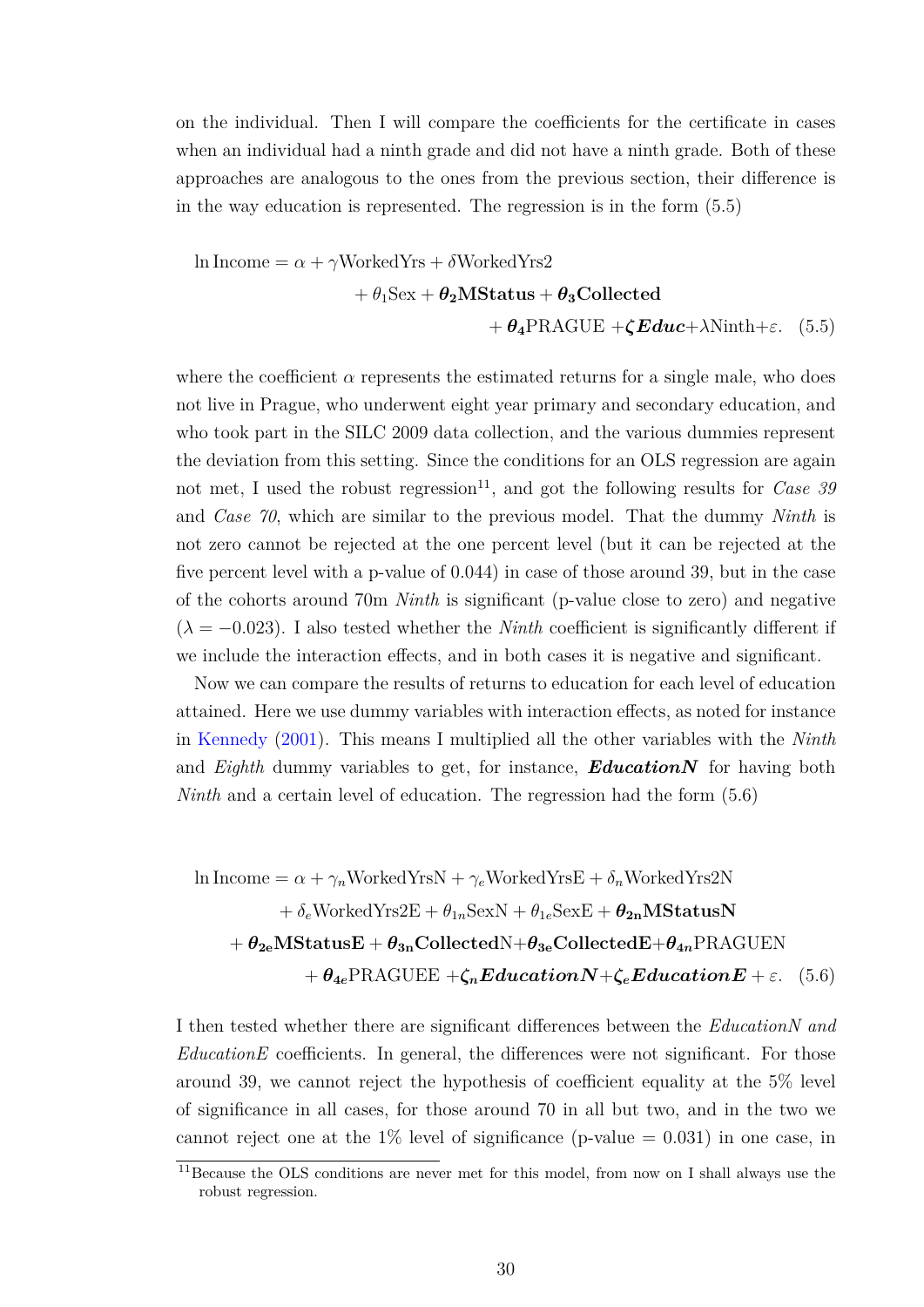the second one we can (p-value  $= 0.002$ ), and the coefficient values of this case are  $0.171$   $(0.014)$  with ninth grade,  $0.230$   $(0.013)$  without. It seems that the returns to educational certificates do not change too much with a change in length by one year during primary or lower secondary education.

To sum up this approach, we have discovered two things. Firstly, the *Ninth* dummy variable truly tends to be negative, no matter the model we use. Secondly, the differences between the returns to the certificates themselves are largely negligible, and if there are some, they tend to correspond with the effect of the *Ninth* dummy: longer overall education means lower returns. As these are surprising results, it is necessary to check whether they are not caused by some underlying problem in the model rather than by the relationship we are trying to model itself.

### <span id="page-30-0"></span>**5.5 Confounding variables**

Even though my coefficient of determination is in a reasonable range for all the regressions I did, above 0.3, which is a reasonable social science threshold, it is obvious that there is still much scope for further explanatory variables. To test whether I have overlooked any significant explanatory variable which could have been correlated with both my explanatory and my dependent variable (a so-called confounding variable) I perform the regressions again, but this time on periods where "nothing happened", i.e. no changes in law took place. Then I determine whether I still get results different for the period before and after the cutoff point, and compare the magnitudes of the effects.

To be able to do this, I need to choose periods when nothing happened and where at the same time I can have three years of cohorts in both directions available for the regressions. That means I need a period of at least seven years with no educational reforms. There are only two such periods: from 1961 to 1983, and from 1985 to 1996. However, the second of these periods is interrupted in two ways, firstly by the change in the mandatory length of education in 1990, and secondly by the Velvet Revolution itself. For this reason I chose only the first period. These years represent the SILC 2009 cohorts between 40 and 61 (as can be seen in Table [7](#page-24-1) on page [25\)](#page-24-1), and for the cohorts between 43 and 58 we run the same regressions (I shall call these empty regressions) as we did in the last two sections (using the specific cohort as the cut-off point). In each case we drop the middle cohort and use the three previous and three following cohorts as the groups "before" and "after" the change. As both cases we examined dealt with canceling the ninth grade, I will model the same situation with the cohort "before" having a ninth grade, and the cohort "after" not having it.

After running 16 (robust) regressions in the form [\(5.3\)](#page-26-1), one for each year, I received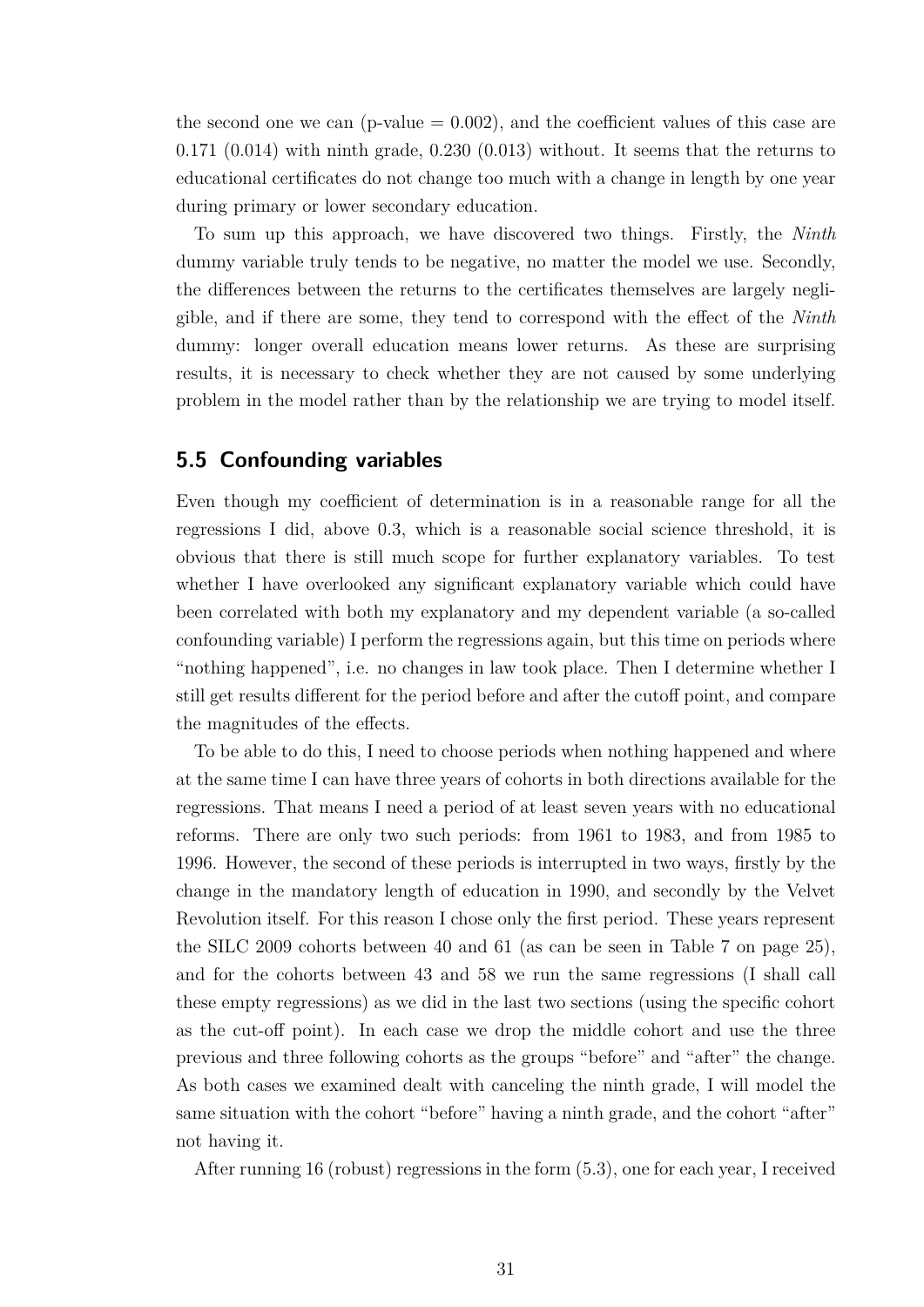the coefficients for education before and after the imaginary cutoff points. I assume that if the model I am using is good in predicting the dependent variable, the coefficients should be the same on both sides of the cutoff point, as the only difference in the model is a dummy with no "content" (it does not correspond to any changes in the structure of the microdata). However, outside the model, having the "no content" dummy is associated with being after the cutoff point, which means being 2 - 6 years older than those at the other side of the cutoff point. During this period, changes, which are not captured by the explanatory variables in my model, may have occurred.

I tested the equality of coefficients before and after the cutoff points, and in 9 cases out of 16 I was not able to reject the hypothesis of the equality of coefficients at the 10 percent level of significance, while in seven cases the results were significantly different, and out of that five times at 1 percent level of significance. The interesting fact about this result is the distribution of the positive and negative effects. For the cohorts 43-46 the differences are insignificant, for 47 to 49 they are significant and positive (being from an older cohort means getting more from your education) for the 50 cohort they are insignificant, for 51 and 52 significant and negative (being from an older cohort means getting less from your education), for 53 to 56 insignificant and for 57 and 58 significant and negative. This corresponds with the results which we got for the cohorts where education changes actually happened: insignificant changes for those around 39, significant and negative changes for those around 70. An interesting aspect of this distribution is also the fact that the average returns for before and after the cutoff points, which may be used as a rough approximation of the usual returns, are the same for both groups, 0.0930 and 0.0929 respectively. For numerical values see table [Confounding Variables, returns,](#page-33-0) for a graphical representation figure [Returns to Education, confounding](#page-32-0)

Before further interpretation, I will replicate also the other regressions. Firstly the significance of the dummy *Ninth* using imputed years. While in the previous cases with a real cutoff point we expected *Ninth* to be significant, because it was related to an extra year of education, this time we added a dummy *Ninth* for the three cohorts before the cutoff point (ages one, two, and three years higher than the cohort for which the cutoff happened). As in the previous case: if my model covers all the effects, we would expect *Ninth* to be insignificant. However, that is not the case: the coefficient *Ninth* is significant in all the regressions at 1 percent level, and has a negative coefficient (see table [Confounding Variables, returns\)](#page-33-0), which are the results I have already obtained before, and which were very non-intuitive.

As we can see, the negative coefficients are significantly larger than the ones we obtained from our regressions before. This is an important fact, as it implies that the net effect of a *Ninth* when an educational reform happened should be positive.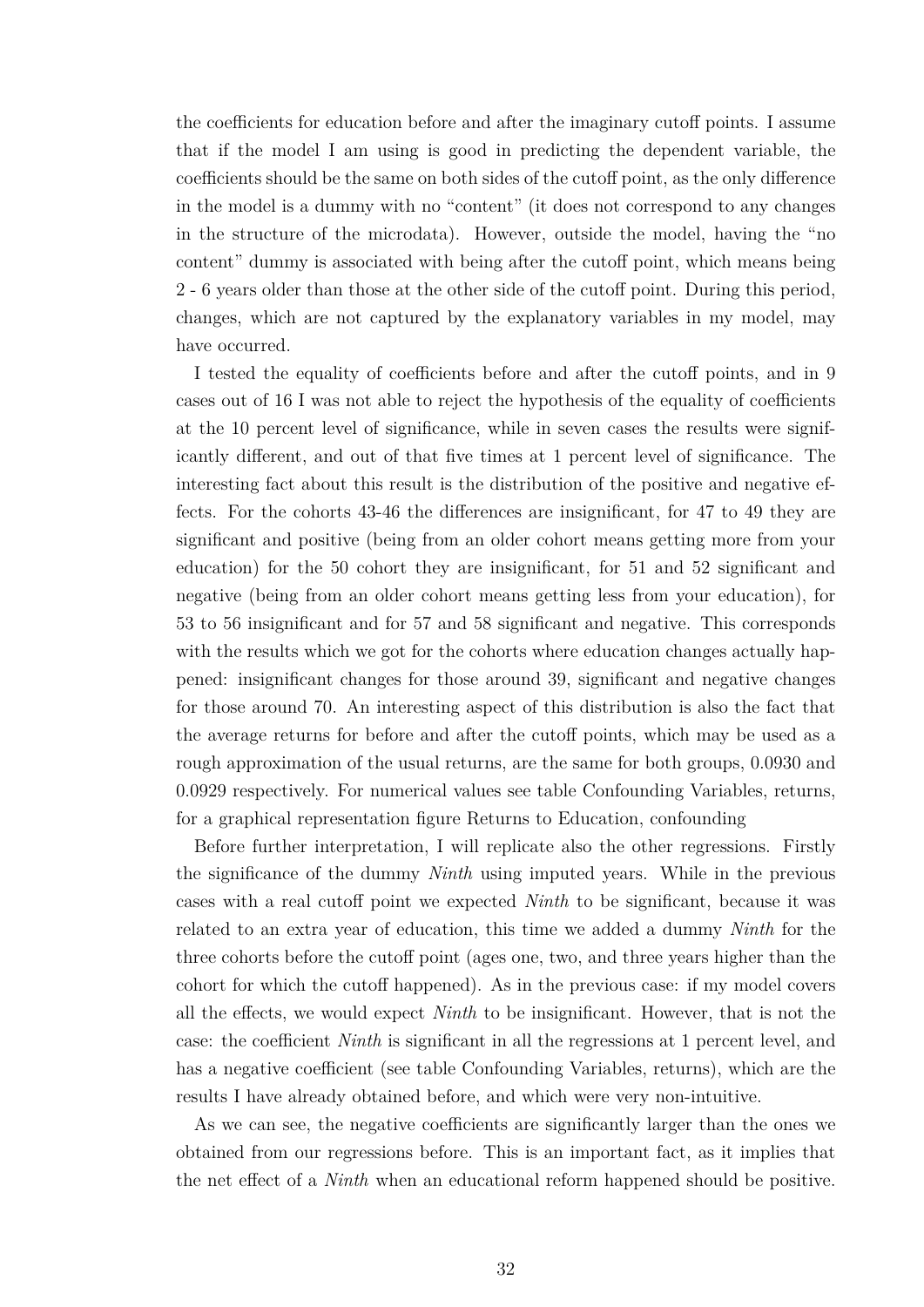<span id="page-32-0"></span>

It seems, that the coefficients for *Ninth* was actually composed of two parts - a coefficient for *Before (* the one we have just identified by running the regression with nothing happening), and a true coefficient *NinthTrue,* which represents the impact that the ninth grade had on the individual.

To finish this simulation, I also run the regression using dummy variables for individual certificate levels, and again test for the significance of *Ninth*, similarly as in the section [The Altered Mincer Function.](#page-28-0) All the *Ninth* coefficients are significant at the 1% level and negative. Then we compare the returns to highest achieved education for individual cases. The differences are more often insignificant than not, the same as before. Out of the 102 tested relationships (16 regressions, 7 tests per regression) in 67 cases we cannot refuse the hypothesis that the coefficients are the same at the 5 percent level of significance, in 35 cases we are able to do so. The results are summed up in table [8.](#page-33-0)

The regressions for the cohorts, which have not undergone any educational reforms, have shown us that there probably are present confounding variables, which bias my results from the previous regressions. However, knowing the magnitude of these effects allows me to compensate for them. I shall discuss what sense can be made of the coefficient I have in [Results.](#page-37-0) However, before I do so, I will replicate the just described regressions on a larger data set: the Structure of Earnings Survey.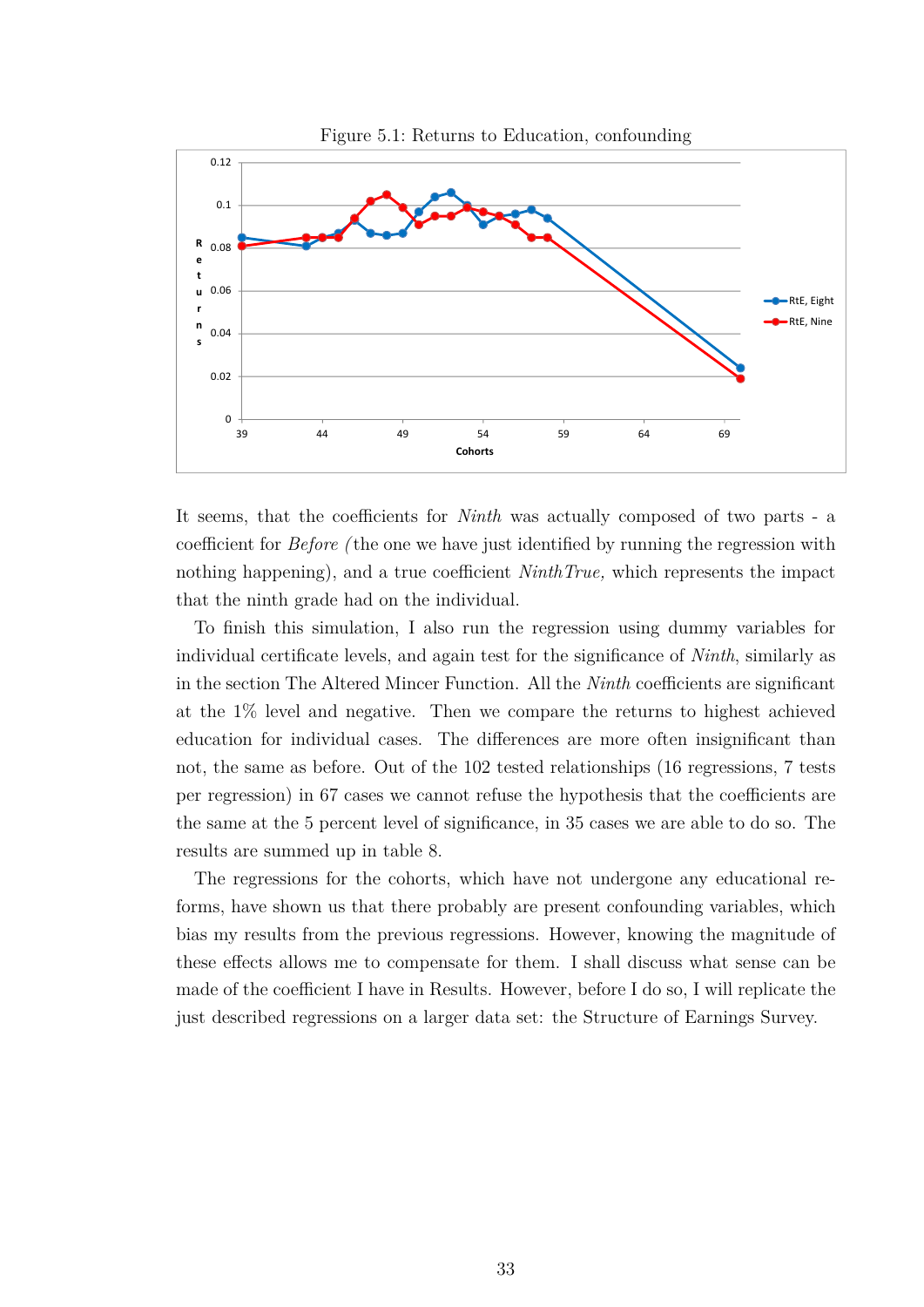| Cutoff           | Returns to      | Returns to      | $\overline{\text{Difference}}$         | Coefficient of    | Coefficient of   |
|------------------|-----------------|-----------------|----------------------------------------|-------------------|------------------|
| cohort,          | Education       | Education       | Significant, Trend                     | Ninth,            | Ninth,           |
| <b>SILC 2009</b> | Older           | Younger         | (†increase,                            | using imputed     | using dummy      |
|                  |                 |                 | $\downarrow$ decrease)                 | years             | years            |
| 43               | .085(.003)      | .081(.004)      | No.                                    | $-.066(0.12)$     | $-.072(.011)$    |
|                  |                 |                 | $(p-value=0.373)$                      |                   |                  |
| $44\,$           | .085(.003)      | .085(.003)      | No.                                    | $-.044(.011)$     | $-.047(.011)$    |
|                  |                 |                 | $(p\text{-value} = 0.921)$             |                   |                  |
| $45\,$           | .085(.003)      | $.087$ $(.003)$ | No.                                    | $-.050.$ $(.011)$ | $-.046(.011)$    |
|                  |                 |                 | $(p-value=0.583)$                      |                   |                  |
| $46\,$           | .094(.003)      | .093(.003)      | No.                                    | $-.059(.011)$     | $-.054(.011)$    |
|                  |                 |                 | $(p-value=0.678)$                      |                   |                  |
| $47\,$           | .102(.003)      | .087(.003)      | Yes. $\uparrow$                        | $-.075(.011)$     | $-.074(.011)$    |
|                  |                 |                 | $(p-value=0.0)$                        |                   |                  |
|                  |                 |                 |                                        |                   |                  |
| 48               | .105(.003)      | .086(.003)      | Yes. $\uparrow$                        | $-.081(.011)$     | $-.084(.010)$    |
|                  |                 |                 | $(p-value=0.0)$                        |                   |                  |
|                  |                 |                 |                                        |                   |                  |
| $49\,$           | $.099$ $(.003)$ | $.087$ $(.003)$ | Yes. $\uparrow$                        | $-.074(.011)$     | $-.082(.010)$    |
|                  |                 |                 | $(p-value=0.001)$                      |                   |                  |
| 50               | .091(.003)      | $.097$ $(.003)$ | No.                                    | $-.059(.011)$     | $-.067$ $(.010)$ |
|                  |                 |                 | $(p-value=0.138)$                      |                   |                  |
| $51\,$           | .095(.003)      | .104(.003)      | Yes. $\downarrow$<br>$(p-value=0.014)$ | $-.085(.011)$     | $-.090(.010)$    |
|                  |                 | .106(.003)      |                                        | $-.108(.010)$     |                  |
| $52\,$           | .095(.003)      |                 | Yes. $\downarrow$<br>$(p-value=0.003)$ |                   | $-.111(.010)$    |
|                  |                 |                 |                                        |                   |                  |
| $53\,$           | .099(.003)      | .10(.003)       | No.                                    | $-.139(.010)$     | $-.135(.009)$    |
|                  |                 |                 | $(p-value=0.765)$                      |                   |                  |
| $54\,$           | $.097$ $(.003)$ | .091(.003)      | No.                                    | $-.159(.010)$     | $-.151(.009)$    |
|                  |                 |                 | $(p-value=0.13)$                       |                   |                  |
| $55\,$           | .095(.003)      | .095(.003)      | No.                                    | $-.165(.010)$     | $-.158(.009)$    |
|                  |                 |                 | $(p-value=0.89)$                       |                   |                  |
| $56\,$           | .091(.003)      | .096(.003)      | No.                                    | $-.165(.009)$     | $-.159(.009)$    |
|                  |                 |                 | $(p-value=0.179)$                      |                   |                  |
| 57               | .085(.003)      | .098(.003)      | Yes. $\downarrow$                      | $-.156(.009)$     | $-.159(.009)$    |
|                  |                 |                 | $(p-value=0.0)$                        |                   |                  |
|                  |                 |                 |                                        |                   |                  |
| $58\,$           | .085(.003)      | .094(.003)      | Yes. $\downarrow$                      | $-.154(.009)$     | $-.160(.009)$    |
|                  |                 |                 | $(p-value=0.009)$                      |                   |                  |
|                  |                 |                 |                                        |                   |                  |

<span id="page-33-0"></span>Table 8: Confounding Variables, returns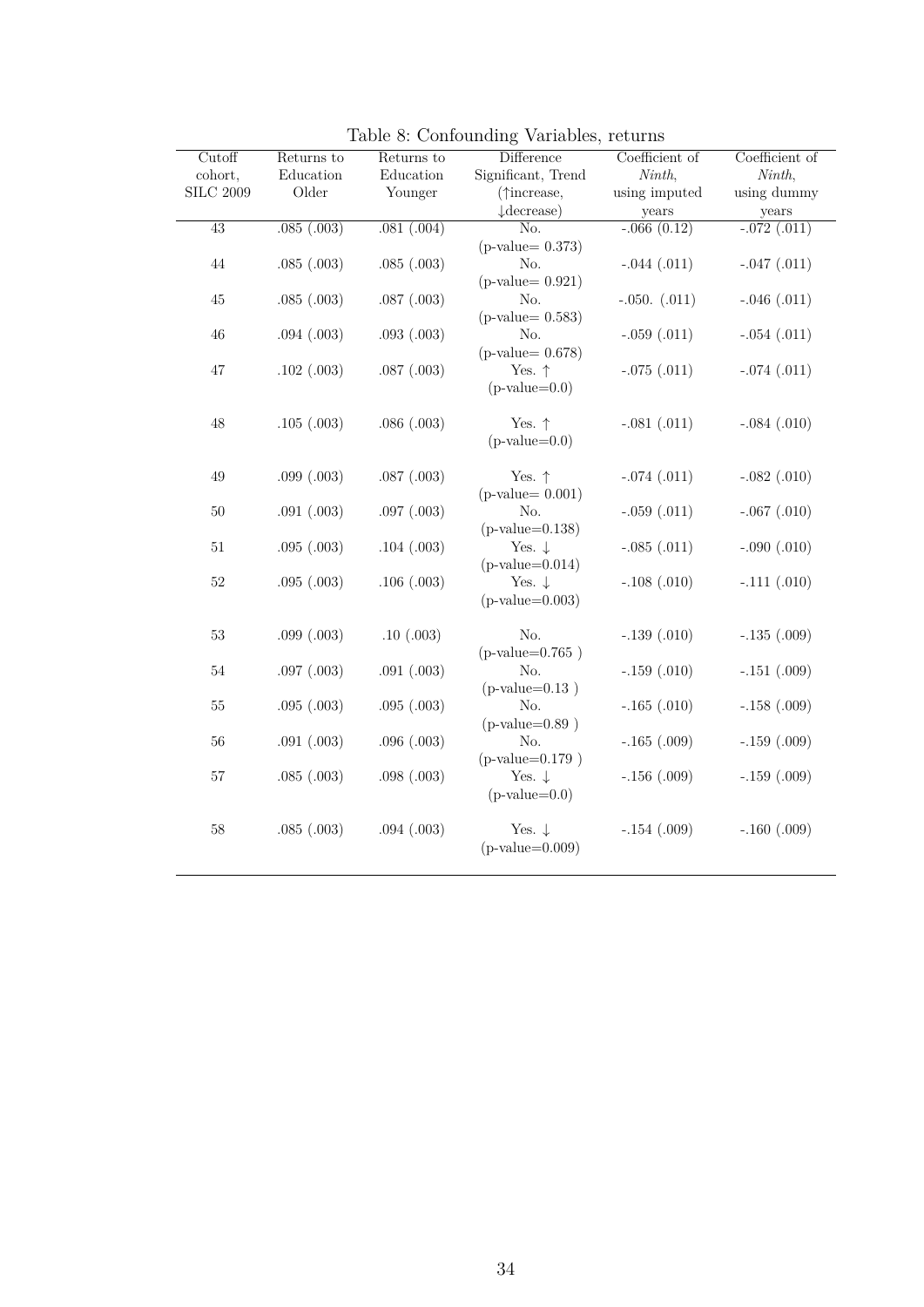#### <span id="page-34-0"></span>**5.6 Regressing on Structure of Earning Survey data**

The Structure of Earning Survey has already been discussed in the section [House](#page-18-0)[hold Data.](#page-18-0) I shall just point out that as it is a data set consisting of microdata for employees of companies, all the respondents are below the retirement age, and thus all the run regressions are for the cohorts around those who were 39 in 2009. Furthermore, I ran all the regressions in two variants, one with hourly wage and one with quarterly wage, which takes into account the growth in the amount of time spent working, but, as the results are similar in trend, I shall list them only for *hwage* most of the time*.* Finally, as I do not have a variable "number of worked years", I must use age instead. The most important implication of this is that the returns I get from education are actually the returns from education net of the returns of an extra year of experience. As I did not have direct access to the data<sup>[12](#page-34-1)</sup>, which means I had to use the methodology just explained, I will describe these results comparatively in brief.

Firstly, I ran the regression in form  $(5.7)$  (analogous to  $(5.6)$ ) to test the equality of coefficients for educational certificates *Education*

<span id="page-34-2"></span>
$$
\ln \text{hwage} = \alpha + \gamma_n \text{AgeN} + \gamma_e \text{AgeE} + \delta_n \text{Age2N} + \delta_e \text{Age2E} + \zeta_n \text{Education} \mathbf{N} + \zeta_e \text{Education} \mathbf{E} + \varepsilon \quad (5.7)
$$

where the results were similar as in the previous case. Out of the eight compared coefficients, only in one case were they significantly (at the 5% level) different. If we compare this to the results of empty regressions, we find that it is very similar. Usually we are not able to reject the hypothesis of coefficient equality, with the exception of an occasional pair of coefficients.

Next, we shall impute the years of education, and compare the coefficients of the variable *EducYrs.* We use a regression in the form [\(5.8\)](#page-34-3)

<span id="page-34-3"></span>
$$
\ln \text{hwage} = \alpha + \gamma_n \text{AgeN} + \gamma_e \text{AgeE} + \delta_n \text{Age2N} + \delta_e \text{Age2E} + \zeta_n \text{EducYrsN} + \zeta_e \text{EducYrsE} + \varepsilon \quad (5.8)
$$

and receive the returns  $\zeta_n = 0.054$  and  $\zeta_e = 0.1$ , both with a standard error close to zero. We can reject the equality of these coefficients at the one percent level of significance, and we can see that the coefficient has declined with the presence of the ninth grade. This would seem to comply with the weaker hypothesis proposed earlier. However, it is still necessary to compare this result to the results of the empty

<span id="page-34-1"></span><sup>12</sup>Remote data access was generously granted by Stepan Jurajda.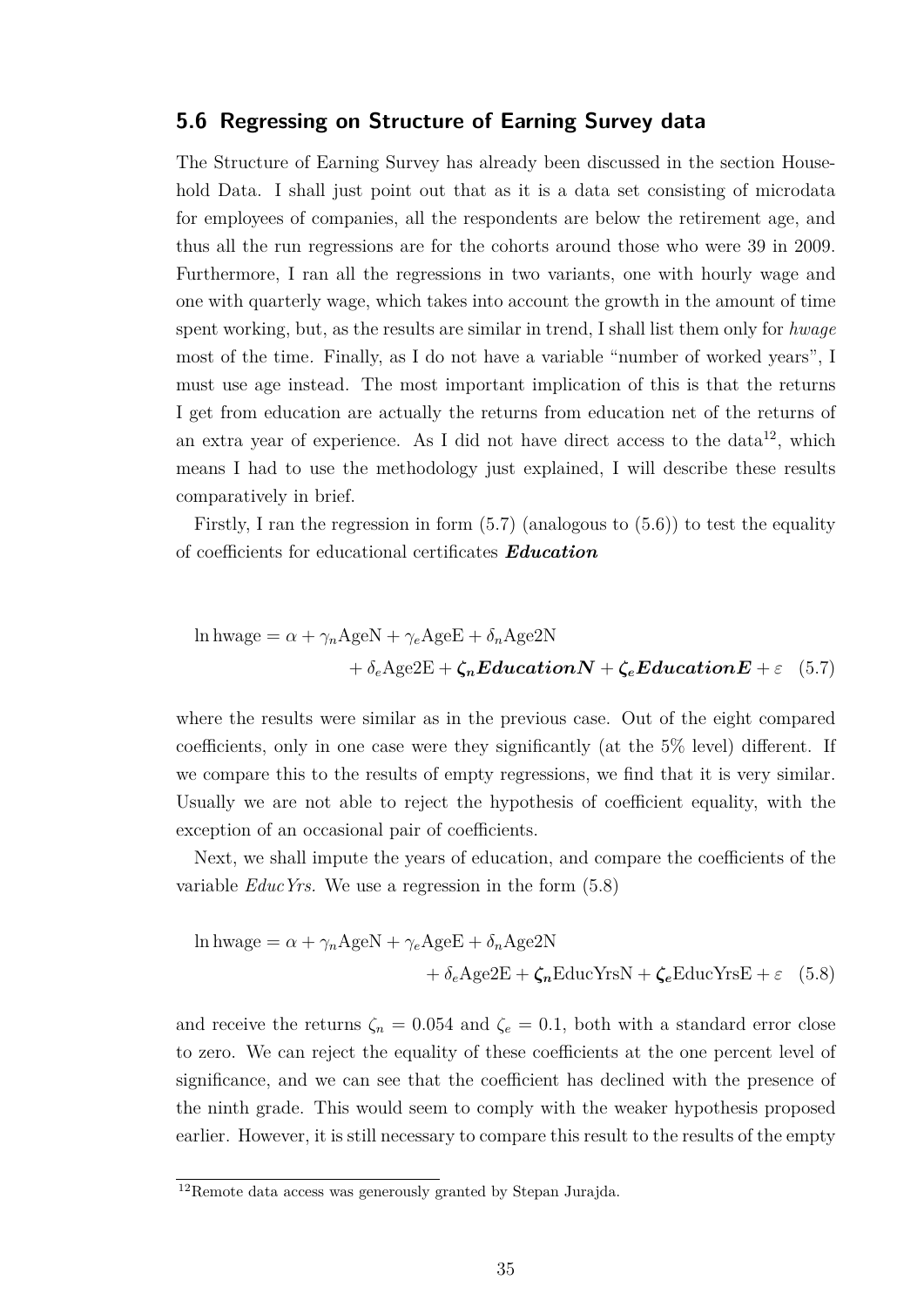regressions. After examining them we see that 14 out of the 16 pairs of coefficients had significant differences, all of them in the same direction as in our regression. However, the magnitude differs. The average values of the empty regression are  $\overline{\zeta_{ne}} = 0.091$  and  $\overline{\zeta_{ee}} = 0.087$ , which is a significantly smaller difference (taking into account the miniscule standard errors) than the one we have received. Thus, we can conclude that we have really received results which agree with our weaker hypothesis: an extra year of education provides smaller returns than the previous ones.

Finally, we can deal with the question of the significance of the dummy *Ninth.* As previously, we shall do so by running regressions in the forms [\(5.9\)](#page-35-0).

<span id="page-35-0"></span>
$$
\ln \text{hwage} = \alpha + \gamma \text{Age} + \delta \text{Age2} + \zeta \text{Education} + \lambda_d \text{Ninth} + \varepsilon
$$
\n
$$
\text{and} \tag{5.9}
$$
\n
$$
\ln \text{hwage} = \alpha + \gamma \text{Age} + \delta \text{Age2} + \zeta \text{EducYrs} + \lambda_i \text{Ninth} + \varepsilon
$$

In both cases we received similar results, that is  $\lambda_d = 0.009$  and  $\lambda_i = 0.01$  with standard errors 0.004 and 0.000 and p-values of 0.055 and 0.000 for the case with dummies for highest educational certificate and imputed years of education, respectively. Comparison with the empty regression show that these results seem fairly usual, because in 11 out of the 16 cases when we test for significance of *Ninth* in the imputed cases and in 10 out of the 16 in the dummy variable cases we cannot reject the null hypothesis that  $\lambda_i = 0$  and  $\lambda_d = 0$ , respectively, at the five percent level of significance. That is similar to our current case, in which in one case the result is significant, and in the other is not. The general insignificance also manifests itself in the average values of  $\overline{\lambda_i}$  and  $\overline{\lambda_d}$  for the empty regressions, which are both 0.000. If this would be the result of educational legislature changes, rather than some unspecified fluctuation in the data, I would more expect the dummies to be significant in both cases, similarly as when we used SILC. Thus, I interpret these results for ninth as not indicating any change caused by the canceling of the ninth grade.

To sum up the results, using the Structure of Earning Survey data I was not able to find any impact of a ninth grade on the coefficients for highest attained education, which corresponds with the results using SILC. The comparison of returns to a year of education is more intriguing, leading to clearer results than in the SILC cases by finding a decline in the returns to a year of education related to the presence of ninth grade where the previous analysis provided uncertain results. As the main problem of the SILC regression was the lack of the discerning capabilities of the model used and the small data sample, I think it is likely that this result has improved on the previous estimates, finding a relationship before not clearly shown. Finally, we found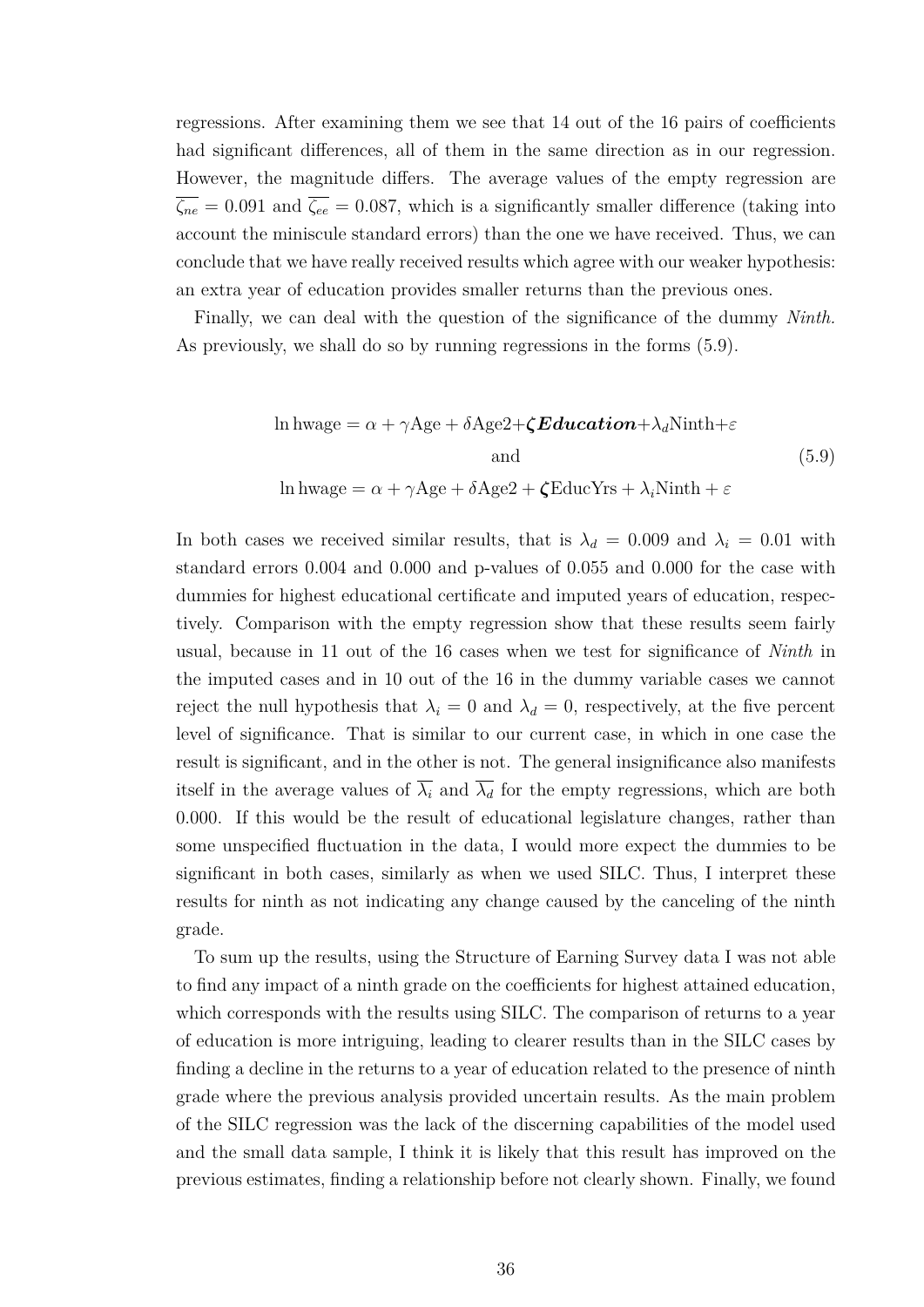*Ninth* to not be significant when compared to the trend for the empty regressions.

Having said this, it is important to recapitulate that difference between using SILC and SES. The difference in results may be also caused by using the explanatory variable age instead of worked years. Definitely, any coefficients received from the SES study should be taken as somewhat higher when compared with the SILC results, as their coefficients are actually net of an extra year of experience. This helps us to conciliate the results for SILC and SES, as discussed further in the section [Results.](#page-37-0)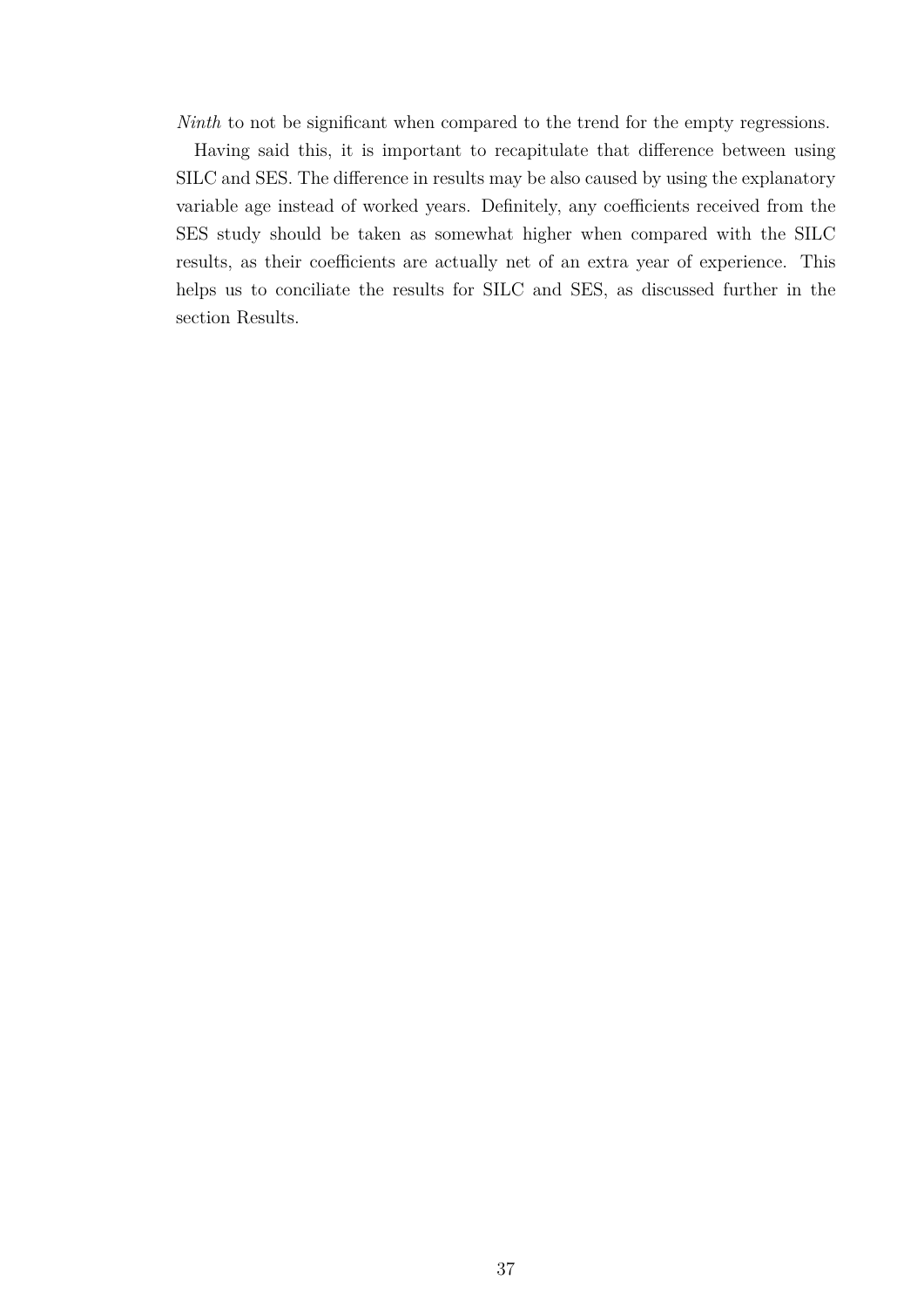## <span id="page-37-0"></span>**6 Results**

To make the orientation in the results I have obtained simpler, I shall tabulate them depending on the methods used for attaining them. I shall then interpret the differences that have come up throughout the thesis as a result of different regressions. The methods I have used can be split into the following groups:

- Regressions using *EducYrs* (recoded differently for cases with and without ninth grade), and then testing for equality of the returns to a year of education.
- Regressions using *EducYrs* (recoded in the same way for all cases), and then testing the extra dummy *Ninth* for significance.
- Regressions using dummies for each level of *Education*, and then testing the extra dummy *Ninth* for significance.
- Regressions using dummies for each level of *Education*, and then applying the test of equality to the returns to certificates for each level of certificates.

and furthermore,

• Empty regression for the cohorts 43 to 58, which did not experience any changes in law, and which I used to estimate the effect of variables left out from my model (most importantly those related to the passing of time). For illustration, I report the average values for returns to a year of education, the overall trends in their differences, and the average values of the coefficient for *Ninth.*

All of these regressions were run on both the SILC and SES datasets. Aside from the regressions in table [Results](#page-38-0) I also ran the regressions for individual years of data collection (in case of SILC) and for the alternative financial explanatory variables. These did not have any important impact on my results, and so I do not list them. Otherwise the table contains estimate values, standard deviations (in brackets), significance levels, and ↓↑ symbols showing in which direction the coefficient changed with the presence of the ninth grade. In the case of returns to certificates, the reported coefficients are for the highest certificates attained by the individual (shortest vocational education to Ph.D), and the column Difference compares the previous two columns.

Firstly, I shall mention the regressions using dummies for each level of *Education*, and then compare their results. As these differences were largely insignificant among the cohorts where legislative changes occurred (12 to 2 in SILC, 7 to 1 in SES), and there was some variation among the empty regressions with more differences being insignificant (65 to 35 in SILC, 86 to 42 in SES), I interpret this as evidence of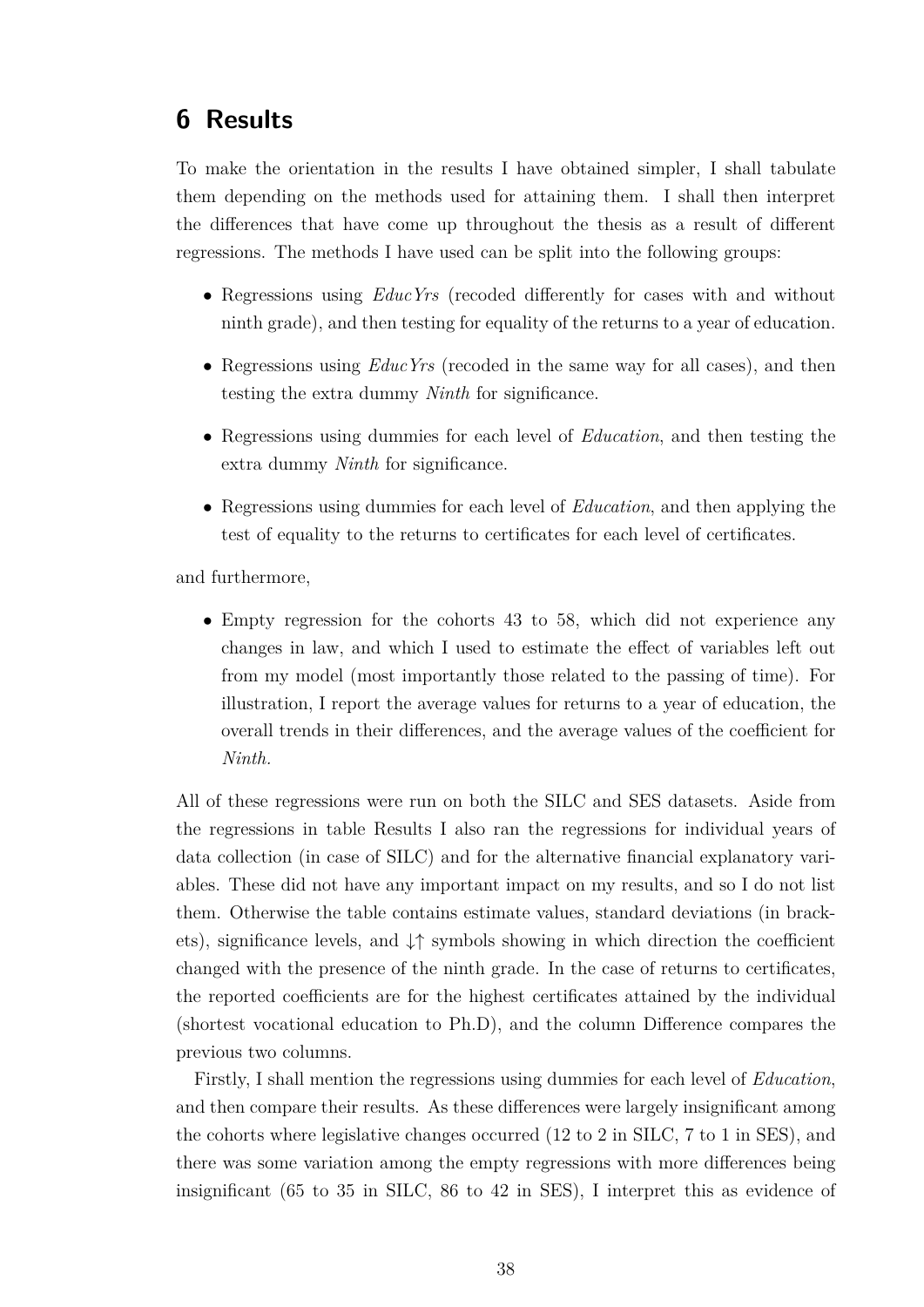|                   | Returns to a | Returns to a | Difference             | The significance        | The significance        |
|-------------------|--------------|--------------|------------------------|-------------------------|-------------------------|
|                   | Year of      | Year of      | significant.           | of <i>Ninth</i> , using | of <i>Ninth</i> , using |
|                   | Education, 9 | Education, 8 | trend                  | imputed years of        | dummies for             |
|                   | years of     | years of     | $(\uparrow$ increase,  | education               | attained                |
|                   | schooling    | schooling    | $\downarrow$ decrease) |                         | certificate             |
| Around 39,        | .081         | $.085$       | No.                    | $-.021$                 | $-.023$                 |
| <b>SILC</b>       | (.003)       | (.003)       | $(p-value =$           | (.011)                  | (.011)                  |
|                   |              |              | 0.322)                 | $(p-value = 0.061)$     | $(p-value = 0.044)$     |
| Around 70,        | .019         | .024         | Yes, $\downarrow$ .    | $-.024$                 | $-.023$                 |
| <b>SILC</b>       | (.001)       | (.001)       | $(p-value =$           | (.004)                  | (.004)                  |
|                   |              |              | 0.009)                 | $(p-value = 0.)$        | $(p-value = 0.)$        |
| Average SILC      |              |              |                        |                         |                         |
| with no           | .093         | .093         | 9 No. 7 Yes.           | $-.102$                 | $-.103$                 |
| reforms,          |              |              |                        |                         |                         |
| cohorts $43-58$ , |              |              |                        |                         |                         |
| Around 39,        | .054         | $\cdot$ 1    | $Yes+$                 | .01                     | .009                    |
| SES, using        | (.000)       | (.000)       | $(p-value =$           | (.000)                  | (.004)                  |
| hourly wage       |              |              | 0.000)                 | $(p-value=0.)$          | $(p-value = 0.055)$     |
| Around 39,        | .062         | .11          | Yest                   | .012                    | .007                    |
| SES, using        | (.001)       | (.001)       | $(p-value =$           | (.000)                  | (.006)                  |
| quarterly         |              |              | 0.000)                 | $(p-value=0.)$          | $(p-value = 0.264)$     |
| wage              |              |              |                        |                         |                         |
| Averages SES      |              |              |                        |                         |                         |
| with no           | .087 / .01   | .091 / .105  | 2 No. 14 Yes.          | .000/.000               | .000/.000               |
| reforms,          |              |              | ↓                      |                         |                         |
| $43-58$ , hourly  |              |              |                        |                         |                         |
| / quarterly       |              |              |                        |                         |                         |
| wage              |              |              |                        |                         |                         |
|                   |              |              |                        |                         |                         |

<span id="page-38-0"></span>Table 9: Results

no relevant change in the returns to certificates after the occurrence of legislative changes. Because of the amount of numerical values involved, I do not report these results in the table. In the context of the stronger hypotheses stated in the beginning, this result complies - lengthening of education causes no changes in the returns to the certificate. The reliability of these results is strengthened by the fact that they hold for both the SILC and the SES datasets. As has been discussed in the beginning, the stronger hypothesis implies the weaker one, which again fits with our results, see bellow.

Now let us discuss the table. The first thing worth noticing is that the SILC returns to a year for those around 39 are reasonably close to the returns for the years where nothing happened (the closest cohort to 39 with an empty regression, 43, has returns equal to 0.085, and 0.81, see table [Confounding Variables, returns\)](#page-33-0), while the returns for those around 70 are much lower. This is unsurprising, because the pensions are only weakly income dependent, and thus the returns will understandably be significantly lower than the average for working individuals. Secondly, we see that in the SILC regression we were not able to find a significant difference in the returns to a year of education. However, there remains the fact of a significant negative change in the returns to a year of education for the cohort around 70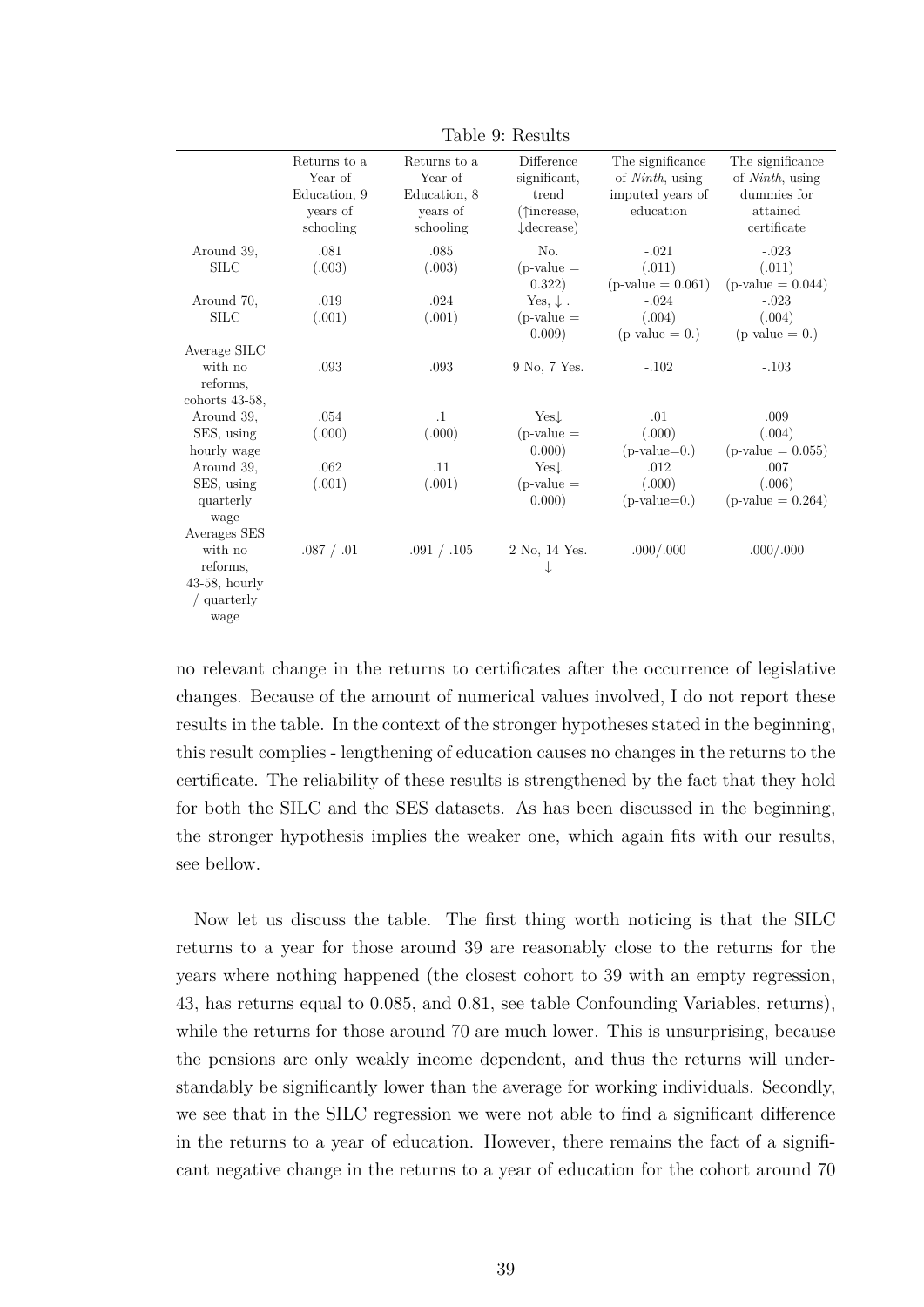related to having gone through a ninth grade.

The question is the more interesting, if we take into account that the income from the pensions does not change with age (except for valorization with inflation), and so the returns should represent the incomes for the several last years of the productive life on both sides of the cutoff. One possible but false explanation is that the inequality of the cohorts on the different sides of the cutoff point is caused by a different number of working and retired individuals. However, as the average retirement age in the Czech Republic is under 61 years [\(Eurostat,](#page-46-12) [2011\)](#page-46-12), and after examination of the data I found a negligibly larger number of individuals with at least a part-time job in the younger cohorts (a difference of 60 on a data set of more than 5,500 observations), we can be fairly certain that the cohorts are similar in this aspect. Thus, I can safely eliminate this explanation.

Another possible explanation is to argue that this negative change is only a fluctuation similar to the ones that occur among the empty regressions for non-educational reform reasons, and still cause significant differences in the estimates. However, regression on the SES data shows us that the reduction in the returns to a year of education also holds there. I consider these two regression on two different datasets to be sufficient evidence for concluding that we cannot reject our weaker hypothesis, the hypothesis of a reduction in returns to a year of education related to an extra experienced year of education. In other words, we have found diminishing returns to years of education. This makes sense, because since we were not able to reject the stronger hypothesis, it would be strange if we were able to reject the weaker one.

Finally, there is the question of the coefficients of the independent dummies *Ninth*. In SILC, which we shall discuss first, we have two sets of these results, which are very similar, and in both cases significant. However, because of their dummy variable nature they are also more likely to include effects not related to the educational reforms.

For SILC, the results show a significant difference in coefficients for *Ninth* between the empty regressions and the regressions with a change in law. It is worth mentioning that the average values of the empty regressions do not provide all the needed information here. The negative impact of *Ninth* had a trend in the empty regressions, beginning at roughly -0.06 for the cohorts after 43, and ending at -0.16 for the cohorts before 58. In both cases the difference between the empty regressions and the regressions with a cohort influenced by education reform is very large, for those around 58 and 70 even more so. The result is the same when comparing the dummies gained from the empty regressions using *Education* dummies (the coefficient starts at -0.07 and ends at -0.16). To see the trend and magnitude in detail, see table Table [8](#page-33-0) on page [34,](#page-33-0) and figure [Coefficients of](#page-32-0) *Ninth*.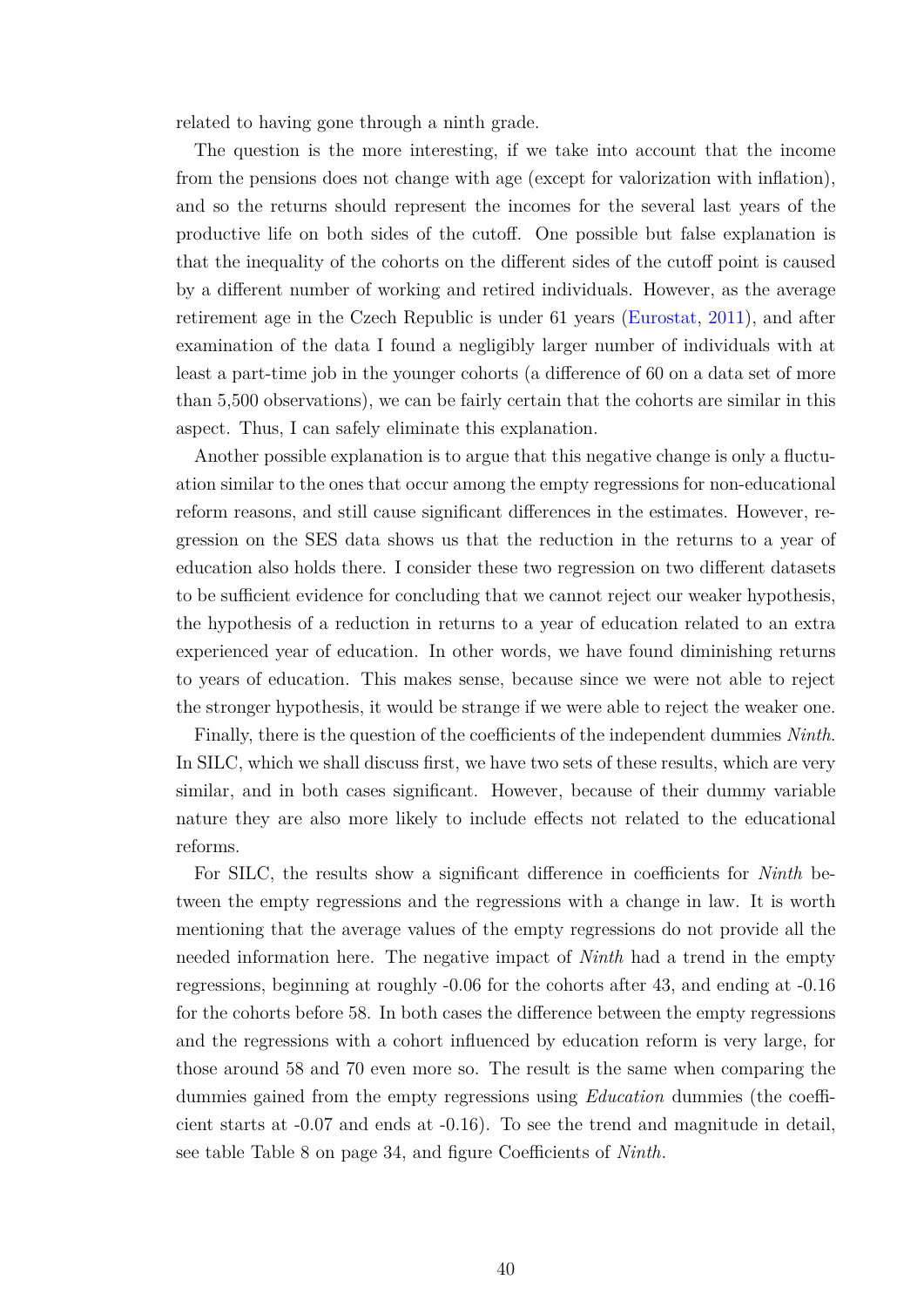

The interpretation I would propose here is the one I have already implied earlier. The fact that *Ninth* has a negative coefficient independent of the occurrence of any educational reform means that there is a negative trend in the model I use when being applied to the SILC data. We could expect the explanation of this trend to be connected to the different structure of cohorts caused by the different ages of the individuals of which they consist. Nevertheless, its nature is not that important. As the presence of *Ninth* when educational reforms occurred had a significantly smaller negative coefficient than in other periods, I would assume that ninth grade as such had a positive effect on the returns to education, but this effect is masked by the trend which makes the coefficient of *Ninth* negative. These results would then indicate that the change in the length of education did actually have a certain positive impact on the incomes of the individuals. We could make an extremely rough estimate of the value of the *NinthTrue* coefficient as the difference between the average return to the empty regressions and the regression coefficient we have gained, which gives us approximately 0.079.

Furthermore, the question still remains as to how these results comply with the results for the dummy *Ninth* used on the SES dataset. It must be noted that there is quite some uncertainty concerning these results, and I am not able to provide a clear-cut answer. As in one case the result is significant and in the same direction as when using SILC, and in the second it is insignificant, I think a clear interpretation of these results is not possible. An explanation for the observed differences could be for instance the usage of the variable age instead of the variable worked years in the SES regressions, which in effect reduces the coefficients that we have received from SES, and thus makes the comparison between the models more difficult.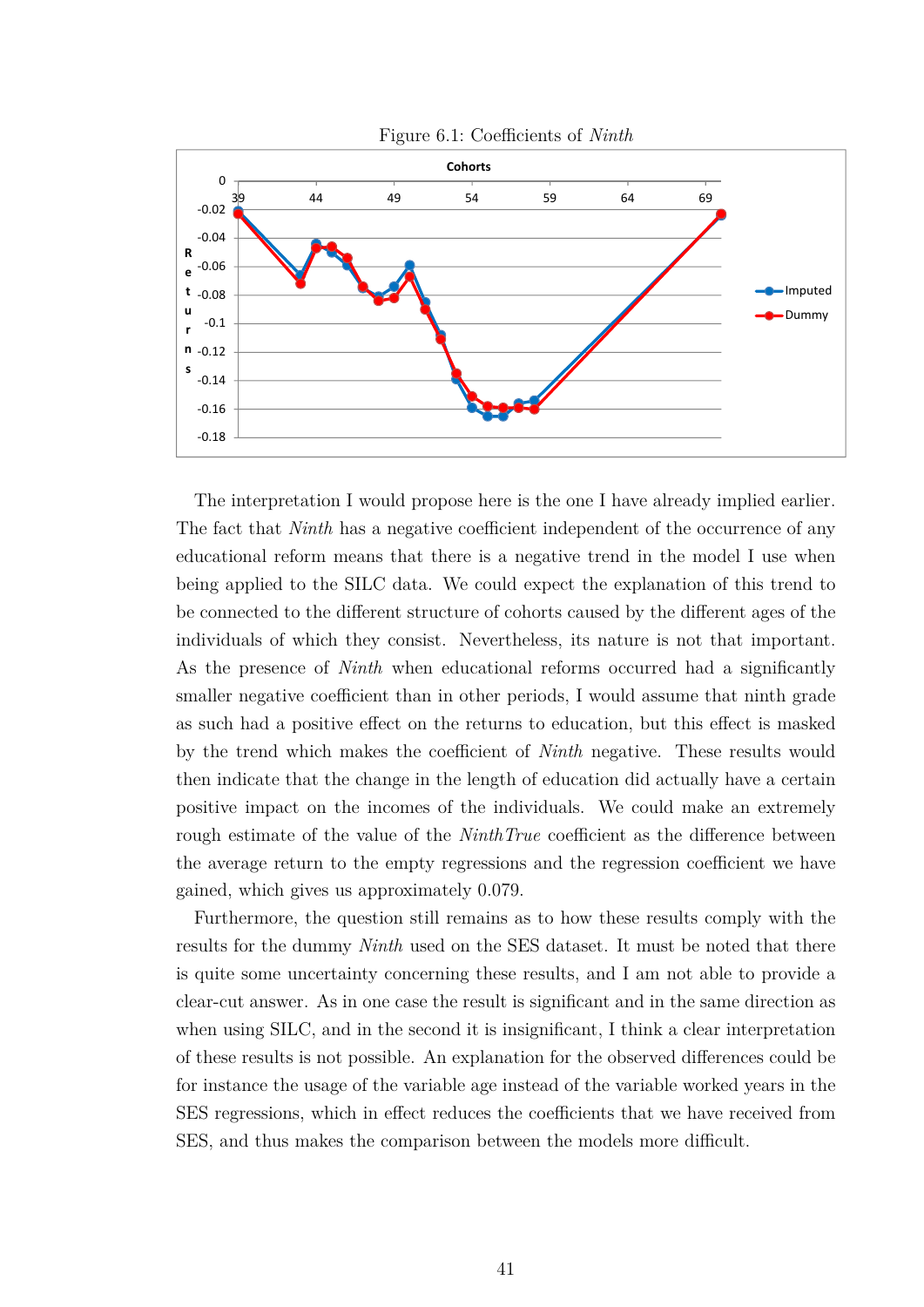Furthermore, there is uncertainty concerning the relationships with the previously received results - the results from a positive coefficient for *Ninth* imply that there should be at least some minor positive returns to a certificate of education, while the comparison of returns to certificates implied none. Further conciliation of these two sets of results requires inquiry above the scope of this thesis. The final conclusion we can make on this topic is that the returns to an educational certificate seem to be non-existent to very small and positive.

Finally, I would like to stress a point made in the beginning of my thesis, and that is that we cannot be sure to what extent the effect we have measured is caused by longer mandatory education and to which by the longer time spent in basic school because of its extension.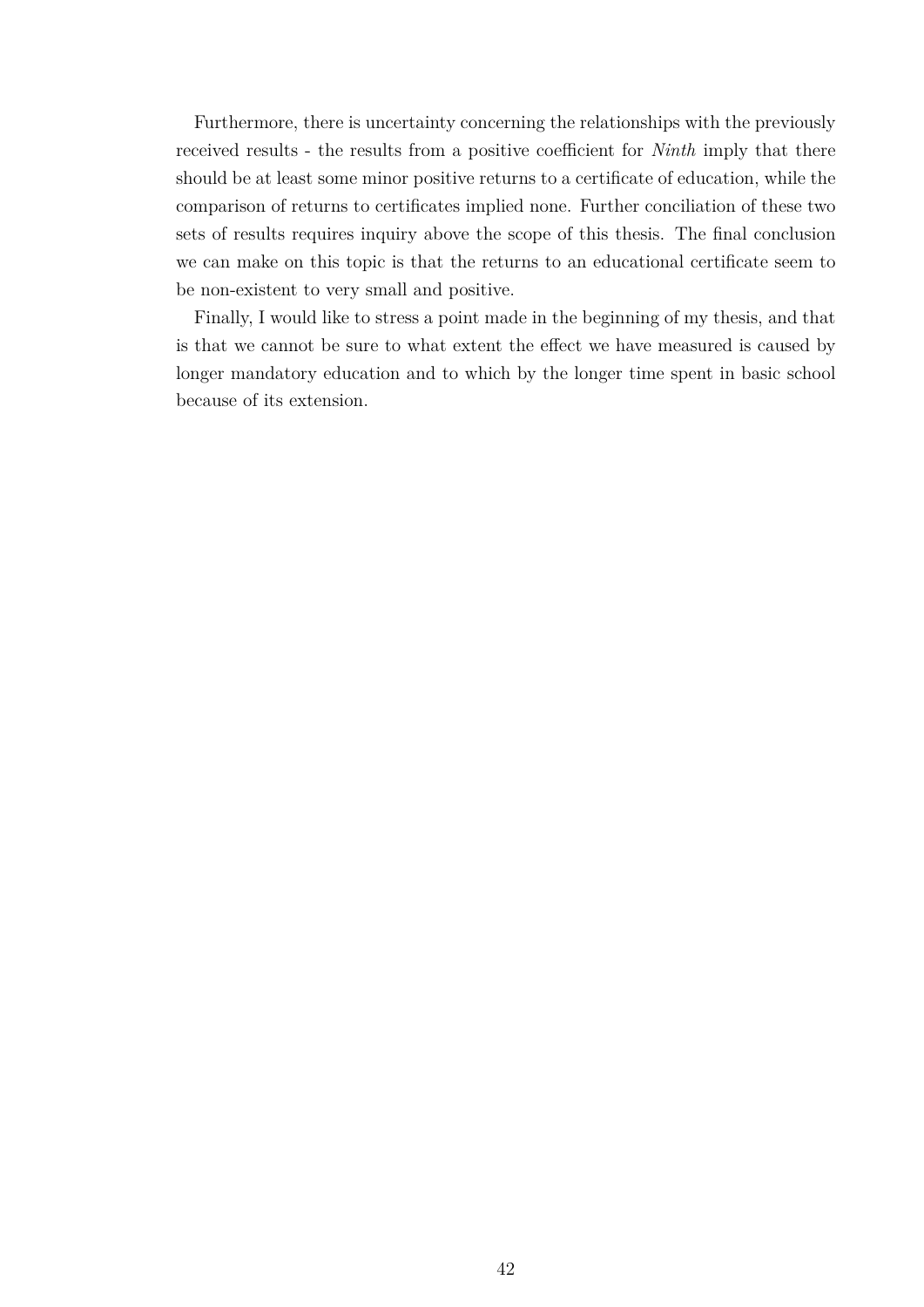## <span id="page-42-0"></span>**7 Conclusion**

In my thesis I tried to discover what impact an extra year of education has on the incomes of individuals. To do this, I compared individuals who went through different lengths of primary and lower secondary education. I was able to do this by cohorts thanks to a natural experiment caused by legislative changes during (except one instance in 1996) the period of socialist rule in Czechoslovakia, which on several occasions changed the length of primary and lower secondary education from nine years to eight, or from eight years to nine.

I examined these occurrences on two datasets - the SILC (Statistics on Income and Living Conditions) and the SES (Structure of Earning Survey) - and along several lines. The first dividing line was the year in which the legislative change took place: I examined the cohorts which experienced the change in 1984 and those in 1953 (in both cases a reduction of length from nine years to eight years), i.e. those, who were 39 and 70 in 2009, respectively. Next, the regression I used depended on whether I chose imputed years of education, or dummy variables for the highest attained educational certificate. Finally, the methods differ in what I examined - whether the equality of educational coefficients for the cohorts between and after the educational change, or the significance of a dummy variable representing the presence of a ninth grade of education. To sum this up, I examined the following: equality of coefficients for years of education using imputed years of education, equality of coefficients for highest attained educational certificates using dummies for the highest level of education, and the significance of a dummy variable representing an extra year of education using first imputed years, then dummies for highest certificate.

To control for variables not included in my model I also ran comparison regressions on cohorts, which were not influenced by a legislative change, and then compared those results with the original results for the cohorts, which were influenced. I interpret the net received effect as a result of the change in the length of education.

My aim was to examine two aspects of the change in educational length, each related to a different form of the regression used. These were the changes in the returns to a certificate of education and the changes in the returns to an extra year of education. My results are that I was not able to find any changes in the returns to the certificate using the comparison of the certificates, and I was able to find a very small and positive change to the returns by using a regression with a dummy variable representing the presence of the ninth grade. The impact of an extra year of education on the returns to the average years of education was negative, which is intuitive, as it corresponds with the law of diminishing returns, and is implied by the presence of no (or very small) positive change in the returns to a certificate.

At the end of my thesis I would also like to mention possible ways in which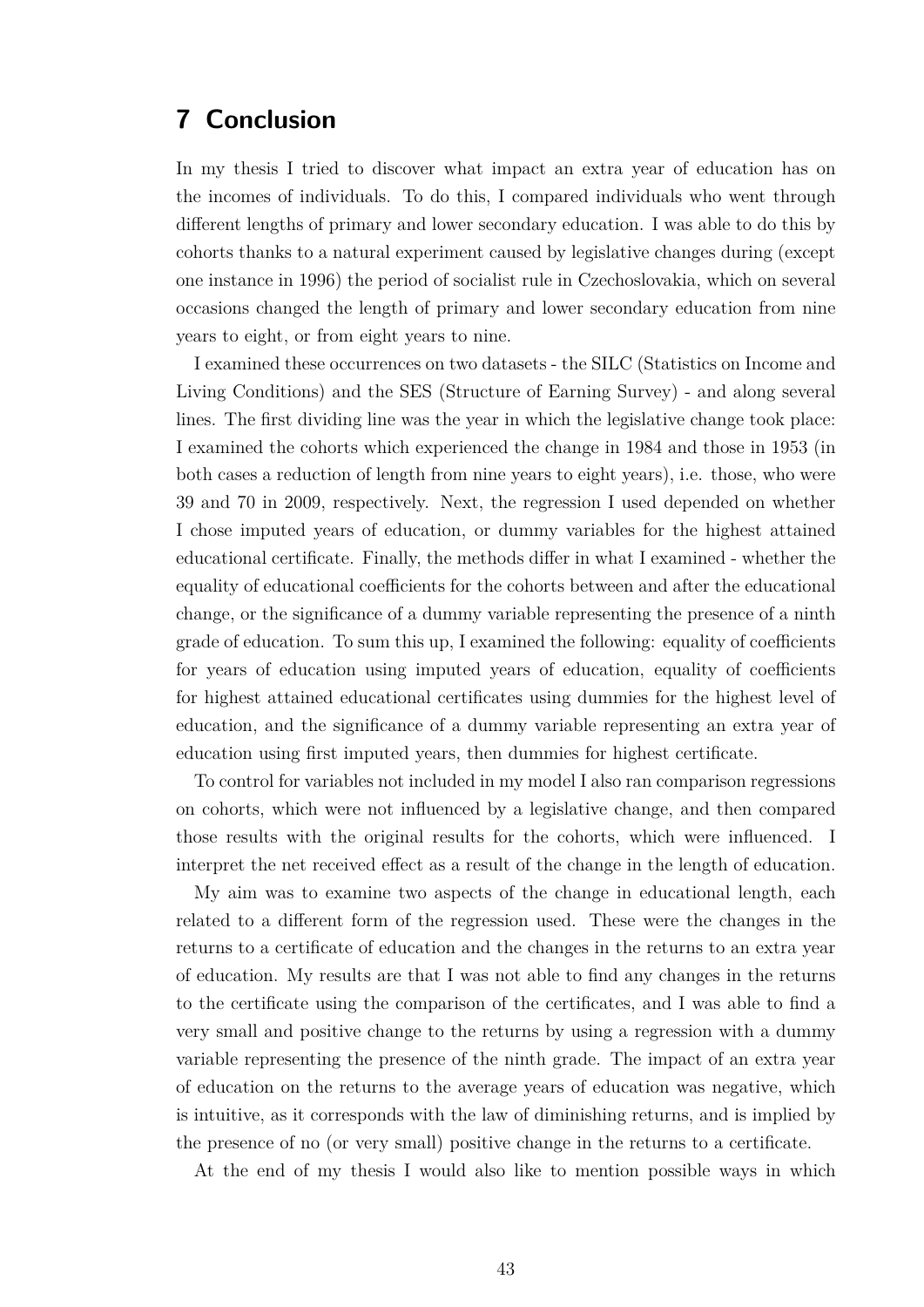the natural experiment with which I have worked with could be further utilized in economics research. I have chosen this topic for my thesis because I consider this historical period to be under-examined, and I believe that the information provided by these reforms has not yet been used to its full potential. There is still work to be done!

Firstly, I think the estimates I have made could be improved by using more data. The biggest source of such data would be the Slovak Statistics on Income and Living Conditions, which I have regretfully not been able to obtain. Secondly, I did not use the last cutoff year in 1996, because those who have undergone the reform have not yet been on the labor market long enough for their returns to education to differentiate sufficiently. However, in a few year's time the data will be ready for an analysis of this change, and as this change was very sharp and also the most recent, meaning the best data is available, I believe this will be a huge opportunity to better examine the effect that an extra year of education had.

Also, if one would have direct access to a larger dataset (such as the Structure of Earnings Survey) modeling of the returns to education for successive cohorts, and transferring the problem analyzed in my thesis into the domain of time series analysis, could provide further insights on the behavior of the returns to education. Regrettably, applying this method on a smaller dataset is unlikely to provide results because of the amount of noise in the data.

But why restrict the question to income? There are more aspects of life of the society that could be included, and which did not fit into the scope of this thesis. One obvious possibility would be to examine the impact of leaving school a year early on the number of children an individual has. This research would also have several upsides, one of them being that the number of children per female is not influenced by higher age after the beginning of menopause, which simplifies comparisons for different cohorts. And for older cohorts, there is even a dataset offering precisely this type of data: SHARE, the Survey of Health, Aging and Retirement in Europe.

The last direction of research based on these changes in law that I would like to propose is the impact on employment. Even though the relationship between education and employment is not that strong - over education being a serious problem - I think it would be worth examining, if there might be any link connecting the two, because reduced unemployment would be a great result of an extra year of education. Inspiration could be gained for instance from [Nickell](#page-47-12) [\(1979\)](#page-47-12). However, the data source is the problem - SILC does not provide enough observations for the unemployed, and understandably nor does the company Structure of Earnings Survey.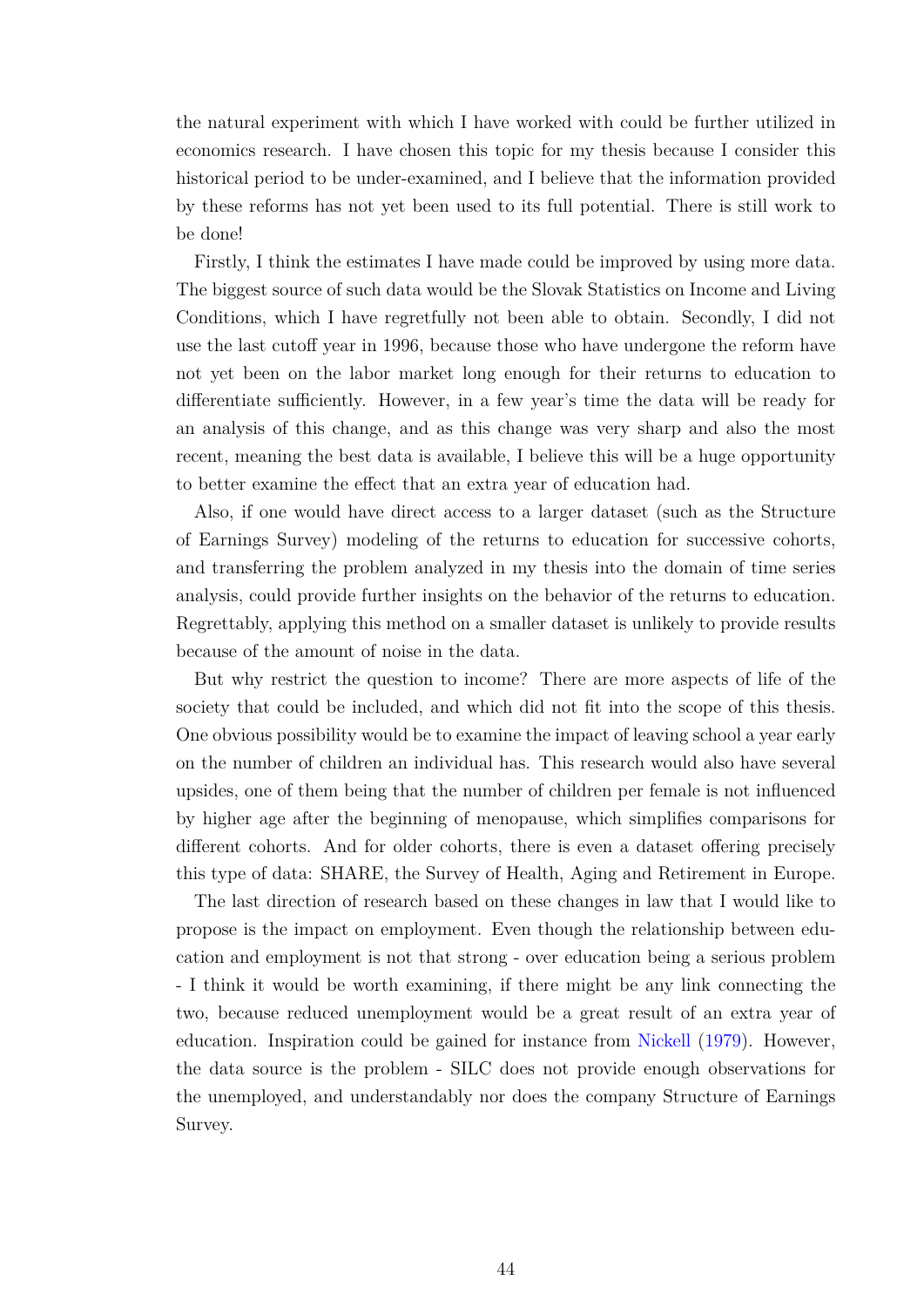# **List of Tables**

| $\mathbf{1}$    | Time Periods and Basic / Mandatory Education 17            |  |
|-----------------|------------------------------------------------------------|--|
| 2               | Number of Pupils in Ninth Grade around the Cutoff Years 18 |  |
| 3               |                                                            |  |
| $\overline{4}$  |                                                            |  |
| $5^{\circ}$     |                                                            |  |
| 6               |                                                            |  |
| $7\overline{ }$ |                                                            |  |
| 8               |                                                            |  |
| 9               |                                                            |  |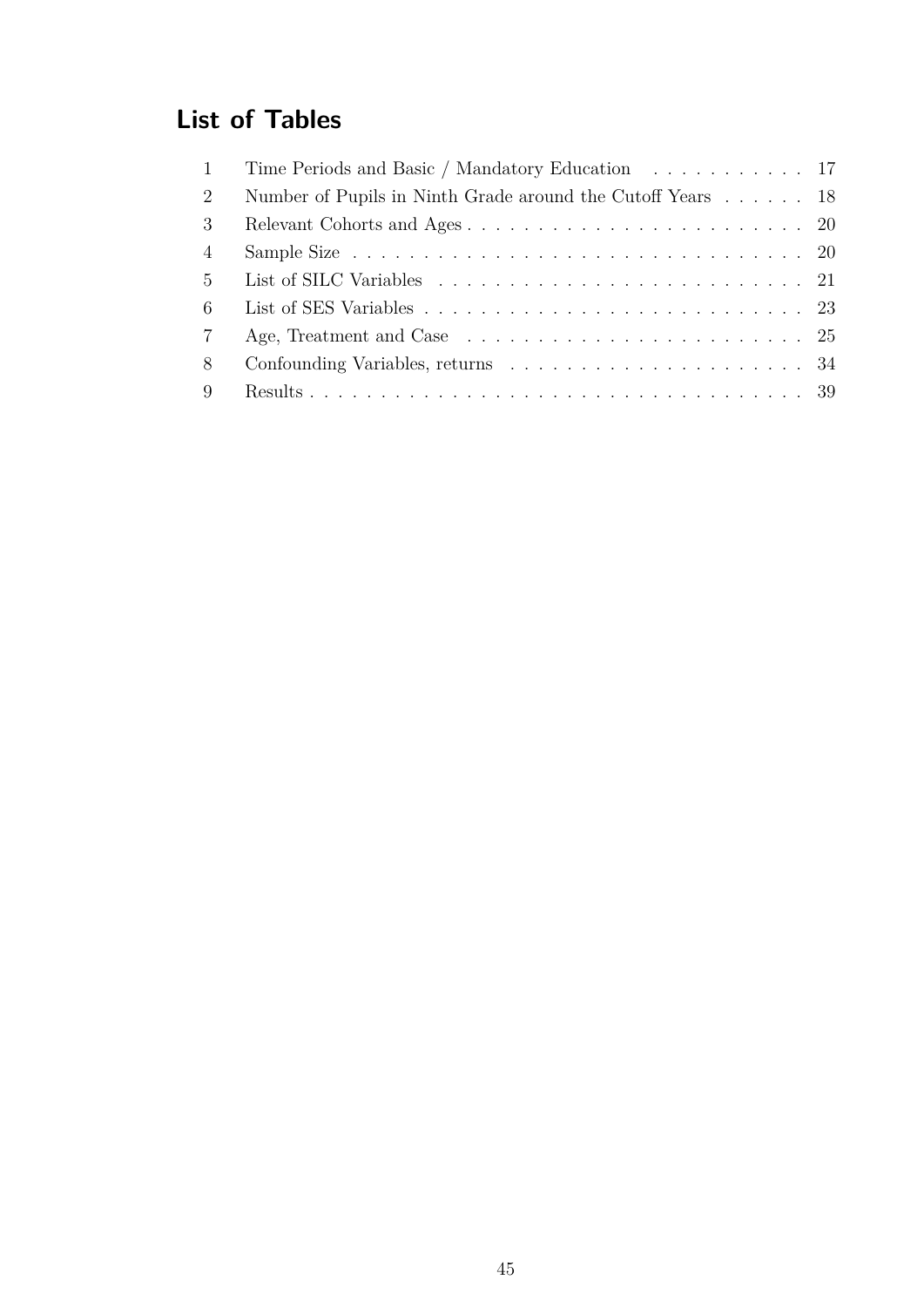# **List of Figures**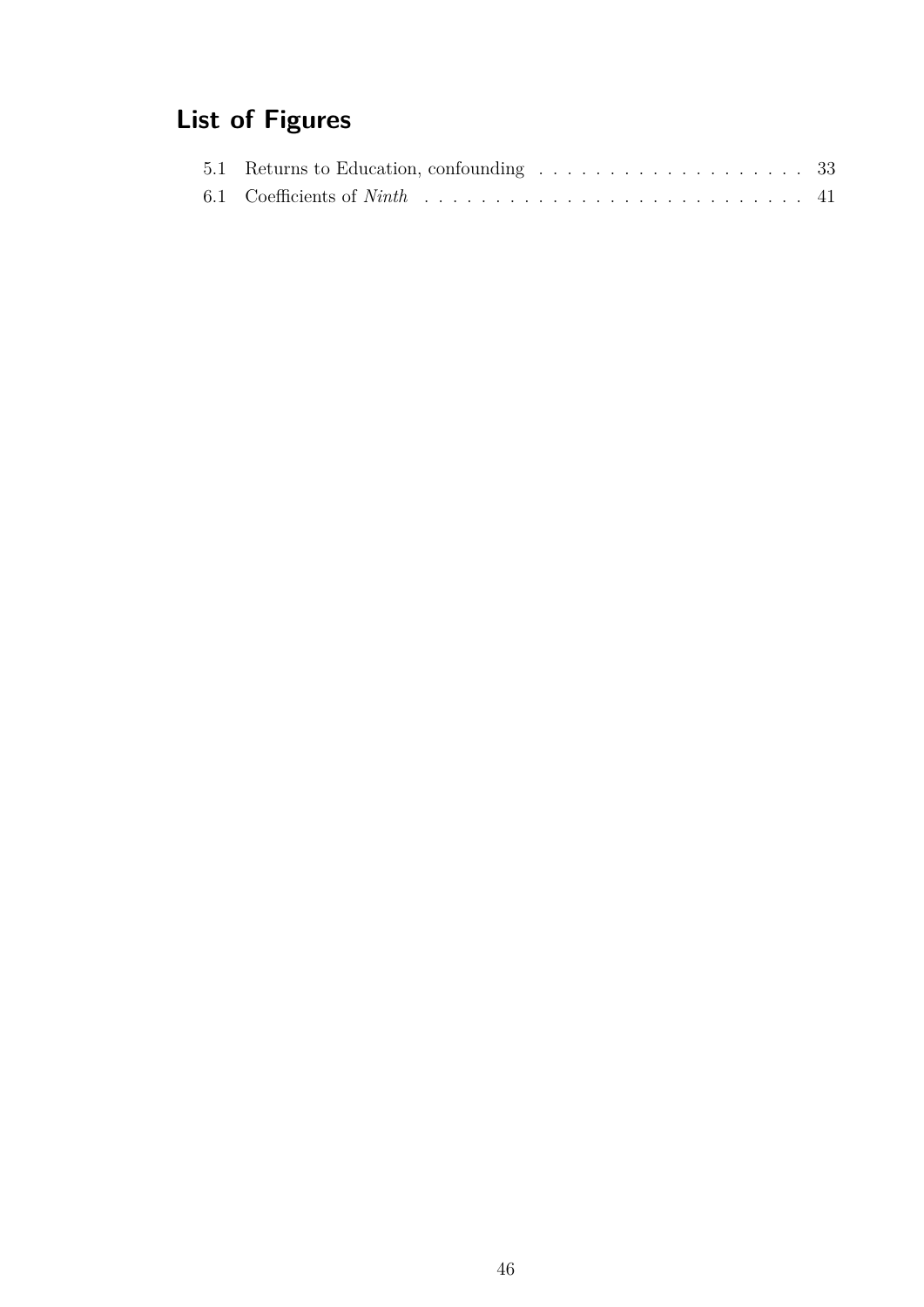## <span id="page-46-0"></span>**8 Bibliography**

- <span id="page-46-7"></span>A. Aakvik, K.G. Salvanes, K. Vaage, and Norges handelshøyskole. Institutt for Samfunnsøkonomi. *Measuring heterogeneity in the returns to education in Norway using educational reforms*. Centre for Economic Policy Research, 2003.
- <span id="page-46-6"></span>Joshua D. Angrist and Alan B. Krueger. Does compulsory school attendance affect schooling and earnings? Working Paper 3572, National Bureau of Economic Research, December 1990.
- <span id="page-46-10"></span>O. Ashenfelter and J. Ham. Education, unemployment, and earnings. *The Journal of Political Economy*, 87(5):99–116, 1979.
- <span id="page-46-11"></span>Badi H. Baltagi. *Econometrics*. Springer, Berlin Heidelberg, fourth edition, 2008. e-ISBN 978-3-540-76516-5.
- <span id="page-46-5"></span>D. Card. The causal effect of education on earnings. *Handbook of labor economics*, 3:1801–1863, 1999.
- <span id="page-46-12"></span>Eurostat. Average exit age from the labour force by gender, 10 May 2011. URL [http://epp.eurostat.ec.europa.eu/tgm/table.do?tab=](http://epp.eurostat.ec.europa.eu/tgm/table.do?tab=table&init=1&language=en&pcode=tsiem030&plugin=1) [table&init=1&language=en&pcode=tsiem030&plugin=1](http://epp.eurostat.ec.europa.eu/tgm/table.do?tab=table&init=1&language=en&pcode=tsiem030&plugin=1).
- <span id="page-46-1"></span>Eurydice. The structure of the european education systems 2010/11: schematic diagrams, September 2010. URL [http://eacea.ec.europa.eu/education/](http://eacea.ec.europa.eu/education/eurydice/documents/tools/108_structure_education_systems_EN.pdf) [eurydice/documents/tools/108\\_structure\\_education\\_systems\\_EN.pdf](http://eacea.ec.europa.eu/education/eurydice/documents/tools/108_structure_education_systems_EN.pdf).
- <span id="page-46-9"></span>A. Ferrer and W.C. Riddell. Sheepskin effects and the returns to education. *Unpublished Paper. Retrieved April*, 20:2005, 2001.
- <span id="page-46-4"></span>R.K. Filer et al. Education and wages in the czech and slovak republics during transition. *Labour Economics*, 6(4):581–593, 1999.
- <span id="page-46-2"></span>Maria D. Fitzpatrick, David Grissmer, and Sarah Hastedt. What a difference a day makes: Estimating daily learning gains during kindergarten and first grade using a natural experiment. *Economics of Education Review*, 30(2):269 – 279, 2011. ISSN 0272-7757. doi: DOI:10.1016/j.econedurev.2010.09.004.
- <span id="page-46-8"></span>European Commission Directorate-General for education and culture. *EU Youth Report*. Luxembourg: Office for Official Publications of the European Communities, B-1049 Bruxelles, 2009. ISBN 978-92-79-12611-6.
- <span id="page-46-3"></span>A.-Welch F. Hanushek, E. *Handbook of the Economics of Education*, volume 1. North Holland, 1 edition, 2006. ISBN 978-0444513991.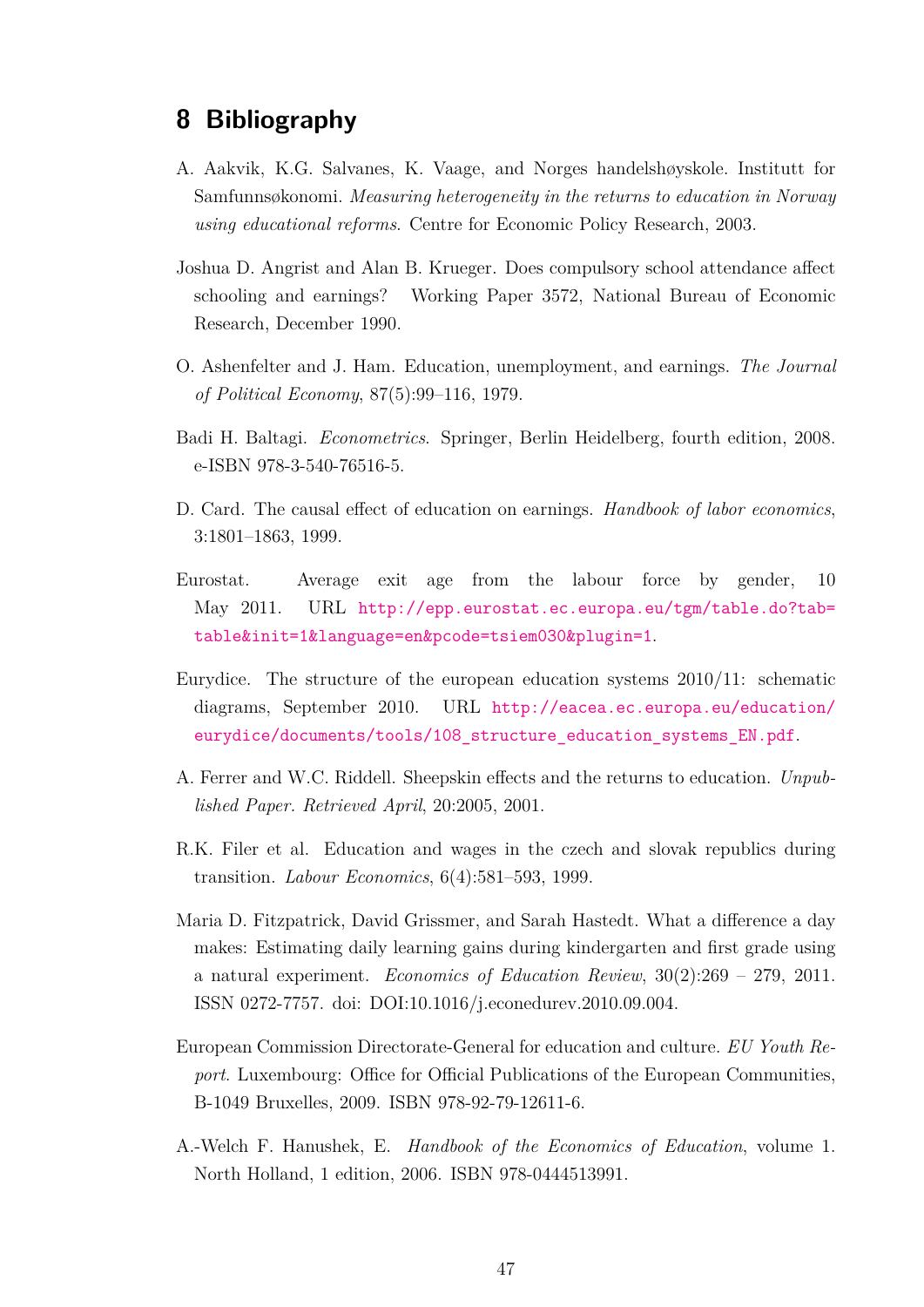- <span id="page-47-4"></span>T. Hungerford and G. Solon. Sheepskin effects in the returns to education. *The review of economics and statistics*, 69(1):175–177, 1987.
- <span id="page-47-10"></span>Guido W. Imbens and Thomas Lemieux. Regression discontinuity designs: A guide to practice. *Journal of Econometrics*, 142(2):615 – 635, 2008. ISSN 0304-4076. doi: DOI:10.1016/j.jeconom.2007.05.001. The regression discontinuity design: Theory and applications.
- <span id="page-47-5"></span>Johnes-J. Johnes, G., editor. *International Handbook on the Economics of Education*. Edward Elgar Publishing Limited, 2004. ISBN 1 84376 119.
- <span id="page-47-1"></span>Veselý-A. Kalous, J., editor. *Vzdělávací politika České Republiky v globálním kontextu*. Karolinum, Karlova Univerzita v Praze, 1. edition, 2006. ISBN 80-246- 1261-5.
- <span id="page-47-11"></span>P. Kennedy. *A Guide to Econometrics*. Blackwell Publishers, Malden, Massachusetts, fourth edition, 2001.
- <span id="page-47-2"></span>A. Leigh and C. Ryan. Estimating returns to education using different natural experiment techniques. *Economics of Education Review*, 27(2):149–160, 2008.
- <span id="page-47-6"></span>Dave E. Marcotte. Schooling and test scores: A mother-natural experiment. *Economics of Education Review*, 26(5):629 – 640, 2007. ISSN 0272-7757. doi: DOI:10.1016/j.econedurev.2006.08.001.
- <span id="page-47-3"></span>D. Munich, J. Svejnar, and K. Terrell. Returns to human capital under the communist wage grid and during the transition to a market economy. *Review of Economics and Statistics*, 87(1):100–123, 2005.
- <span id="page-47-12"></span>S. Nickell. Education and lifetime patterns of unemployment. *The Journal of Political Economy*, 87(5):117–131, 1979.
- <span id="page-47-8"></span>H. Oosterbeek and D. Webbink. Wage effects of an extra year of basic vocational education. *Economics of Education Review*, 26(4):408–419, 2007a.
- <span id="page-47-9"></span>Philip Oreopoulos. Do dropouts drop out too soon? international evidence from changes in school-leaving laws. Working Paper 10155, National Bureau of Economic Research, December 2003.
- <span id="page-47-7"></span>Jörn-Steffen Pischke. The impact of length of the school year on student performance and earnings: Evidence from the german short school years. IZA Discussion Papers 874, Institute for the Study of Labor (IZA), September 2003.
- <span id="page-47-0"></span>J. Průcha. *Vzdělávání a školství ve světě*. Portál, Prague, 1. edition, 1999. ISBN 80-7178-290-4.